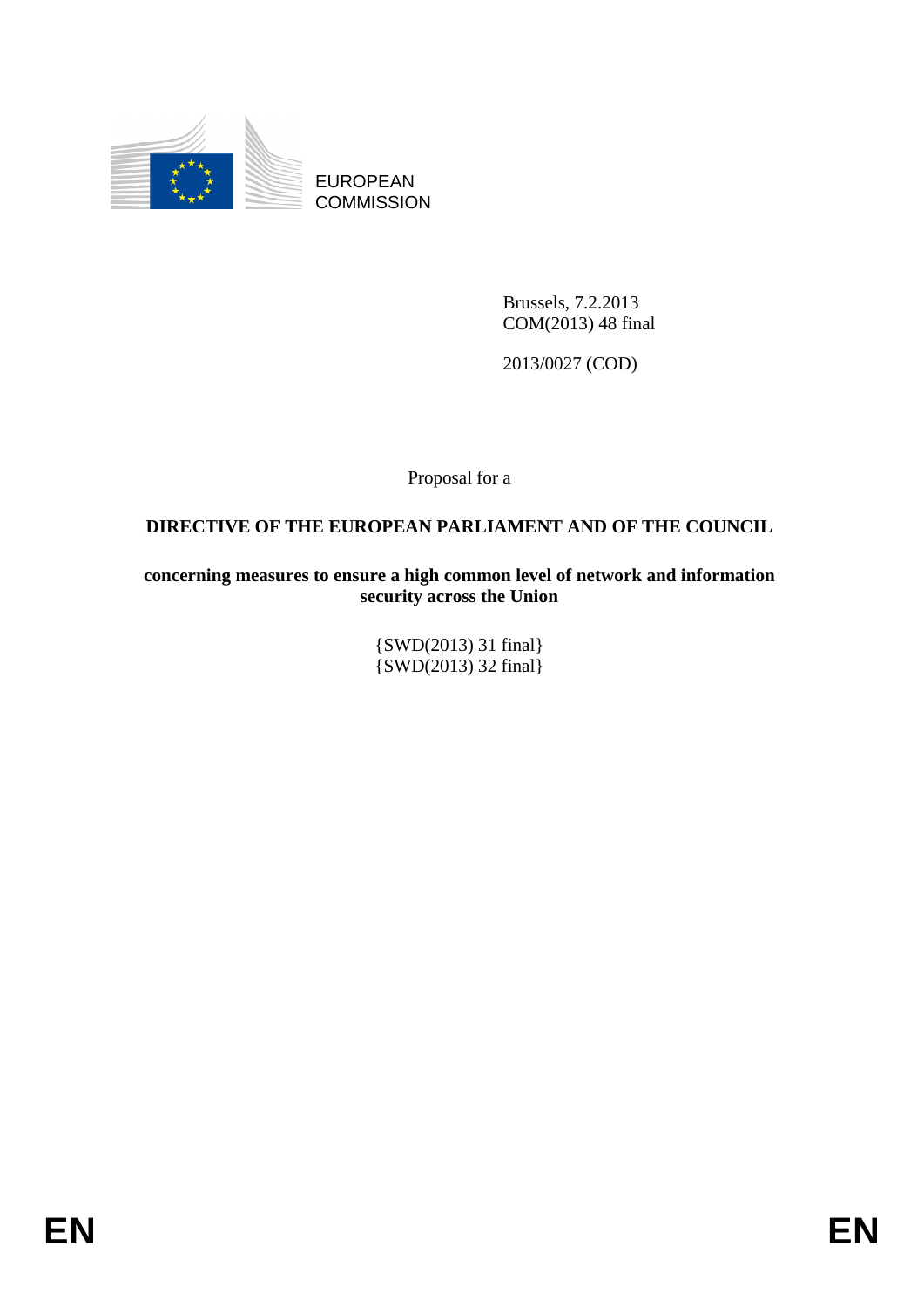### **EXPLANATORY MEMORANDUM**

The aim of the proposed Directive is to ensure a high common level of network and information security (NIS). This means improving the security of the Internet and the private networks and information systems underpinning the functioning of our societies and economies. This will be achieved by requiring the Member States to increase their preparedness and improve their cooperation with each other, and by requiring operators of critical infrastructures, such as energy, transport, and key providers of information society services (e-commerce platforms, social networks, etc), as well as public administrations to adopt appropriate steps to manage security risks and report serious incidents to the national competent authorities.

This proposal is presented in connection with the joint Communication of the Commission and High Representative of the Union for Foreign Affairs and Security Policy on a European Cybersecurity Strategy. The objective of the Strategy is to ensure a secure and trustworthy digital environment, while promoting and protecting fundamental rights and other EU core values. This proposal is the main action of the Strategy. Further actions under the Strategy in this area focus on raising awareness, developing an internal market for cybersecurity products and services, and fostering R&D investment. These actions will be complemented by others aimed at stepping up the fight against cybercrime and building an international cybersecurity policy for the EU.

### **1.1. Reasons for and objectives of the proposal**

NIS is increasingly important to our economy and society. NIS is also an important precondition to create a reliable environment for worldwide trade in services. However, information systems can be affected by security incidents, such as human mistakes, natural events, technical failures or malicious attacks. These incidents are becoming bigger, more frequent, and more complex. The Commission's online public consultation on 'Improving network and information security in the  $EU<sup>1</sup>$  found that 57% of respondents had experienced NIS incidents over the previous year that had a serious impact on their activities. Lack of NIS can compromise vital services depending on the integrity of network and information systems. This can stop businesses functioning, generate substantial financial losses for the EU economy and negatively affect societal welfare.

 $\frac{1}{1}$ 

The online public consultation on 'Improving network and information security in the EU' ran from 23 July to 15 October 2012.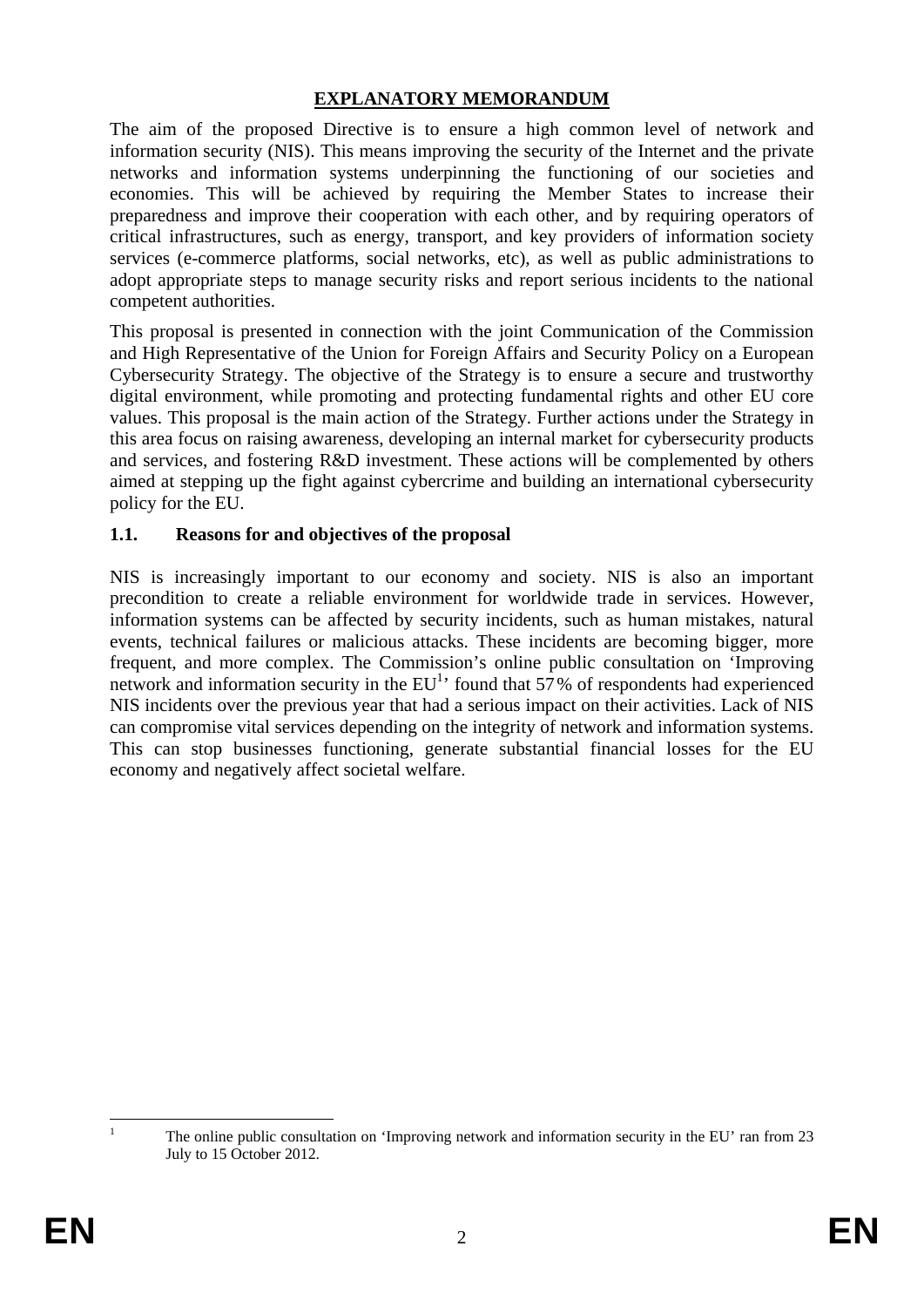Moreover, as a borderless communication instrument, digital information systems, in particular the internet, are interconnected across Member States and play an essential role in facilitating the cross-border movement of goods, services and people. Substantial disruption of these systems in one Member State can affect other Member States and the EU as a whole. The resilience and stability of network and information systems is therefore essential to the completion of the Digital Single Market and the smooth functioning of the Internal Market. The likelihood and frequency of incidents and the inability to ensure efficient protection also undermine public trust and confidence in network and information services: for example, the 2012 Eurobarometer on Cybersecurity found that 38% of EU internet users are concerned about the safety of online payments and have changed their behaviour because of concerns with security issues: 18% are less likely to buy goods online and 15% are less likely to use online banking<sup>2</sup>.

The current situation in the EU, reflecting the purely voluntary approach followed so far, does not provide sufficient protection against NIS incidents and risks across the EU. Existing NIS capabilities and mechanisms are simply insufficient to keep pace with the fast-changing landscape of threats and to ensure a common high level of protection in all the Member States.

Despite the initiatives undertaken, the Member States have very different levels of capabilities and preparedness, leading to fragmented approaches across the EU. Given the fact that networks and systems are interconnected, the overall NIS of the EU is weakened by those Member States with an insufficient level of protection. This situation also hinders the creation of trust among peers, which is a prerequisite for cooperation and information sharing. As a result, there is cooperation only among a minority of Member States with a high level of capabilities.

Therefore, there is currently no effective mechanism at EU level for effective cooperation and collaboration and for trusted information sharing on NIS incidents and risks among the Member States. This may result in uncoordinated regulatory interventions, incoherent strategies and divergent standards, leading to insufficient protection against NIS across the EU. Internal Market barriers may also arise, generating compliance costs for companies operating in more than one Member State.

 $\frac{1}{2}$ 

Eurobarometer 390/2012.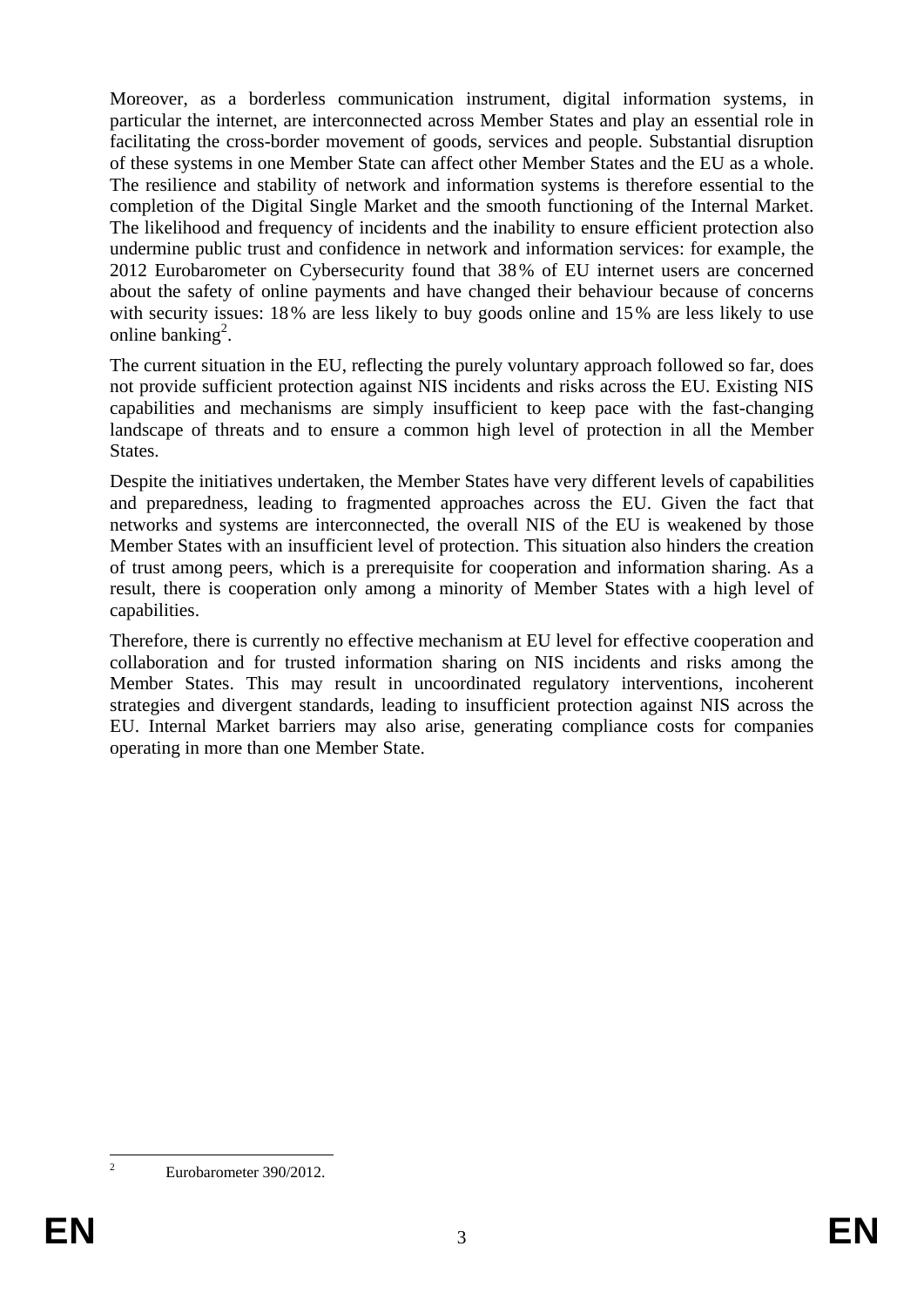Finally, the players managing critical infrastructure or providing services essential to the functioning of our societies are not under appropriate obligations to adopt risk management measures and exchange information with relevant authorities. On the one hand, therefore, businesses lack effective incentives to conduct serious risk management, involving risk assessment and taking appropriate steps to ensure NIS. On the other hand, a large proportion of incidents does not reach the competent authorities and go unnoticed. However, information on incidents is essential for public authorities to react, take appropriate mitigating measures, and set adequate strategic priorities for NIS.

The current regulatory framework requires only telecommunication companies to adopt risk management steps and to report serious NIS incidents. However, many other sectors rely on ICT as an enabler and should therefore be concerned about NIS as well. A number of specific infrastructure and service providers are particularly vulnerable, due to their high dependence on correctly functioning network and information systems. These sectors play an essential role in providing key support services for our economy and society, and the security of their systems is of particular importance to the functioning of the Internal Market. These sectors include banking, stock exchanges, energy generation, transmission and distribution, transport (air, rail, maritime), health, internet services and public administrations.

A step-change is therefore needed in the way NIS is dealt with in the EU. Regulatory obligations are required to create a level playing field and close existing legislative loopholes. To address these problems and increase the level of NIS within the European Union, the objectives of the proposed Directive are as follows.

First, the proposal requires all the Member States to ensure that they have in place a minimum level of national capabilities by establishing competent authorities for NIS, setting up Computer Emergency Response Teams (CERTs), and adopting national NIS strategies and national NIS cooperation plans.

Secondly, the national competent authorities should cooperate within a network enabling secure and effective coordination, including coordinated information exchange as well as detection and response at EU level. Through this network, Member States should exchange information and cooperate to counter NIS threats and incidents on the basis of the European NIS cooperation plan.

Thirdly, based on the model of the Framework Directive for electronic communications, the proposal aims to ensure that a culture of risk management develops and that information is shared between the private and public sectors. Companies in the specific critical sectors outlined above and public administrations will be required to assess the risks they face and adopt appropriate and proportionate measures to ensure NIS. These entities will be required to report to the competent authorities any incidents seriously compromising their networks and information systems and significantly affecting the continuity of critical services and supply of goods.

## **1.2. General context**

Already in 2001, in its Communication Network and Information Security: Proposal for A European Policy Approach', the Commission outlined the increasing importance of  $NIS<sup>3</sup>$ . This was followed by the adoption in 2006 of a Strategy for a Secure Information Society<sup>4</sup>, aiming to develop a culture of NIS in Europe. Its main elements were endorsed in a Council Resolution<sup>5</sup>.

 $\frac{1}{3}$ COM(2001) 298.

<sup>4</sup>  $\frac{4}{5}$  COM(2006) 251 <u>http://eur-lex.europa.eu/LexUriServ/site/en/com/2006/com2006\_0251en01.pdf</u>.

 <sup>2007/068/01.</sup>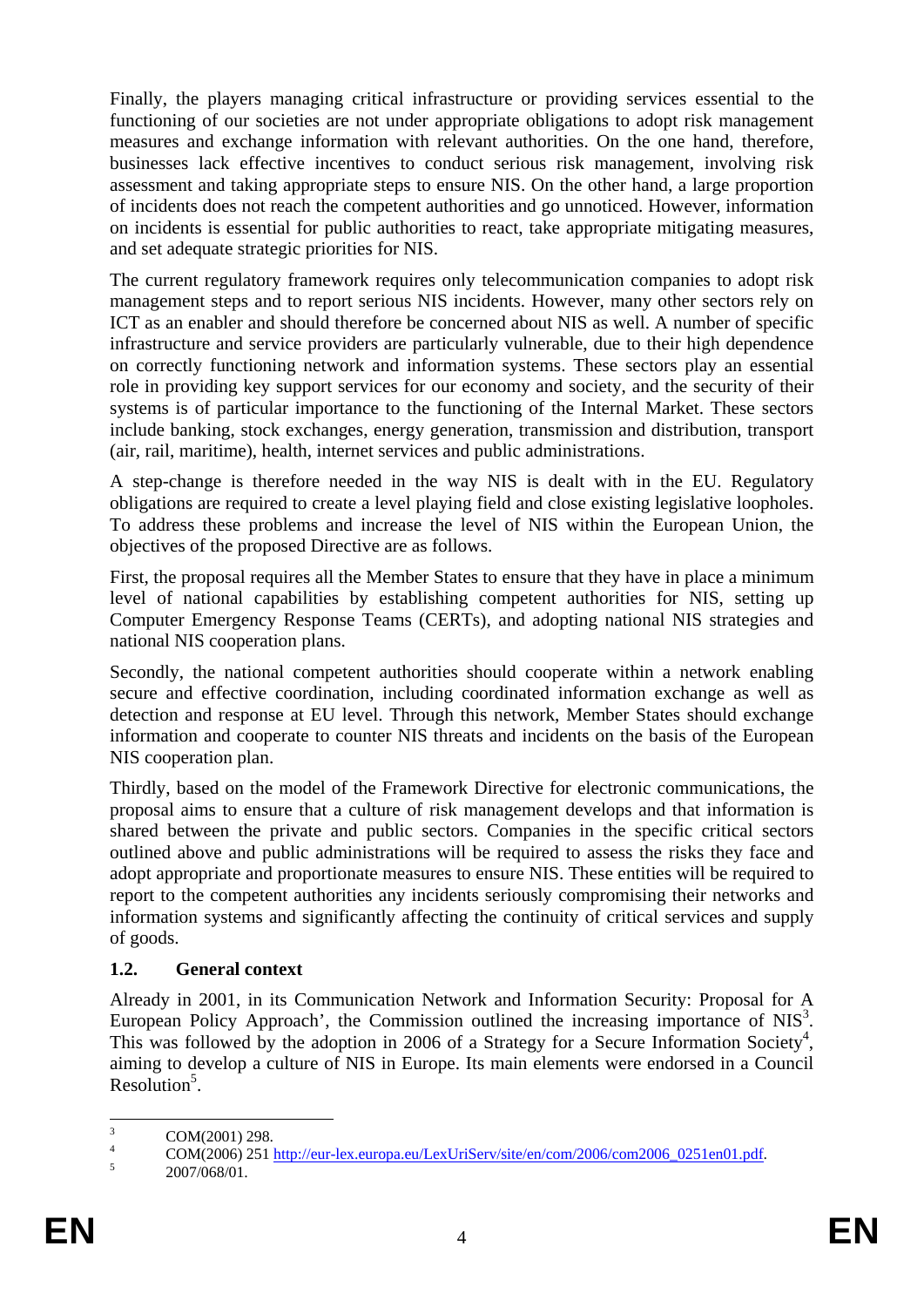The Commission further adopted, on 30 March 2009, a Communication on Critical Information Infrastructure protection (CIIP)<sup>6</sup> focusing on the protection of Europe from cyber disruptions by enhancing security. The Communication launched an action plan to support Member States' efforts to ensure prevention and response. The Action Plan was endorsed in the Presidency Conclusions of the Ministerial Conference on CIIP in Tallinn in 2009. On 18 December 2009 the Council adopted a Resolution on 'A collaborative European approach to network and information security<sup>7</sup>.

The Digital Agenda for Europe<sup>8</sup> (DAE), adopted in May 2010, and the related Council Conclusions<sup>9</sup> highlighted the shared understanding that trust and security are fundamental preconditions for the wide uptake of ICT and thus for achieving the objectives of the 'smart growth' dimension of the Europe 2020 Strategy<sup>10</sup>. Under its Trust and Security chapter, the DAE emphasised the need for all stakeholders to join forces in a holistic effort to ensure the security and resilience of ICT infrastructure, by focusing on prevention, preparedness and awareness, as well as to develop effective and coordinated security mechanisms. In particular, key action 6 of the Digital Agenda for Europe calls for measures aimed at a reinforced and high-level NIS policy.

In its Communication on CIIP of March 2011 on 'Achievements and next steps: towards global cyber-security'11, the Commission took stock of the results achieved since the adoption of the CIIP action plan in 2009, concluding that the implementation of the plan showed that purely national approaches to tackling the security and resilience challenges are not sufficient, and that Europe should continue its efforts to build a coherent and cooperative approach across the EU. The 2011 CIIP Communication announced a number of actions, with the Commission calling upon the Member States to set up NIS capabilities and cross-border cooperation. Most of these actions should have been completed by 2012, but have not yet been implemented.

In its Conclusions of 27 May 2011 on CIIP, the Council of the European Union stressed the pressing need to make ICT systems and networks resilient and secure against all possible disruptions, whether accidental or intentional, to develop across the EU a high level of preparedness, security and resilience capabilities, to upgrade technical competences to allow Europe to meet the challenge of network and information infrastructure protection, and to foster cooperation between the Member States by developing incident cooperation mechanisms between the Member States.

## **1.3. Existing European Union and international provisions in this area**

Under Regulation (EC) No 460/2004, the European Community established in 2004 the European Network and Information Security Agency  $(ENISA)^{12}$ , with the aim of contributing to ensuring a high level and developing a culture of NIS within the EU.A proposal to modernise the mandate of ENISA was adopted on 30 September  $2010^{13}$  and is under discussion in the Council and the European Parliament. The revised regulatory framework for electronic communications<sup>14</sup>, in force since November 2009, imposes security obligations on

 $\frac{1}{6}$ COM(2009) 149.

<sup>7</sup> 2009/C 321/01.

<sup>8</sup> COM(2010) 245.

<sup>9</sup> <sup>9</sup><br>Council Conclusions of 31 May 2010 on the Digital Agenda for Europe (10130/10).

<sup>&</sup>lt;sup>10</sup> COM(2010) 2020 and Conclusions of the European Council of 25/26 March 2010 (EUCO 7/10).

 $\frac{11}{12}$  COM(2011) 163.

 $\frac{\text{http://eur-lex.europa.eu/LexUriServ/LexUriServ.do?uri=CELEX:32004R0460:EN:HTML. \n}{\text{COM}(2010) 521.}$  $\frac{\text{http://eur-lex.europa.eu/LexUriServ/LexUriServ.do?uri=CELEX:32004R0460:EN:HTML. \n}{\text{COM}(2010) 521.}$  $\frac{\text{http://eur-lex.europa.eu/LexUriServ/LexUriServ.do?uri=CELEX:32004R0460:EN:HTML. \n}{\text{COM}(2010) 521.}$ 

See http://ec.europa.eu/information\_society/policy/ecomm/doc/library/regframeforec\_dec2009.pdf.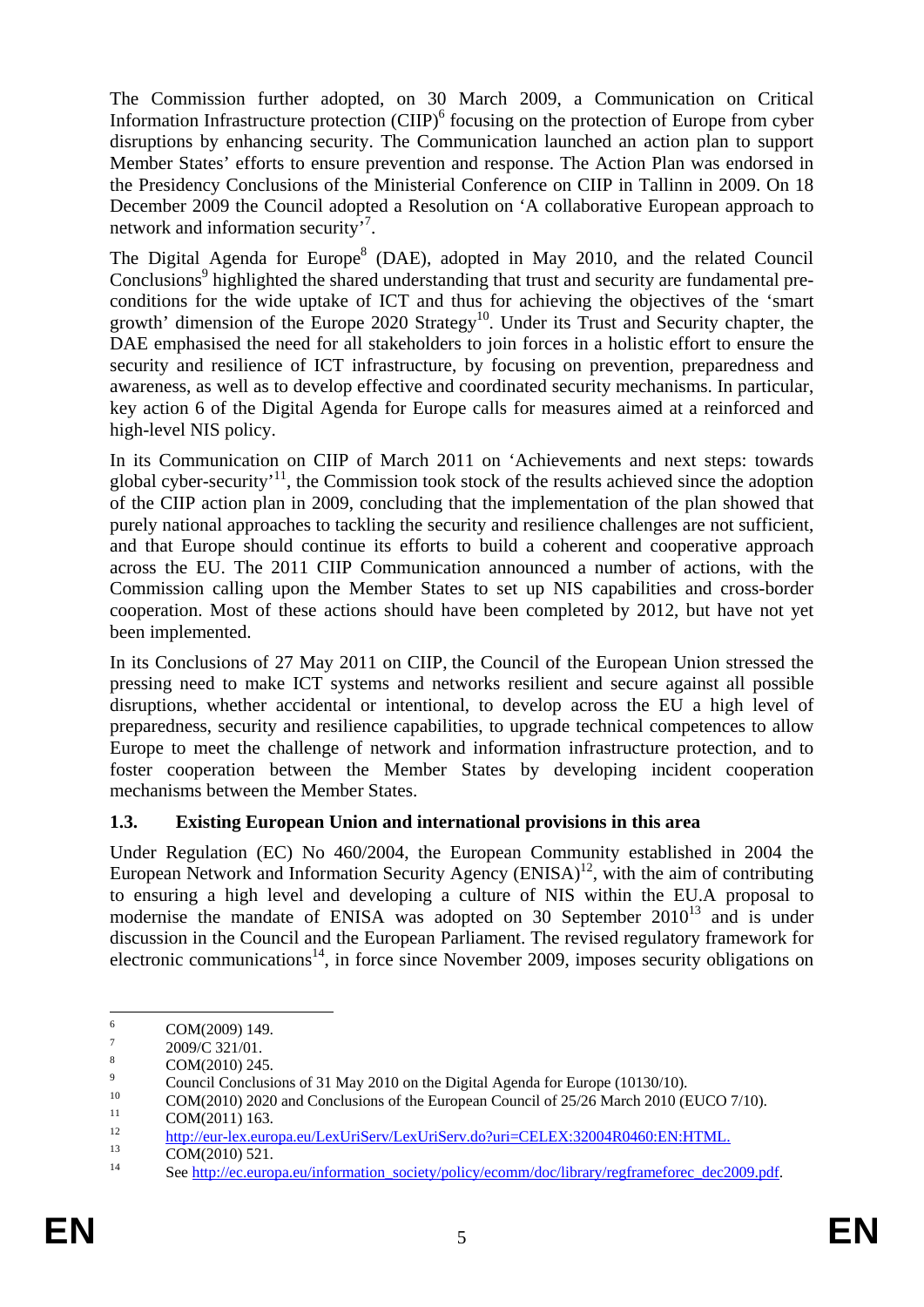electronic communication providers<sup>15</sup>. These obligations had to be transposed at national level by May 2011.

All players that are data controllers (for example banks or hospitals) are obliged by the data protection regulatory framework<sup>16</sup> to put in place security measures to protect personal data. Also, under the 2012 Commission proposal for a General Data Protection Regulation<sup>17</sup>, data controllers would have to report breaches of personal data to the national supervisory authorities. This means that, for example, a NIS security breach affecting the provision of a service without compromising personal data (e.g. an ICT outage at a power company resulting in a blackout) would not have to be notified.

Under Directive 2008/114 on the identification and designation of European Critical Infrastructures and the assessment of the need to improve their protection, the 'European Programme for Critical Infrastructure Protection (EPCIP)<sup>18</sup> sets out the overall 'umbrella' approach to the protection of critical infrastructures in the EU. The objectives of EPCIP are fully consistent with this proposal and the Directive should apply without prejudice to Directive 2008/114. EPCIP does not oblige operators to report significant breaches of security and does not set up mechanisms for the Member States to cooperate and respond to incidents.

The co-legislators are currently discussing the Commission proposal for a Directive on attacks against information systems<sup>19</sup>, which aims to harmonise the criminalisation of specific types of conduct. It covers only the criminalisation of specific types of conduct and does not address the prevention of NIS risks and incidents, the response to NIS incidents and the mitigation of their impact. The present Directive should apply without prejudice to the Directive on attacks against information systems.

On 28 March 2012, the Commission adopted a Communication on the establishment of a European Cybercrime Centre  $(EC3)^{20}$ . This Centre, established on 11 January 2013, is part of the European Police Office (EUROPOL) and act as the focal point in the fight against cybercrime in the EU. EC3 is intended to pool European cybercrime expertise to support the Member States in capacity building, provide support to Member States' cybercrime investigations and, in close cooperation with Eurojust, become the collective voice of European cybercrime investigators across law enforcement and the judiciary.

The European Institutions, agencies and bodies have set up their own Computer Emergency Response Team, called CERT-EU.

At international level, the EU works on cybersecurity at both bilateral and multilateral level. The 2010 EU-US Summit<sup>21</sup> saw the establishment of the EU-US Working Group on Cybersecurity and Cybercrime. The EU is also active in other relevant multilateral fora, such as the Organisation for Economic Co-operation and Development (OECD), the United Nations General Assembly (UNGA), the International Telecommunication Union (ITU), the Organisation for Security and Co-operation in Europe (OSCE), the World Summit on the Information Society (WSIS) and the Internet Governance Forum (IGF).

 $15$ <sup>15</sup><br>Articles 13a and 13b of the Framework Directive.<br>
Directive.<br>
Directive.<br>
Directive.<br>
Directive.

<sup>&</sup>lt;sup>16</sup> Directive 2002/58 of 12 July 2002.

 $\frac{17}{18}$  COM(2012) 11.

<sup>&</sup>lt;sup>18</sup> COM(2006) 786 <u>http://eur-lex.europa.eu/LexUriServ/site/en/com/2006/com2006\_0786en01.pdf.</u><br><sup>19</sup> COM(2010) 51[7, http://eur-lex.europa.eu/LexUriServ/LexUriSe](http://eur-lex.europa.eu/LexUriServ/site/en/com/2006/com2006_0786en01.pdf)rv.do?

uri=COM:2010:0517:FIN:EN:PDF.<br><sup>20</sup> COM(2012) 140 http://eur-lex.europa.eu/LexUriServ/LexUriServ.do?

uri=COM:2012:0140:FIN:EN:PDF.<br> [http://europa.eu/rapid/press-release\\_](http://eur-lex.europa.eu/LexUriServ/LexUriServ.do?uri=COM:2012:0140:FIN:EN:PDF)MEMO-10-597\_en.htm.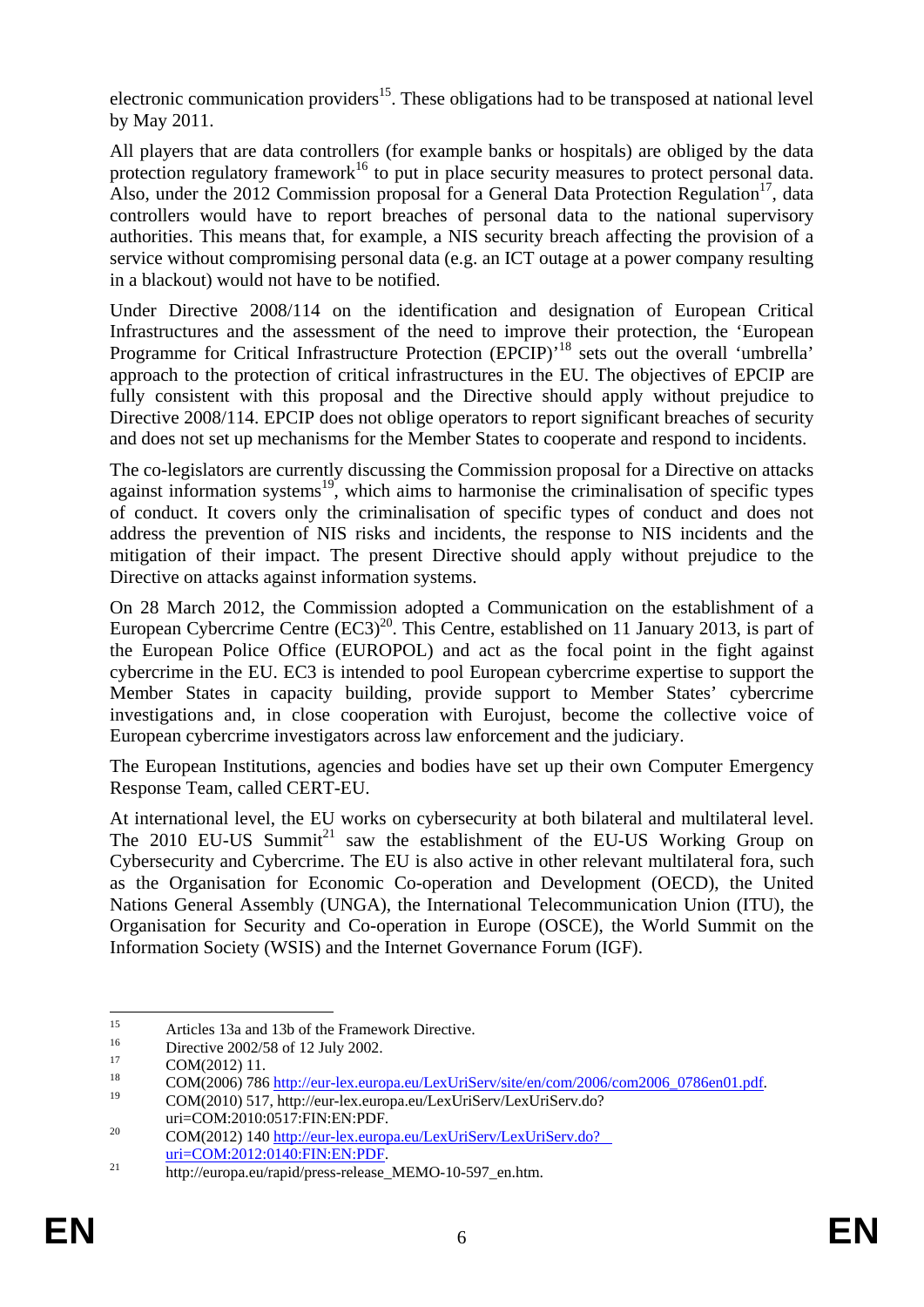### **2. RESULTS OF CONSULTATIONS WITH THE INTERESTED PARTIES AND IMPACT ASSESSMENTS**

### **2.1. Consultation with interested parties and use of expertise**

An online public consultation on 'Improving NIS in the EU' ran between 23 July and 15 October 2012. In total, the Commission received 160 responses to the online questionnaire. The key outcome was that stakeholders showed general support for the need to improve NIS across the EU. In particular: 82.8% of respondents expressed the view that governments in the EU should do more to ensure a high level of NIS; 82.8% were of the opinion that users of information and systems were unaware of existing NIS threats and incidents; 66.3% would in principle be in favour of introducing a regulatory requirement to manage NIS risks; and 84.8% said that such requirements should be set at EU level. A high number of respondents thought that it would be important to adopt NIS requirements in the following sectors in particular: banking and finance (91.1%), energy (89.4%), transport (81.7%), health (89.4%), internet services (89.1%), and public administrations (87.5%). Respondents also considered that if a requirement to report NIS security breaches to the national competent authority were introduced, it should be set at EU level (65.1%) and affirmed that public administrations should also be subject to it (93.5%). Finally, respondents affirmed that a requirement to implement NIS risk management in line with the state of the art would entail for them no significant additional costs (63.4%), and that a requirement to report security breaches would cause no significant additional costs (72.3%).

Member States were consulted in a number of relevant Council configurations, in the context of the European Forum for Member States (EFMS), at the Conference on Cybersecurity organised by the Commission and the European External Action Service on 6 July 2012, and in dedicated bilateral meetings convened at the request of individual Member States.

Discussions with the private sector were also held within the European Public-Private Partnership for Resilience<sup>22</sup> and through bilateral meetings. As for the public sector, the Commission held discussions with ENISA and the CERT for the EU institutions.

## **2.2. Impact assessment**

The Commission has carried out an impact assessment of three policy options:

Option 1: Business as usual (baseline scenario): maintaining the current approach;

Option 2: Regulatory approach, consisting of a legislative proposal establishing a common EU legal framework for NIS regarding Member State capabilities, mechanisms for EU-level cooperation, and requirements for key private players and public administrations;

Option 3: Mixed approach, combining voluntary initiatives for Member State NIS capabilities and mechanisms for EU-level cooperation with regulatory requirements for key private players and public administrations.

The Commission concluded that Option 2 would have the strongest positive impacts, as it would considerably improve the protection of EU consumers, business and governments against NIS incidents. In particular, the obligations placed on the Member States would ensure adequate preparedness at national level and would contribute to a climate of mutual trust, which is a precondition for effective cooperation at EU level. The setting up of mechanisms for cooperation at EU level via the network would deliver coherent and coordinated prevention and response to cross-border NIS incidents and risks. The introduction of requirements to implement NIS risk management for public administrations and key

 $\overline{22}$ http://www.enisa<u>.europa.eu/activities/Resilience-and-CIIP/public-private-partnership/european-public-</u> [private-partnership-for-resilience-ep3r.](http://www.enisa.europa.eu/activities/Resilience-and-CIIP/public-private-partnership/european-public-private-partnership-for-resilience-ep3r)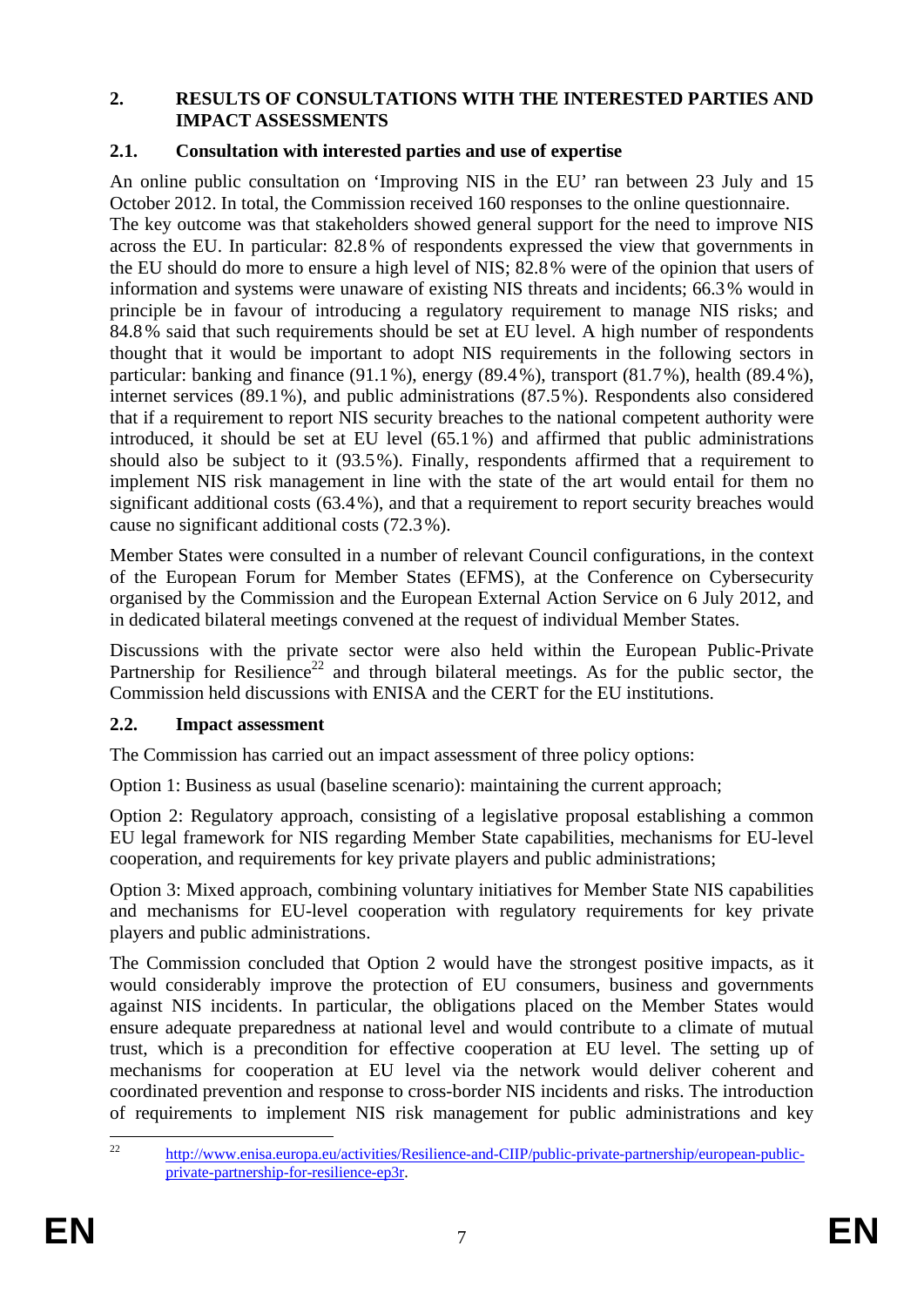private players would create a strong incentive to manage security risks effectively. The obligation to report NIS incidents with a significant impact would enhance the ability to respond to incidents and foster transparency. Moreover, by putting its own house in order, the EU would be able to extend its international reach and become an even more credible partner for cooperation at bilateral and multilateral level. The EU would hence also be better placed to promote fundamental rights and EU core values abroad.

The quantitative assessment showed that Option 2 would not impose a disproportionate burden on Member States. The costs for the private sector would also be limited since many of the entities concerned are already supposed to comply with existing security requirements (namely the obligation for data controllers to take technical and organisational measures to secure personal data, including NIS measures). Existing spending on security in the private sector has also been taken into account.

This proposal observes the principles recognised by the Charter of Fundamental Rights of the European Union notably, the right to respect for private life and communications. the protection for personal data, the freedom to conduct a business, the right to property, the right to an effective remedy before a court and the right to be heard. This Directive must be implemented according to these rights and principles.

# **3. LEGAL ELEMENTS OF THE PROPOSAL**

## **3.1. Legal basis**

The European Union is empowered to adopt measures with the aim of establishing or ensuring the functioning of the Internal Market, in accordance with the relevant provisions of the Treaties (Article 26 of the Treaty on the Functioning of the European Union — TFEU). Under Article 114 TFEU, the EU can adopt 'measures for the *approximation of the provisions*  laid down by law, regulation or administrative action in Member States which have as their object the establishment and functioning of the internal market'.

As indicated above, network and information systems play an essential role in facilitating the cross-border movement of goods, services and people. They are often interconnected, and the internet is global in nature. Given this intrinsic transnational dimension, a disruption in one Member State can also affect other Member States and the EU as a whole. The resilience and stability of network and information systems is therefore essential to the smooth functioning of the Internal Market.

The EU legislator has already recognised the need to harmonise NIS rules to ensure the development of the Internal Market. In particular, this was the case for Regulation 460/2004 establishing  $ENISA^{23}$ , which is based on Article 114 TFEU.

The disparities resulting from uneven NIS national capabilities, policies and level of protection across the Member States lead to barriers to the Internal Market and justify EU action.

## **3.2. Subsidiarity**

European intervention in the area of NIS is justified by the subsidiarity principle.

Firstly, considering the cross-border nature of NIS, non-intervention at EU level would lead to a situation where each Member State would act alone, disregarding the interdependencies among EU network and information systems. An appropriate degree of coordination among

 $2<sup>2</sup>$ 23 Regulation (EC) No 460/2004 of the European Parliament and of the Council of 10 March 2004 establishing the European Network and Information Security Agency (OJ L 077, 13/03/2004, p. 1).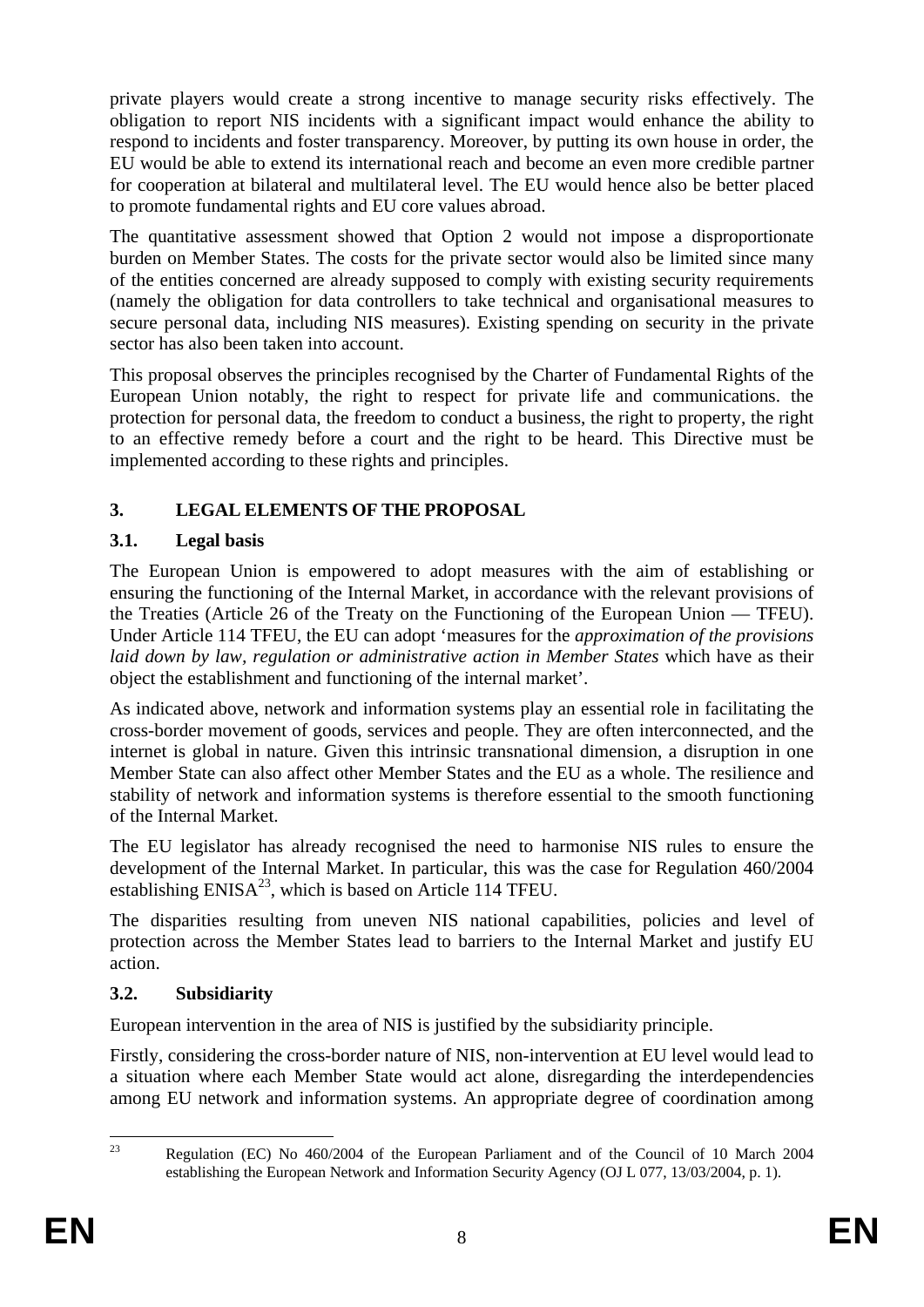the Member States would ensure that NIS risks could be well managed in the cross-border context in which they arise. Divergences in NIS regulations represent a barrier to companies wanting to operate in several countries and to the achievement of global economies of scale.

Secondly, regulatory obligations at EU level are needed to create a level playing field and close legislative loopholes. A purely voluntary approach has resulted in cooperation only among a minority of Member States with a high level of capabilities. In order to involve all the Member States, it is necessary to ensure that they all have the required minimum level of capability. NIS measures adopted by governments need to be consistent with one other and be coordinated to contain and minimise the consequences of NIS incidents. Within the network, through exchange of best practices and continuous involvement of ENISA, the competent authorities and the Commission will cooperate to facilitate a convergent implementation of the Directive across the EU. In addition, concerted NIS policy actions can have a strong positive impact for the effective protection of fundamental rights, and specifically the right to the protection of personal data and privacy. Action at EU level would therefore improve the effectiveness of existing national policies and facilitate their development.

The proposed measures are also justified on grounds of proportionality. The requirements for the Member States are set at the minimum level necessary to achieve adequate preparedness and to enable cooperation based on trust. This also enables Member States to take due account of national specificities and ensures that the common EU principles are applied in a proportionate manner. The wide scope of application will allow the Member States to implement the Directive in light of the actual risks faced at national level as identified in the national NIS strategy. The requirements to implement risk management target only critical entities and impose measures that are proportionate to the risks. The public consultation underlined the importance of ensuring the security of these critical entities. The reporting requirements would concern only incidents with a significant impact. As indicated above, the measures would not impose disproportionate costs, as many of these entities as data controllers are already required by the current data protection rules to secure the protection of personal data.

To avoid imposing a disproportionate burden on small operators, in particular on SMEs, the requirements are proportionate to the risk presented by the network or information system concerned and should not apply to micro enterprises. The risks will have to be identified in the first place by the entities subject to these obligations, which will have to decide on the measures to be adopted to mitigate such risks.

The stated objectives can be better achieved at EU level, rather than by the Member States alone, in view of the cross-border aspects of NIS incidents and risks. Therefore, the EU may adopt measures in accordance with the principle of subsidiarity as set out in Article 5 of the Treaty on European Union. In accordance with the principle of proportionality, the proposed Directive does not go beyond what is necessary in order to achieve those objectives.

To achieve the objectives, the Commission should be empowered to adopt delegated acts in accordance with Article 290 of the Treaty on the Functioning of the European Union, in order to supplement or amend certain non-essential elements of the basic act. The Commission's proposal also strives to support a process of proportionality in the implementation of the obligations placed upon private and public operators.

In order to ensure uniform conditions for the implementation of the basic act, the Commission should be empowered to adopt implementing acts in accordance with Article 291 of the Treaty on the Functioning of the European Union.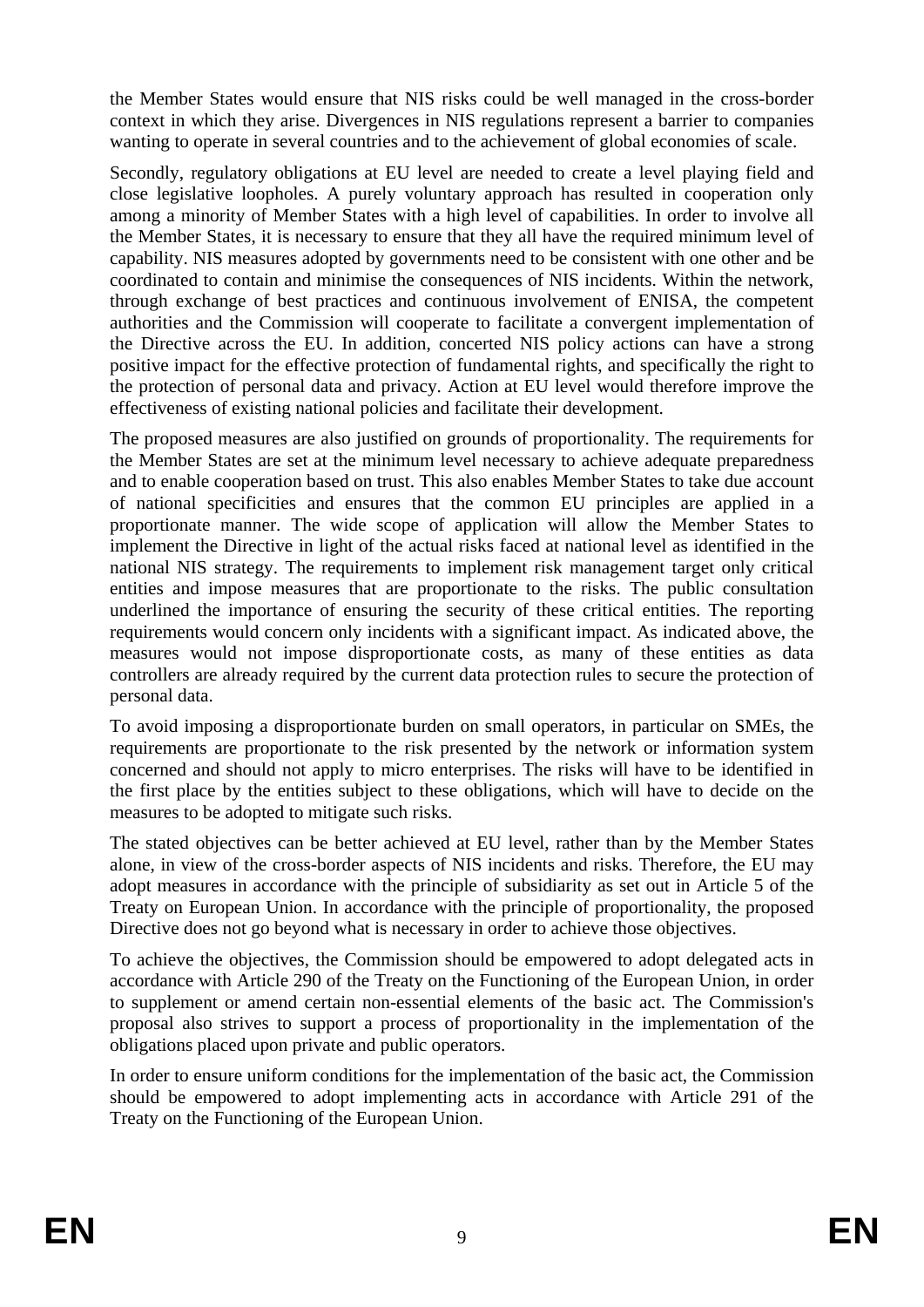Considering in particular the broad scope of the proposed Directive, the fact that it tackles heavily regulated domains, and the legal obligations deriving from its Chapter IV, Explanatory Documents should accompany the notification of transposition measures. In accordance with the Joint Political Declaration of Member States and the Commission on explanatory documents of 28 September 2011, Member States have undertaken to accompany, in justified cases, the notification of their transposition measures with one or more documents explaining the relationship between the components of a Directive and the corresponding parts of national transposition instruments. With regard to this Directive, the legislator considers the transmission of such documents to be justified.

## **4. BUDGETARY IMPLICATIONS**

Cooperation and exchange of information between Member States should be supported by a secure infrastructure. The proposal will have EU budgetary implications only if Member States choose to adapt an existing infrastructure (e.g. sTESTA) and task the Commission to implement this under the MFF 2014-2020. The one-off cost is estimated to be EUR 1250000 and would be borne by the EU budget, budget line 09.03.02 (to promote the interconnection and interoperability of national public services online as well as access to such networks — Chapter 09.03, Connecting Europe Facility — telecommunications networks) on condition that sufficient funds are available under CEF. Alternatively, Member States can either share the one-off cost of adapting an existing infrastructure or decide to set up a new infrastructure and bear the costs, which are estimated to be approximately EUR 10 million per year.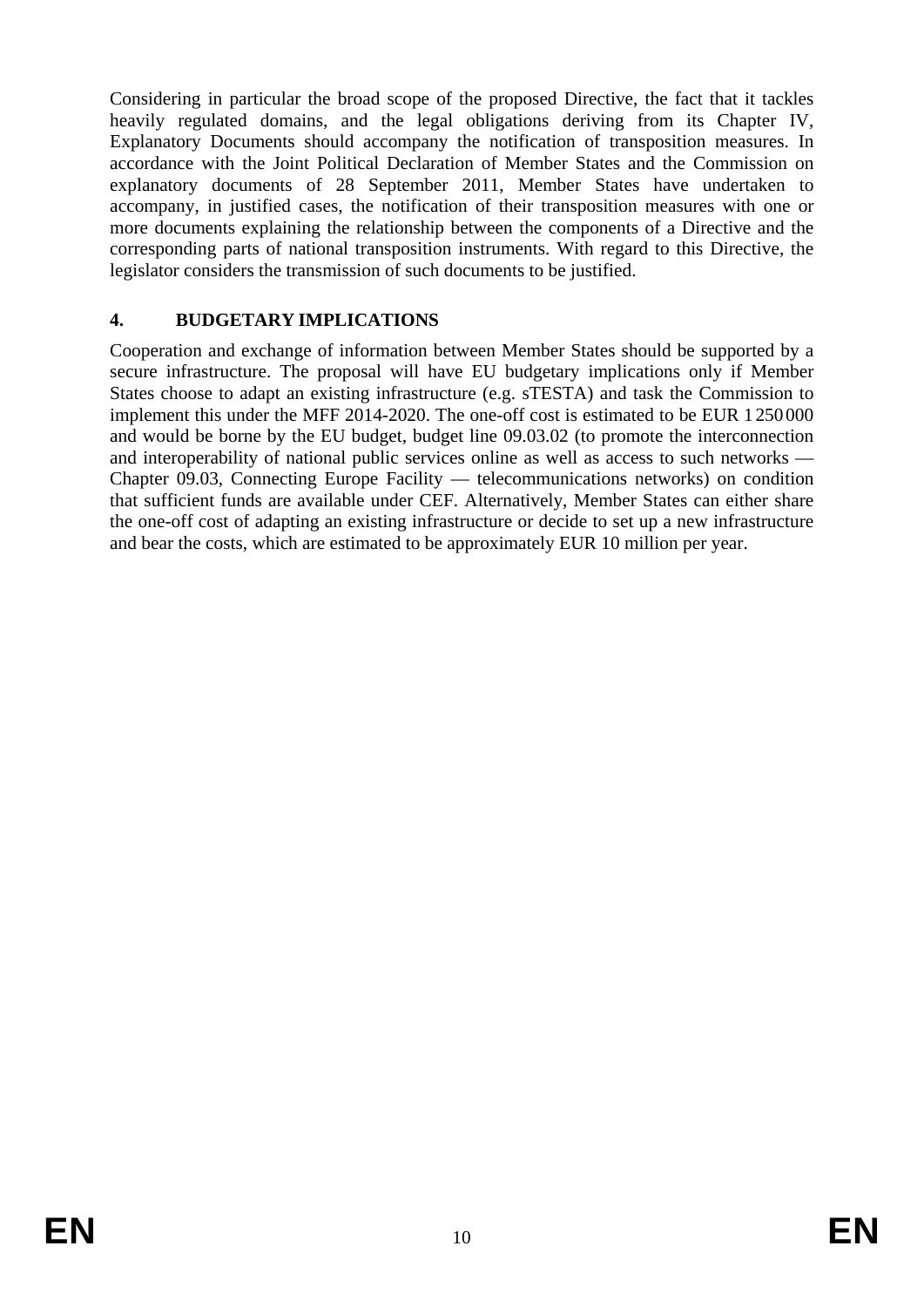### 2013/0027 (COD)

### Proposal for a

## **DIRECTIVE OF THE EUROPEAN PARLIAMENT AND OF THE COUNCIL**

### **concerning measures to ensure a high common level of network and information security across the Union**

THE EUROPEAN PARLIAMENT AND THE COUNCIL OF THE EUROPEAN UNION,

Having regard to the Treaty on the Functioning of the European Union, and in particular Article 114 thereof,

Having regard to the proposal from the European Commission,

After transmission of the draft legislative act to the national Parliaments,

Having regard to the opinion of the European Economic and Social Committee<sup>1</sup>,

After consulting the European Data Protection Supervisor,

Acting in accordance with the ordinary legislative procedure,

Whereas:

- (1) Network and information systems and services play a vital role in the society. Their reliability and security are essential to economic activities and social welfare, and in particular to the functioning of the internal market.
- (2) The magnitude and frequency of deliberate or accidental security incidents is increasing and represents a major threat to the functioning of networks and information systems. Such incidents can impede the pursuit of economic activities, generate substantial financial losses, undermine user confidence and cause major damage to the economy of the Union.
- (3) As a communication instrument without frontiers, digital information systems, and primarily the Internet play an essential role in facilitating the cross-border movement of goods, services and people. Due to that transnational nature, substantial disruption of those systems in one Member State can also affect other Member States and the Union as a whole. The resilience and stability of network and information systems is therefore essential to the smooth functioning of the internal market.
- (4) A cooperation mechanism should be established at Union level to allow for information exchange and coordinated detection and response regarding network and information security ("NIS"). For that mechanism to be effective and inclusive, it is essential that all Member States have minimum capabilities and a strategy ensuring a high level of NIS in their territory. Minimum security requirements should also apply to public administrations and operators of critical information infrastructure to promote a culture of risk management and ensure that the most serious incidents are reported.

 $\frac{1}{1}$ 

OJ C […], […], p. […].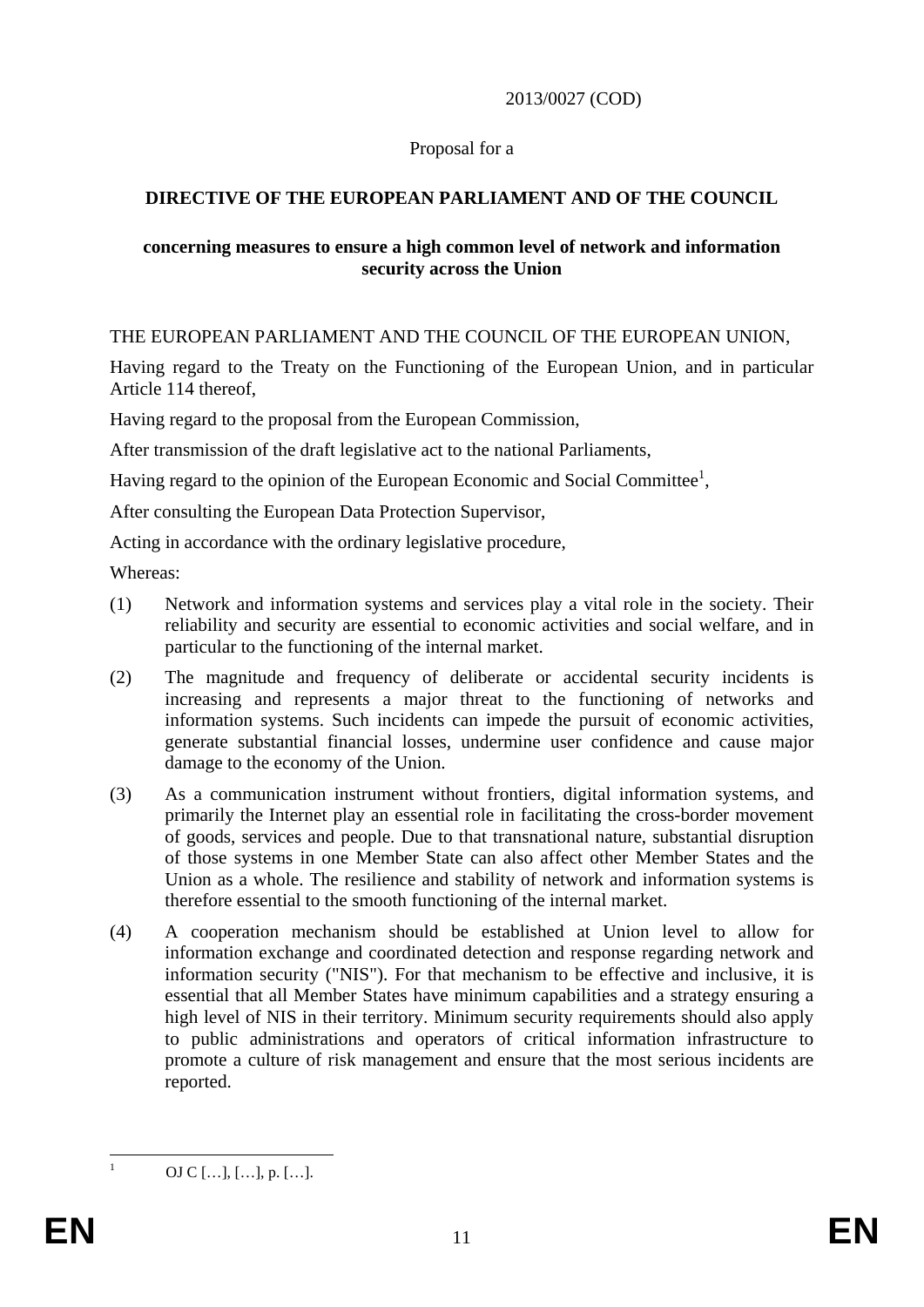- (5) To cover all relevant incidents and risks, this Directive should apply to all network and information systems. The obligations on public administrations and market operators should however not apply to undertakings providing public communication networks or publicly available electronic communication services within the meaning of Directive 2002/21/EC of the European Parliament and of the Council of 7 March 2002 on a common regulatory framework for electronic communications networks and services (Framework Directive)<sup>2</sup>, which are subject to the specific security and integrity requirements laid down in Article 13a of that Directive nor should they apply to trust service providers.
- (6) The existing capabilities are not sufficient enough to ensure a high level of NIS within the Union. Member States have very different levels of preparedness leading to fragmented approaches across the Union. This leads to an unequal level of protection of consumers and businesses, and undermines the overall level of NIS within the Union. Lack of common minimum requirements on public administrations and market operators in turn makes it impossible to set up a global and effective mechanism for cooperation at Union level.
- (7) Responding effectively to the challlenges of the security of network and information systems therefore requires a global approach at Union level covering common minimum capacity building and planning requirements, exchange of information and coordination of actions, and common minimum security requirements for all market operators concerned and public administrations.
- (8) The provisions of this Directive should be without prejudice to the possibility for each Member State to take the necessary measures to ensure the protection of its essential security interests, to safeguard public policy and public security, and to permit the investigation, detection and prosecution of criminal offences. In accordance with Article 346 TFEU, no Member State is to be obliged to supply information the disclosure of which it considers contrary to the essential interests of its security.
- (9) To achieve and maintain a common high level of security of network and information systems, each Member State should have a national NIS strategy defining the strategic objectives and concrete policy actions to be implemented. NIS cooperation plans complying with essential requirements need to be developed at national level in order to reach capacity response levels allowing for effective and efficient cooperation at national and Union level in case of incidents.
- (10) To allow for the effective implementation of the provisions adopted pursuant to this Directive, a body responsible for coordinating NIS issues and acting as a focal point for cross-border cooperation at Union level should be established or identified in each Member State. These bodies should be given the adequate technical, financial and human resources to ensure that they can carry out in an effective and efficient manner the tasks assigned to them and thus achieve the objectives of this Directive.
- (11) All Member States should be adequately equipped, both in terms of technical and organisational capabilities, to prevent, detect, respond to and mitigate network and information systems' incidents and risks. Well-functioning Computer Emergency Response Teams complying with essential requirements should therefore be established in all Member States to guarantee effective and compatible capabilities to deal with incidents and risks and ensure efficient cooperation at Union level.

 $\frac{1}{2}$ 

OJ L 108, 24.4.2002, p. 33.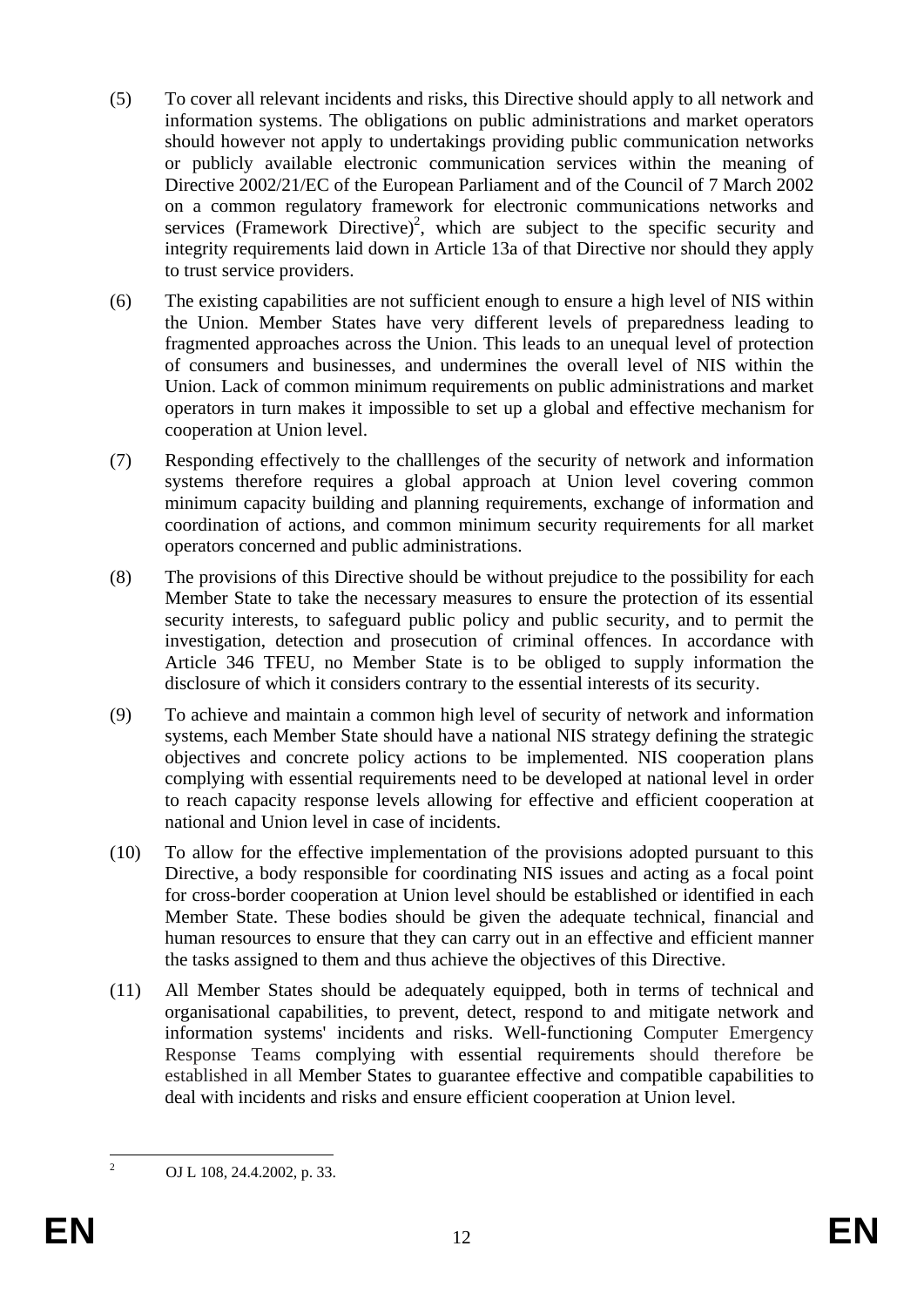- (12) Building upon the significant progress within the European Forum of Member States ("EFMS") in fostering discussions and exchanges on good policy practices including the development of principles for European cyber crisis cooperation, the Member States and the Commission should form a network to bring them into permanent communication and support their cooperation. This secure and effective cooperation mechanism should enable structured and coordinated information exchange, detection and response at Union level.
- (13) The European Network and Information Security Agency ("ENISA") should assist the Member States and the Commission by providing its expertise and advice and by facilitating exchange of best practices. In particular, in the application of this Directive, the Commission should consult ENISA. To ensure effective and timely information to the Member States and the Commission, early warnings on incidents and risks should be notified within the cooperation network. To build capacity and knowledge among Member States, the cooperation network should also serve as an instrument for the exchange of best practices, assisting its members in building capacity, steering the organisation of peer reviews and NIS exercises.
- (14) A secure information-sharing infrastructure should be put in place to allow for the exchange of sensitive and confidential information within the cooperation network. Without prejudice to their obligation to notify incidents and risks of Union dimension to the cooperation network, access to confidential information from other Member States should only be granted to Members States upon demonstration that their technical, financial and human resources and processes, as well as their communication infrastructure, guarantee their effective, efficient and secure participation in the network.
- (15) As most network and information systems are privately operated, cooperation between the public and private sector is essential. Market operators should be encouraged to pursue their own informal cooperation mechanisms to ensure NIS. They should also cooperate with the public sector and share information and best practices in exchange of operational support in case of incidents.
- (16) To ensure transparency and properly inform EU citizens and market operators, the competent authorities should set up a common website to publish non confidential information on the incidents and risks.
- (17) Where information is considered confidential in accordance with Union and national rules on business confidentiality, such confidentiality shall be ensured when carrying out the activities and fulfilling the objectives set by this Directive.
- (18) On the basis in particular of national crisis management experiences and in cooperation with ENISA, the Commission and the Member States should develop a Union NIS cooperation plan defining cooperation mechanisms to counter risks and incidents. That plan should be duly taken into account in the operation of early warnings within the cooperation network.
- (19) Notification of an early warning within the network should be required only where the scale and severity of the incident or risk concerned are or may become so significant that information or coordination of the response at Union level is necessary. Early warnings should therefore be limited to actual or potential incidents or risks that grow rapidly, exceed national response capacity or affect more than one Member State. To allow for a proper evaluation, all information relevant for the assessment of the risk or incident should be communicated to the cooperation network.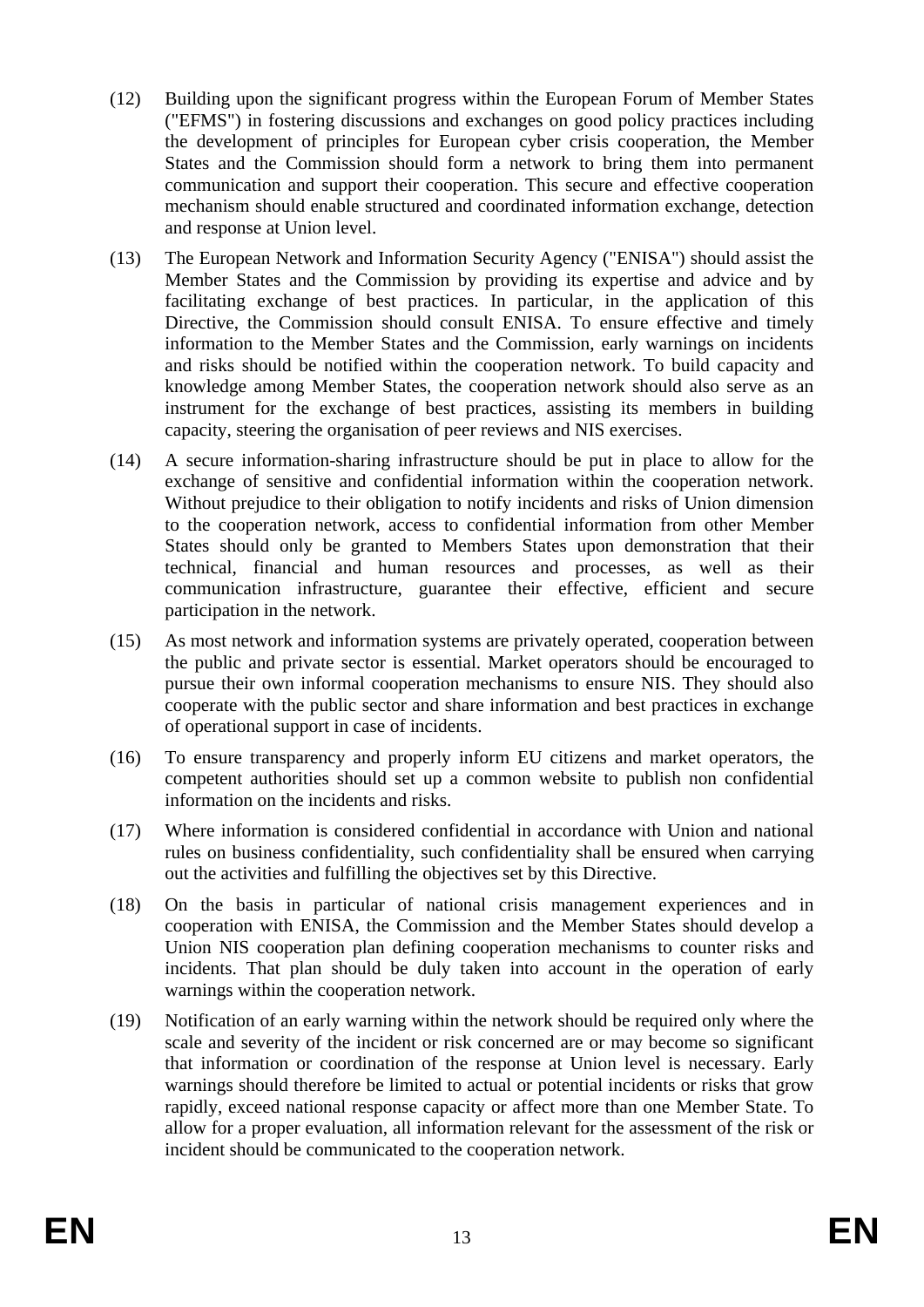- (20) Upon receipt of an early warning and its assessment, the competent authorities should agree on a coordinated response under the Union NIS cooperation plan. Competent authorities as well as the Commission should be informed about the measures adopted at national level as a result of the coordinated response.
- (21) Given the global nature of NIS problems, there is a need for closer international cooperation to improve security standards and information exchange, and promote a common global approach to NIS issues.
- (22) Responsibilities in ensuring NIS lie to a great extent on public administrations and market operators. A culture of risk management, involving risk assessment and the implementation of security measures appropriate to the risks faced should be promoted and developed through appropriate regulatory requirements and voluntary industry practices. Establishing a level playing field is also essential to the effective functioning of the cooperation network to ensure effective cooperation from all Member States.
- (23) Directive 2002/21/EC requires that undertakings providing public electronic communications networks or publicly available electronic communications services take appropriate measures to safeguard their integrity and security and introduces security breach and integrity loss notification requirements. Directive 2002/58/EC of the European Parliament and of the Council of 12 July 2002 concerning the processing of personal data and the protection of privacy in the electronic communications sector (Directive on privacy and electronic communications)<sup>3</sup> requires a provider of a publicly available electronic communications service to take appropriate technical and organisational measures to safeguard the security of its services.
- (24) Those obligations should be extended beyond the electronic communications sector to key providers of information society services, as defined in Directive 98/34/EC of the European Parliament and of the Council of 22 June 1998 laying down a procedure for the provision of information in the field of technical standards and regulations and of rules on Information Society services<sup>4</sup>, which underpin downstream information society services or on-line activities, such as e-commerce platforms, Internet payment gateways, social networks, search engines, cloud computing services, application stores. Disruption of these enabling information society services prevents the provision of other information society services which rely on them as key inputs. Software developers and hardware manufacturers are not providers of information society services and are therefore excluded. Those obligations should also be extended to public administrations, and operators of critical infrastructure which rely heavily on information and communications technology and are essential to the maintenance of vital economical or societal functions such as electricity and gas, transport, credit institutions, stock exchange and health. Disruption of those network and information systems would affect the internal market.
- (25) Technical and organisational measures imposed to public administrations and market operators should not require that a particular commercial information and communications technology product be designed, developed or manufactured in a particular manner.
- (26) The public administrations and market operators should ensure security of the networks and systems which are under their control. These would be primarily private networks and systems managed either by their internal IT staff or the security of which

 $\frac{1}{3}$ OJ L 201, 31.7.2002, p. 37.

<sup>4</sup> OJ L 204, 21.7.1998, p. 37.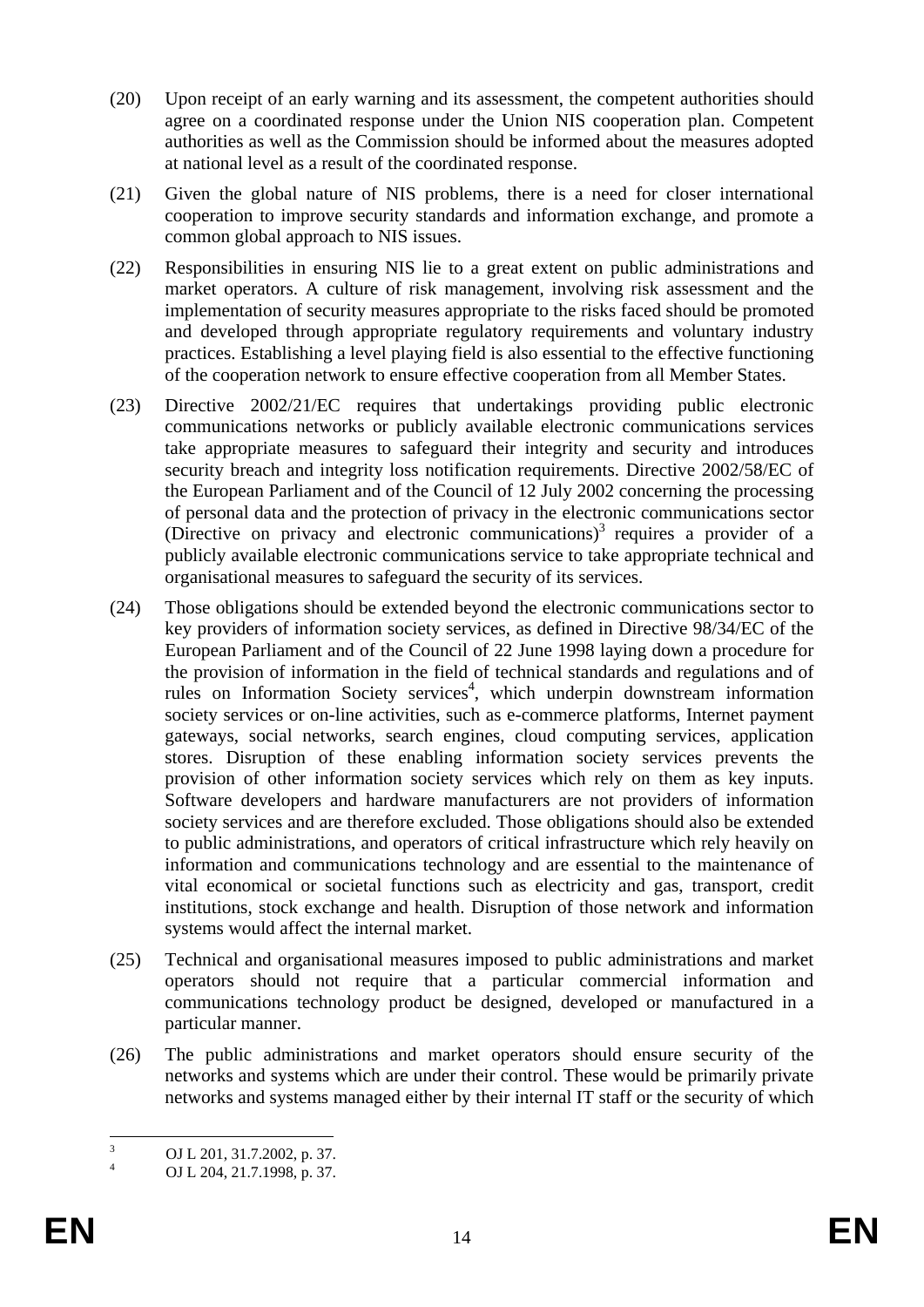has been outsourced. The security and notification obligations should apply to the relevant market operators and public administrations regardless of whether they perform the maintenance of their network and information systems internally or outsource it.

- (27) To avoid imposing a disproportionate financial and administrative burden on small operators and users, the requirements should be proportionate to the risk presented by the network or information system concerned, taking into account the state of the art of such measures. These requirements should not apply to micro enterprises.
- (28) Competent authorities should pay due attention to preserving informal and trusted channels of information-sharing between market operators and between the public and the private sectors. Publicity of incidents reported to the competent authorities should duly balance the interest of the public in being informed about threats with possible reputational and commercial damages for the public administrations and market operators reporting incidents. In the implementation of the notification obligations, competent authorities should pay particular attention to the need to maintain information about product vulnerabilities strictly confidential prior to the release of appropriate security fixes.
- (29) Competent authorities should have the necessary means to perform their duties, including powers to obtain sufficient information from market operators and public administrations in order to assess the level of security of network and information systems as well as reliable and comprehensive data about actual incidents that have had an impact on the operation of network and information systems.
- (30) Criminal activities are in many cases underlying an incident. The criminal nature of incidents can be suspected even if the evidence to support it may not be sufficiently clear from the start. In this context, appropriate co-operation between competent authorities and law enforcement authorities should form part of an effective and comprehensive response to the threat of security incidents. In particular, promoting a safe, secure and more resilient environment requires a systematic reporting of incidents of a suspected serious criminal nature to law enforcement authorities. The serious criminal nature of incidents should be assessed in the light of EU laws on cybercrime.
- (31) Personal data are in many cases compromised as a result of incidents. In this context, competent authorities and data protection authorities should cooperate and exchange information on all relevant matters to tackle the personal data breaches resulting from incidents. Member states shall implement the obligation to notify security incidents in a way that minimises the administrative burden in case the security incident is also a personal data breach in line with the Regulation of the European Parliament and of the Council on the protection of individuals with regard to the processing of personal data and on the free movement of such data<sup>5</sup>. Liaising with the competent authorities and the data protection authorities, ENISA could assist by developing information exchange mechanisms and templates avoiding the need for two notification templates. This single notification template would facilitate the reporting of incidents compromising personal data thereby easing the administrative burden on businesses and public administrations.
- (32) Standardisation of security requirements is a market-driven process. To ensure a convergent application of security standards, Member States should encourage

 $\frac{1}{5}$ 

SEC(2012) 72 final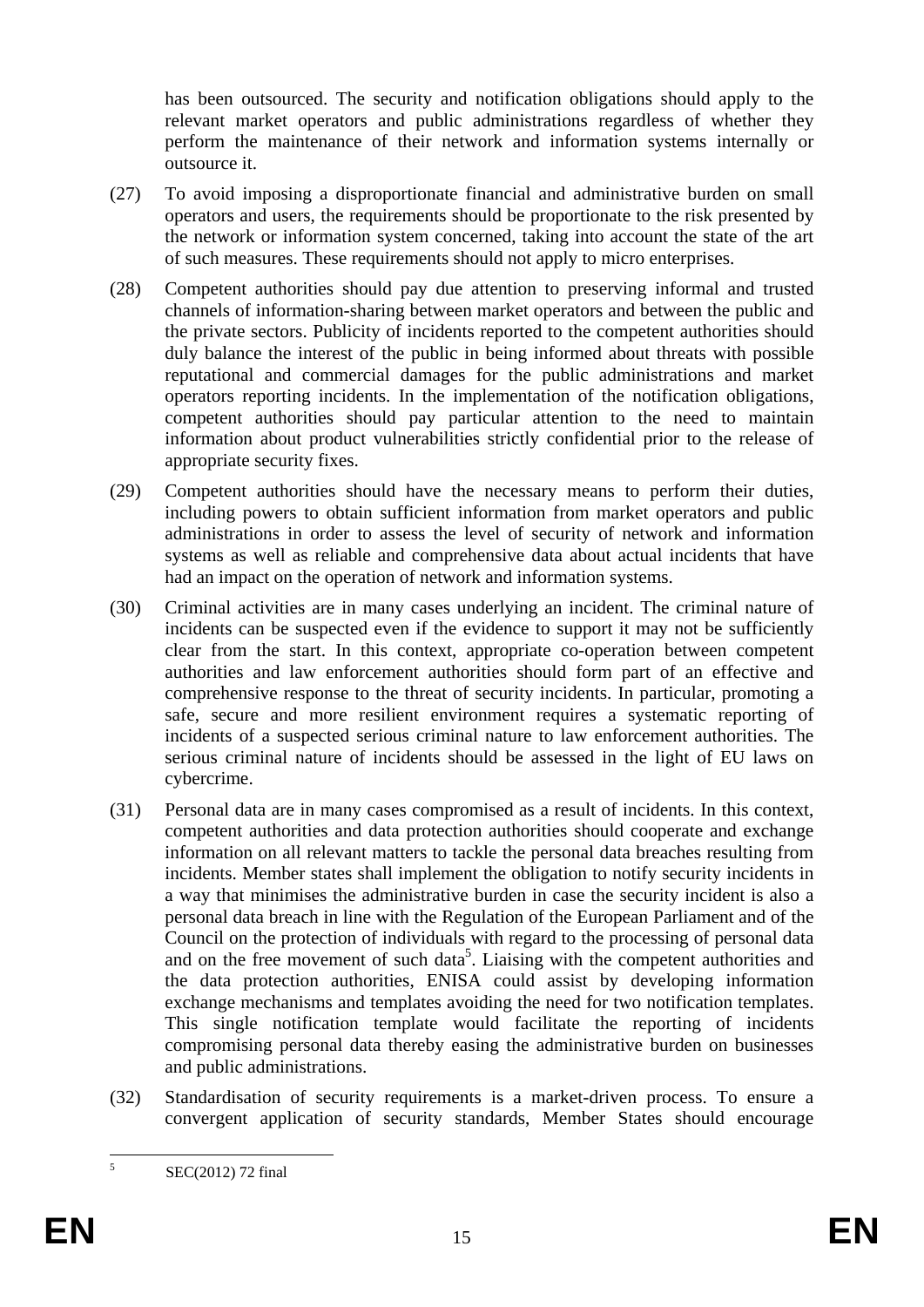compliance or conformity with specified standards to ensure a high level of security at Union level. To this end, it might be necessary to draft harmonised standards, which should be done in accordance with Regulation (EU) No 1025/2012 of the European Parliament and of the Council of 25 October 2012 on European standardisation, amending Council Directives 89/686/EEC and 93/15/EEC and Directives 94/9/EC, 94/25/EC, 95/16/EC, 97/23/EC, 98/34/EC, 2004/22/EC, 2007/23/EC, 2009/23/EC and 2009/105/EC of the European Parliament and of the Council and repealing Council Decision 87/95/EEC and Decision No 1673/2006/EC of the European Parliament and of the Council<sup>6</sup>.

- (33) The Commission should periodically review this Directive, in particular with a view to determining the need for modification in the light of changing technological or market conditions.
- (34) In order to allow for the proper functioning of the cooperation network, the power to adopt acts in accordance with Article 290 of the Treaty on the Functioning of the European Union should be delegated to the Commission in respect of the definition of the criteria to be fulfilled for a Member State to be authorized to participate to the secure information-sharing system, of the further specification of the triggering events for early warning, and of the definition of the circumstances in which market operators and public administrations are required to notify incidents.
- (35) It is of particular importance that the Commission carry out appropriate consultations during its preparatory work, including at expert level. The Commission, when preparing and drawing up delegated acts, should ensure a simultaneous, timely and appropriate transmission of relevant documents to the European Parliament and to the Council.
- (36) In order to ensure uniform conditions for the implementation of this Directive, implementing powers should be conferred on the Commission as regards the cooperation between competent authorities and the Commission within the cooperation network, the access to the secure information-sharing infrastructure, the Union NIS cooperation plan, the formats and procedures applicable to informing the public about incidents, and the standards and/or technical specifications relevant to NIS. Those powers should be exercised in accordance with Regulation (EU) No 182/2011 of the European Parliament and of the Council of 16 February 2011 laying down the rules and general principles concerning mechanisms for control by Member States of the Commission's exercise of implementing powers<sup>7</sup>.
- (37) In the application of this Directive, the Commission should liaise as appropriate with relevant sectoral committees and relevant bodies set up at EU level in particular in the field of energy, transport and health.
- (38) Information that is considered confidential by a competent authority, in accordance with Union and national rules on business confidentiality, should be exchanged with the Commission and other competent authorities only where such exchange is strictly necessary for the application of this Directive. The information exchanged should be limited to that which is relevant and proportionate to the purpose of such exchange.
- (39) The sharing of information on risks and incidents within the cooperation network and compliance with the requirements to notify incidents to the national competent authorities may require the processing of personal data. Such a processing of personal

 $\frac{1}{6}$ OJ L 316, 14.11.2012, p. 12.

<sup>7</sup> OJ L 55, 28.2.2011, p.13.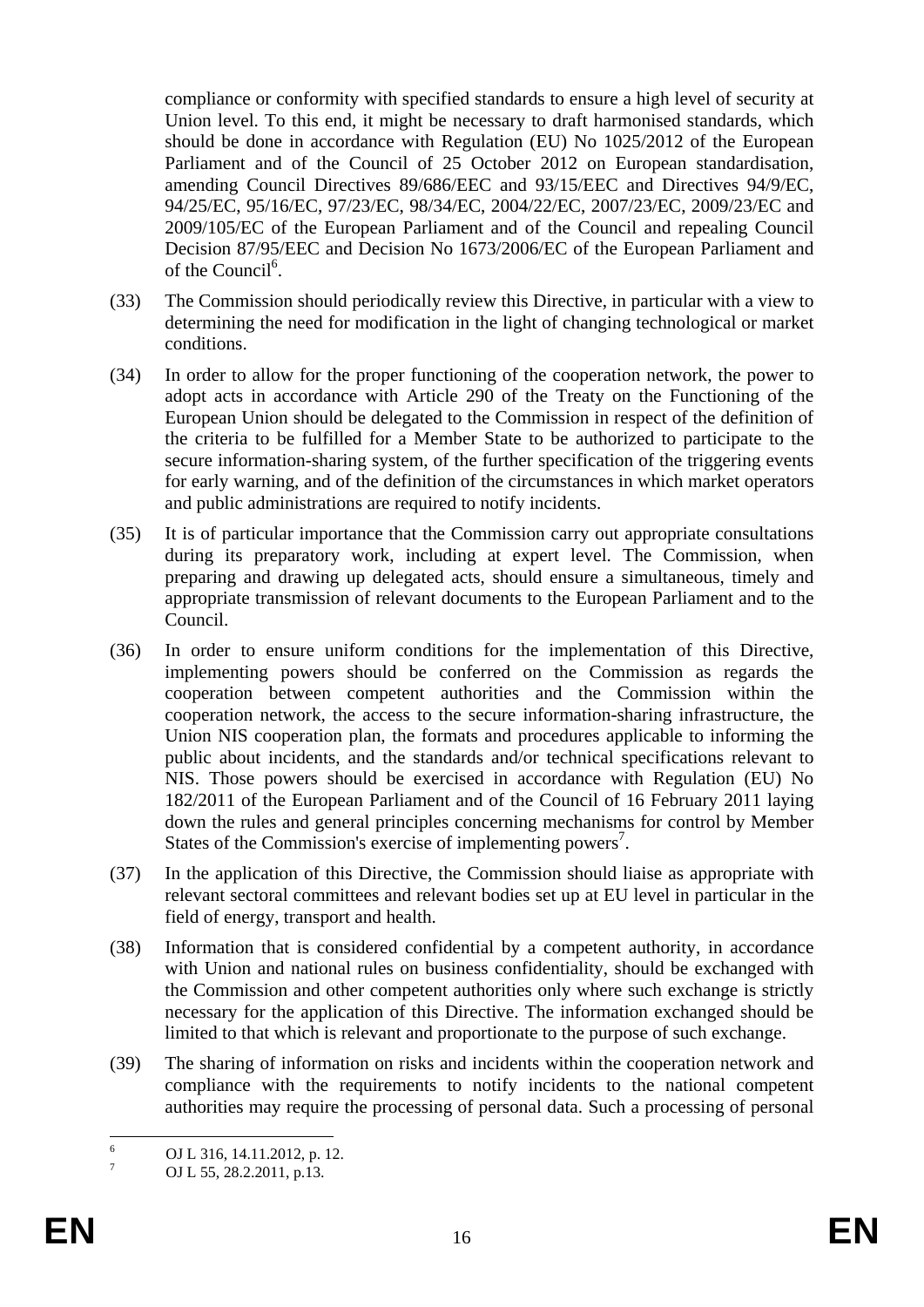data is necessary to meet the objectives of public interest pursued by this Directive and is thus legitimate under Article 7 of Directive 95/46/EC. It does not constitute, in relation to these legitimate aims, a disproportionate and intolerable interference impairing the very substance of the right to the protection of personal data guaranteed by Article 8 of the Charter of fundamental rights. In the application of this Directive, Regulation (EC) No 1049/2001 of the European Parliament and of the Council of 30 May 2001 regarding public access to European Parliament, Council and Commission documents<sup>8</sup> should apply as appropriate. When data are processed by Union institutions and bodies, such processing for the purpose of implementing this Directive should comply with Regulation (EC) No 45/2001 of the European Parliament and of the Council of 18 December 2000 on the protection of individuals with regard to the processing of personal data by the Community institutions and bodies and on the free movement of such data.

- (40) Since the objectives of this Directive, namely to ensure a high level of NIS in the Union, cannot be sufficiently achieved by the Member States alone and can therefore, by reason of the effects of the action, be better achieved at Union level, the Union may adopt measures, in accordance with the principle of subsidiarity as set out in Article 5 of the Treaty on European Union. In accordance with the principle of proportionality, as set out in that Article, this Directive does not go beyond what is necessary in order to achieve those objectives.
- (41) This Directive respects the fundamental rights, and observes the principles, recognised by the Charter of Fundamental Rights of the European Union notably, the right to respect for private life and communications, the protection for personal data, the freedom to conduct a business, the right to property, the right to an effective remedy before a court and the right to be heard. This Directive must be implemented according to these rights and principles

## HAVE ADOPTED THIS DIRECTIVE:

## **CHAPTER I**

### **GENERAL PROVISIONS**

### *Article 1*

### Subject matter and scope

- 1. This Directive lays down measures to ensure a high common level of network and information security (hereinafter referred to as "NIS") within the Union.
- 2. To that end, this Directive:
- (a) lays down obligations for all Member States concerning the prevention, the handling of and the response to risks and incidents affecting networks and information systems;
- (b) creates a cooperation mechanism between Member States in order to ensure a uniform application of this Directive within the Union and, where necessary, a coordinated and efficient handling of and response to risks and incidents affecting network and information systems;
- (c) establishes security requirements for market operators and public administrations.

 $\frac{1}{8}$ 

OJ L 145, 31.5.2001, p. 43.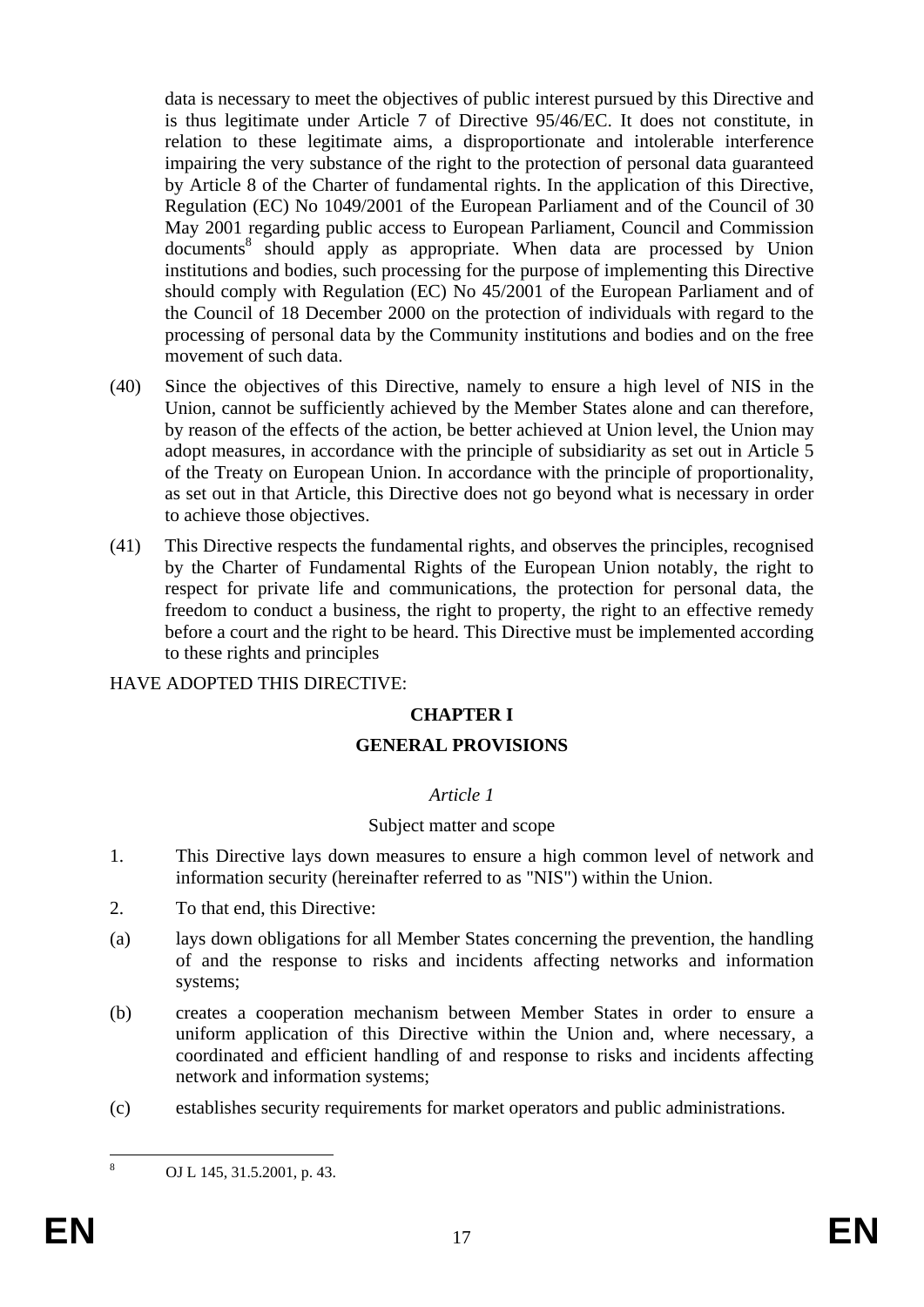- 3. The security requirements provided for in Article 14 shall apply neither to undertakings providing public communication networks or publicly available electronic communication services within the meaning of Directive 2002/21/EC, which shall comply with the specific security and integrity requirements laid down in Articles 13a and 13b of that Directive, nor to trust service providers.
- 4. This Directive shall be without prejudice to EU laws on cybercrime and Council Directive 2008/114/EC of 8 December 2008 on the identification and designation of European critical infrastructures and the assessment of the need to improve their protection<sup>9</sup>
- 5. This Directive shall also be without prejudice to Directive 95/46/CE of the European Parliament and of the Council of 24 October 1995 on the protection of individuals with regard to the processing of personal data and on the free movement of such  $data^{10}$ , and to Directive 2002/58/EC of the European Parliament and of the Council of 12 July 2002 concerning the processing of personal data and the protection of privacy in the electronic communications sector and to the Regulation of the European Parliament and of the Council on the protection of individuals with regard to the processing of personal data and on the free movement of such data $^{11}$ .
- 6. The sharing of information within the cooperation network under Chapter III and the notifications of NIS incidents under Article 14 may require the processing of personal data. Such processing, which is necessary to meet the objectives of public interest pursued by this Directive, shall be authorised by the Member State pursuant to Article 7 of Directive 95/46/EC and Directive 2002/58/EC, as implemented in national law.

### *Article 2*

### Minimum harmonisation

Member States shall not be prevented from adopting or maintaining provisions ensuring a higher level of security, without prejudice to their obligations under Union law.

### *Article 3*

### Definitions

For the purpose of this Directive, the following definitions shall apply:

- (1) "network and information system" means:
	- (a) an electronic communications network within the meaning of Directive 2002/21/EC, and
	- (b) any device or group of inter-connected or related devices, one or more of which, pursuant to a program, perform automatic processing of computer data, as well as
	- (c) computer data stored, processed, retrieved or transmitted by elements covered under point (a) and (b) for the purposes of their operation, use, protection and maintenance.

<sup>-&</sup>lt;br>9 <sup>9</sup> OJ L 345, 23.12.2008, p. 75.

<sup>&</sup>lt;sup>10</sup> OJ L 281, 23/11/1995 p. 31.

SEC(2012) 72 final.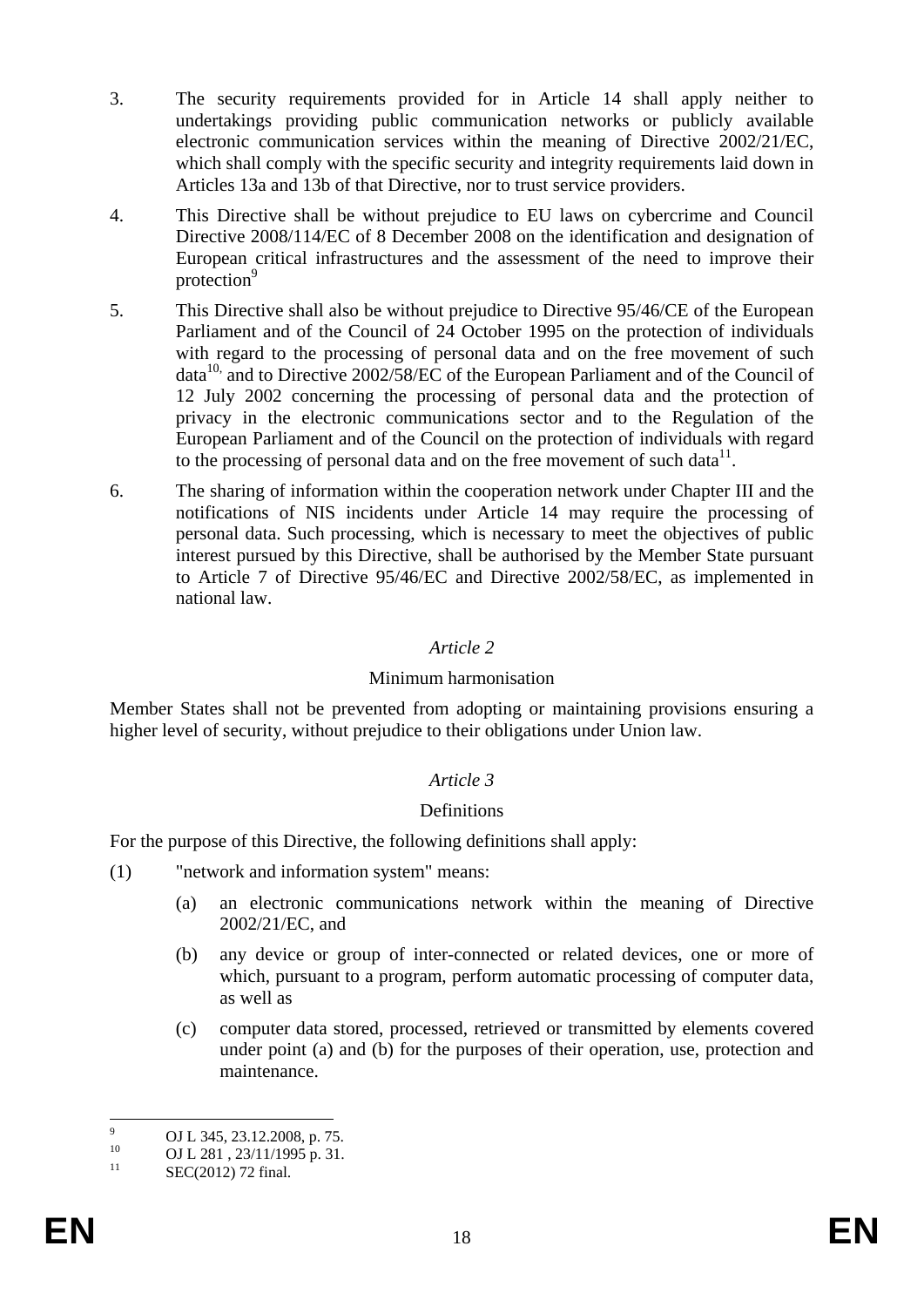- (2) "security" means the ability of a network and information system to resist, at a given level of confidence, accident or malicious action that compromise the availability, authenticity, integrity and confidentiality of stored or transmitted data or the related services offered by or accessible via that network and information system;
- (3) "risk" means any circumstance or event having a potential adverse effect on security;
- (4) "incident" means any circumstance or event having an actual adverse effect on security;
- (5) "information society service" mean service within the meaning of point (2) of Article 1 of Directive 98/34/EC;
- (6) "NIS cooperation plan" means a plan establishing the framework for organisational roles, responsibilities and procedures to maintain or restore the operation of networks and information systems, in the event of a risk or an incident affecting them;
- (7) "incident handling" means all procedures supporting the analysis, containment and response to an incident;
- (8) "market operator" means:
	- (a) provider of information society services which enable the provision of other information society services, a non exhaustive list of which is set out in Annex II;
	- (b) operator of critical infrastructure that are essential for the maintenance of vital economic and societal activities in the fields of energy, transport, banking, stock exchanges and health, a non exhaustive list of which is set out in Annex II.
- (9) "standard" means a standard referred to in Regulation (EU) No 1025/2012;
- (10) "specification" means a specification referred to in Regulation (EU) No 1025/2012;
- (11) "Trust service provider" means a natural or legal person who provides any electronic service consisting in the creation, verification, validation, handling and preservation of electronic signatures, electronic seals, electronic time stamps, electronic documents, electronic delivery services, website authentication, and electronic certificates, including certificates for electronic signature and for electronic seals.

## **CHAPTER II**

## **NATIONAL FRAMEWORKS ON NETWORK AND INFORMATION SECURITY**

### *Article 4*

### Principle

Member States shall ensure a high level of security of the network and information systems in their territories in accordance with this Directive.

### *Article 5*

#### National NIS strategy and national NIS cooperation plan

1. Each Member State shall adopt a national NIS strategy defining the strategic objectives and concrete policy and regulatory measures to achieve and maintain a high level of network and information security. The national NIS strategy shall address in particular the following issues: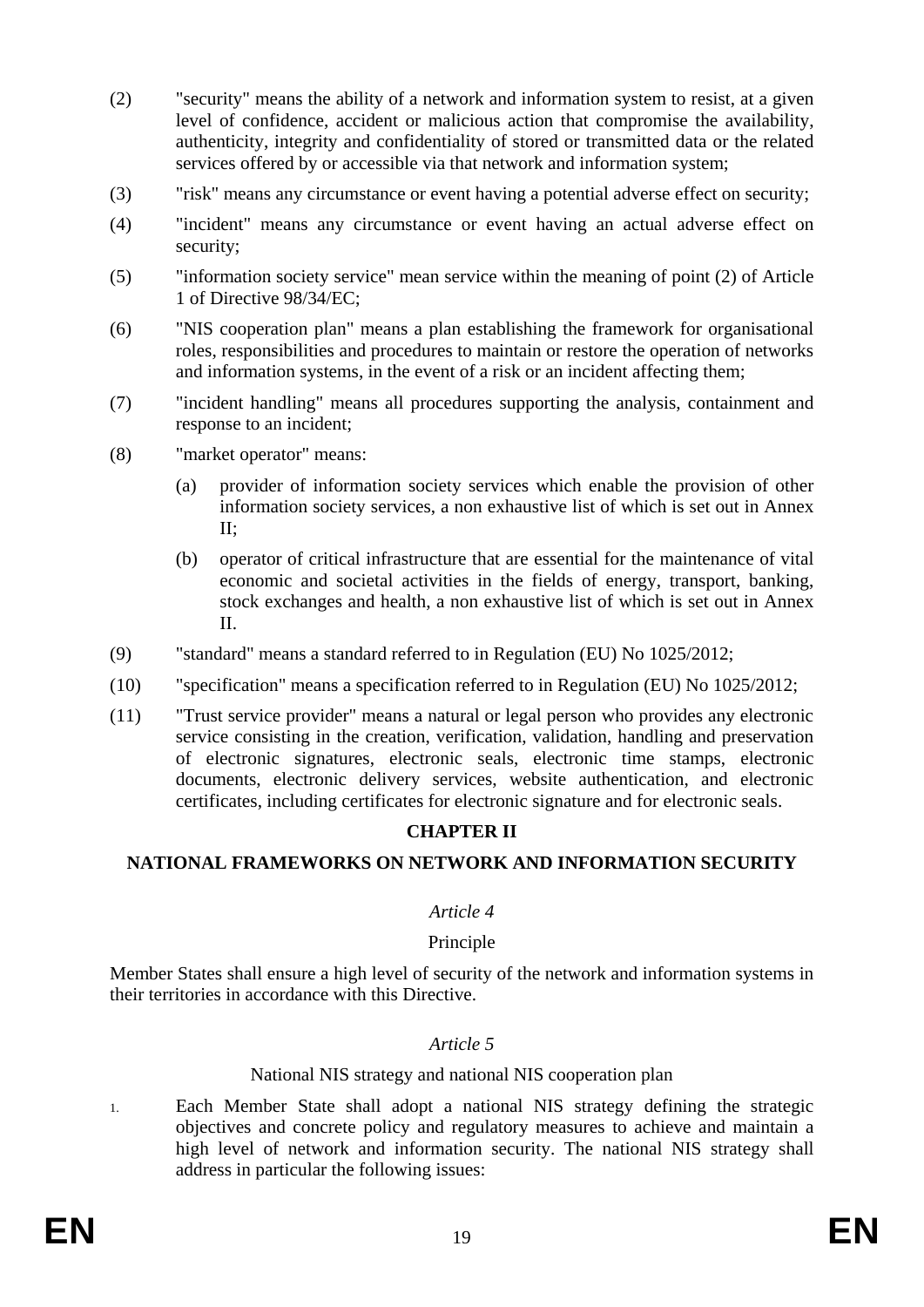- (a) The definition of the objectives and priorities of the strategy based on an up-to-date risk and incident analysis;
- (b) A governance framework to achieve the strategy objectives and priorities, including a clear definition of the roles and responsibilities of the government bodies and the other relevant actors;
- (c) The identification of the general measures on preparedness, response and recovery, including cooperation mechanisms between the public and private sectors;
- (d) An indication of the education, awareness raising and training programmes;
- (e) Research and development plans and a description of how these plans reflect the identified priorities.
- 2. The national NIS strategy shall include a national NIS cooperation plan complying at least with the following requirements
- (a) A risk assessment plan to identify risks and assess the impacts of potential incidents;
- (b) The definition of the roles and responsibilities of the various actors involved in the implementation of the plan;
- (c) The definition of cooperation and communication processes ensuring prevention, detection, response, repair and recovery, and modulated according to the alert level;
- (d) A roadmap for NIS exercises and training to reinforce, validate, and test the plan. Lessons learned to be documented and incorporated into updates to the plan.
- 3. The national NIS strategy and the national NIS cooperation plan shall be communicated to the Commission within one month from their adoption.

## *Article 6*

National competent authority on the security of network and information systems

- 1. Each Member State shall designate a national competent authority on the security of network and information systems (the "competent authority").
- 2. The competent authorities shall monitor the application of this Directive at national level and contribute to its consistent application throughout the Union.
- 3. Member States shall ensure that the competent authorities have adequate technical, financial and human resources to carry out in an effective and efficient manner the tasks assigned to them and thereby to fulfil the objectives of this Directive. Member States shall ensure the effective, efficient and secure cooperation of the competent authorities via the network referred to in Article 8.
- 4. Member States shall ensure that the competent authorities receive the notifications of incidents from public administrations and market operators as specified under Article 14(2) and are granted the implementation and enforcement powers referred to under Article 15.
- 5. The competent authorities shall consult and cooperate, whenever appropriate, with the relevant law enforcement national authorities and data protection authorities.
- 6. Each Member State shall notify to the Commission without delay the designation of the competent authority, its tasks, and any subsequent change thereto. Each Member State shall make public its designation of the competent authority.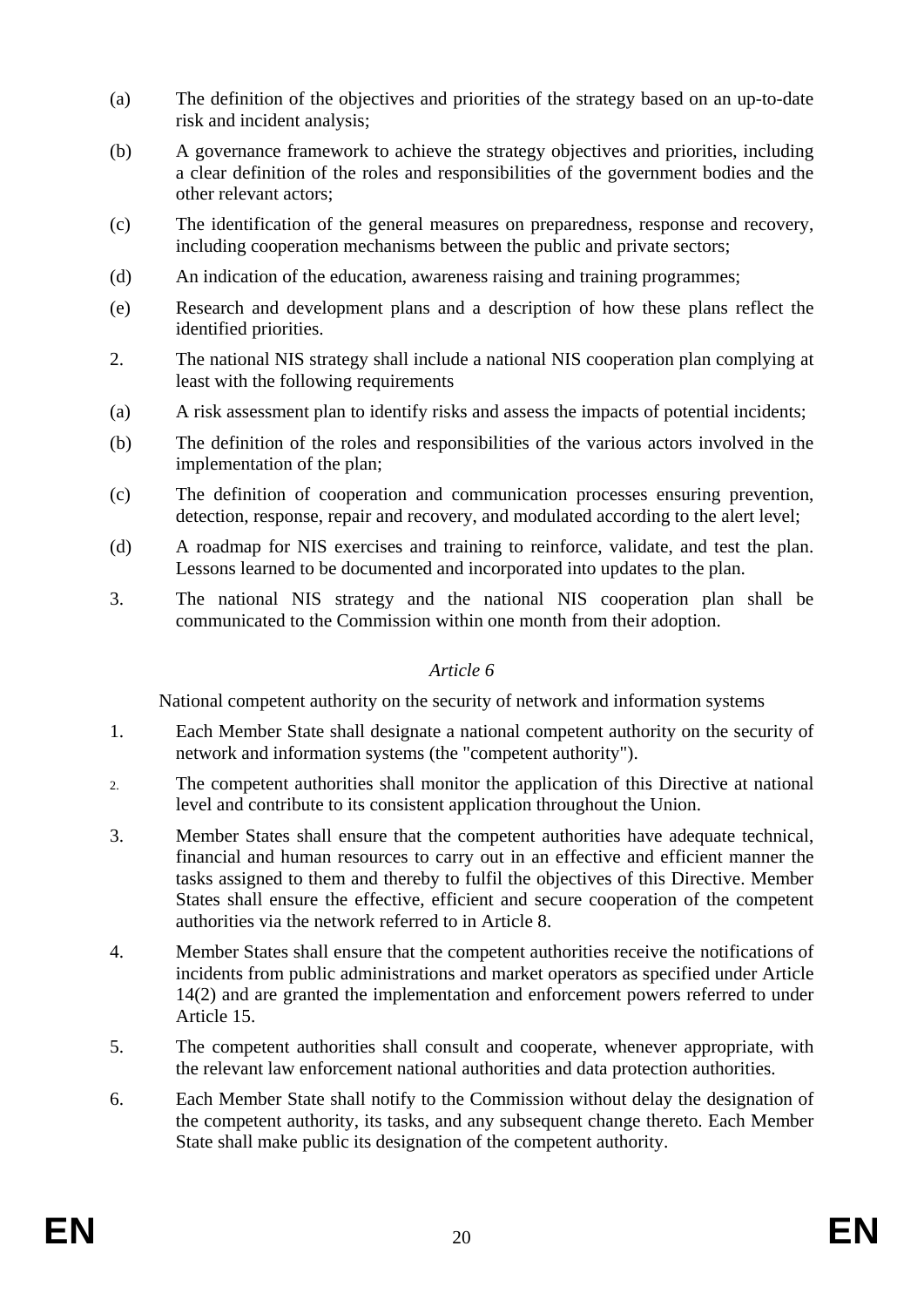### *Article 7*

### Computer Emergency Response Team

- 1. Each Member State shall set up a Computer Emergency Response Team (hereinafter: "CERT") responsible for handling incidents and risks according to a well-defined process, which shall comply with the requirements set out in point (1) of Annex I. A CERT may be established within the competent authority.
- 2. Member States shall ensure that CERTs have adequate technical, financial and human resources to effectively carry out their tasks set out in point (2) of Annex I.
- 3. Member States shall ensure that CERTs rely on a secure and resilient communication and information infrastructure at national level, which shall be compatible and interoperable with the secure information-sharing system referred to in Article 9.
- 4. Member States shall inform the Commission about the resources and mandate as well as the incident handling process of the CERTs.
- 5. The CERT shall act under the supervision of the competent authority, which shall regularly review the adequacy of its resources, its mandate and the effectiveness of its incident-handling process.

### **CHAPTER III**

### **COOPERATION BETWEEN COMPETENT AUTHORITIES**

### *Article 8*

### Cooperation network

- 1. The competent authorities and the Commission shall form a network ("cooperation network") to cooperate against risks and incidents affecting network and information systems.
- 2. The cooperation network shall bring into permanent communication the Commission and the competent authorities. When requested, the European Network and Information Security Agency ("ENISA") shall assist the cooperation network by providing its expertise and advice.
- 3. Within the cooperation network the competent authorities shall:
	- (a) circulate early warnings on risks and incidents in accordance with Article 10;
	- (b) ensure a coordinated response in accordance with Article 11;
	- (c) publish on a regular basis non-confidential information on on-going early warnings and coordinated response on a common website;
	- (d) jointly discuss and assess, at the request of one Member State or of the Commission, one or more national NIS strategies and national NIS cooperation plans referred to in Article 5, within the scope of this Directive.
	- (e) jointly discuss and assess, at the request of a Member State or the Commission, the effectiveness of the CERTs, in particular when NIS exercises are performed at Union level;
	- (f) cooperate and exchange information on all relevant matters with the EuropeanCybercrime Center within Europol, and with other relevant European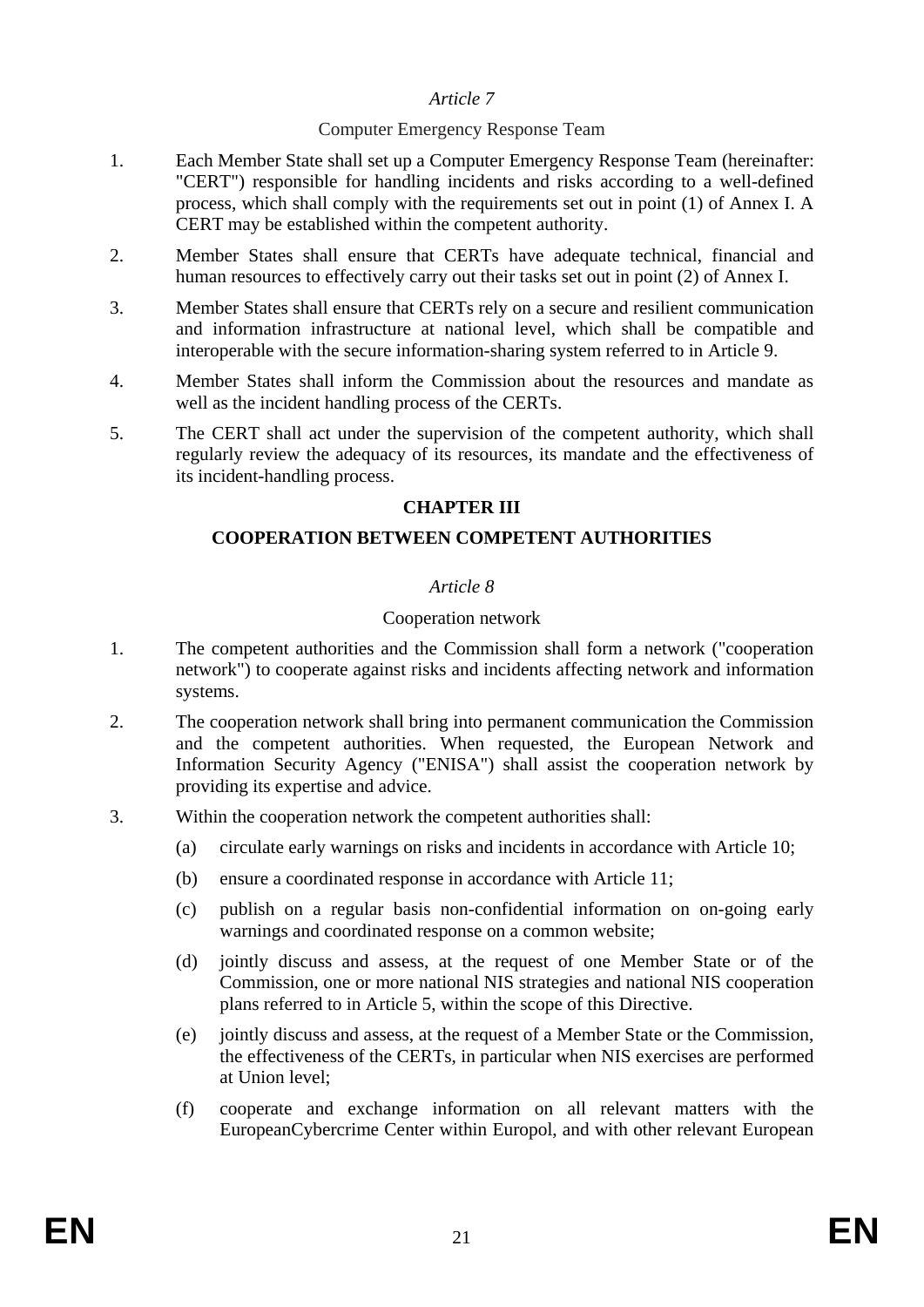bodies in particular in the fields of data protection, energy, transport, banking, stock exchanges and health;

- (g) exchange information and best practices between themselves and the Commission, and assist each other in building capacity on NIS;
- (h) organise regular peer reviews on capabilities and preparedness;
- (i) organise NIS exercises at Union level and participate, as appropriate, in international NIS exercises.
- 4. The Commission shall establish, by means of implementing acts, the necessary modalities to facilitate the cooperation between competent authorities and the Commission referred to in paragraphs 2 and 3. Those implementing acts shall be adopted in accordance with the consultation procedure referred to in Article 19(2).

## *Article 9*

### Secure information-sharing system

- 1. The exchange of sensitive and confidential information within the cooperation network shall take place through a secure infrastructure.
- 2. The Commission shall be empowered to adopt delegated acts in accordance with Article 18 concerning the definition of the criteria to be fulfilled for a Member State to be authorized to participate to the secure information-sharing system, regarding:
	- (a) the availability of a secure and resilient communication and information infrastructure at national level, compatible and interoperable with the secure infrastructure of the cooperation network in compliance with Article 7(3), and
	- (b) the existence of adequate technical, financial and human resources and processes for their competent authority and CERT allowing an effective, efficient and secure participation in the secure information-sharing system under Article 6(3), Article 7(2) and Article 7(3).
- 3. The Commission shall adopt, by means of implementing acts, decisions on the access of the Member States to this secure infrastructure, pursuant to the criteria referred to in paragraph 2 and 3. Those implementing acts shall be adopted in accordance with the examination procedure referred to in Article 19(3).

## *Article 10*

### Early warnings

- 1. The competent authorities or the Commission shall provide early warnings within the cooperation network on those risks and incidents that fulfil at least one of the following conditions:
	- (a) they grow rapidly or may grow rapidly in scale;
	- (b) they exceed or may exceed national response capacity;
	- (c) they affect or may affect more than one Member State.
- 2. In the early warnings, the competent authorities and the Commission shall communicate any relevant information in their possession that may be useful for assessing the risk or incident.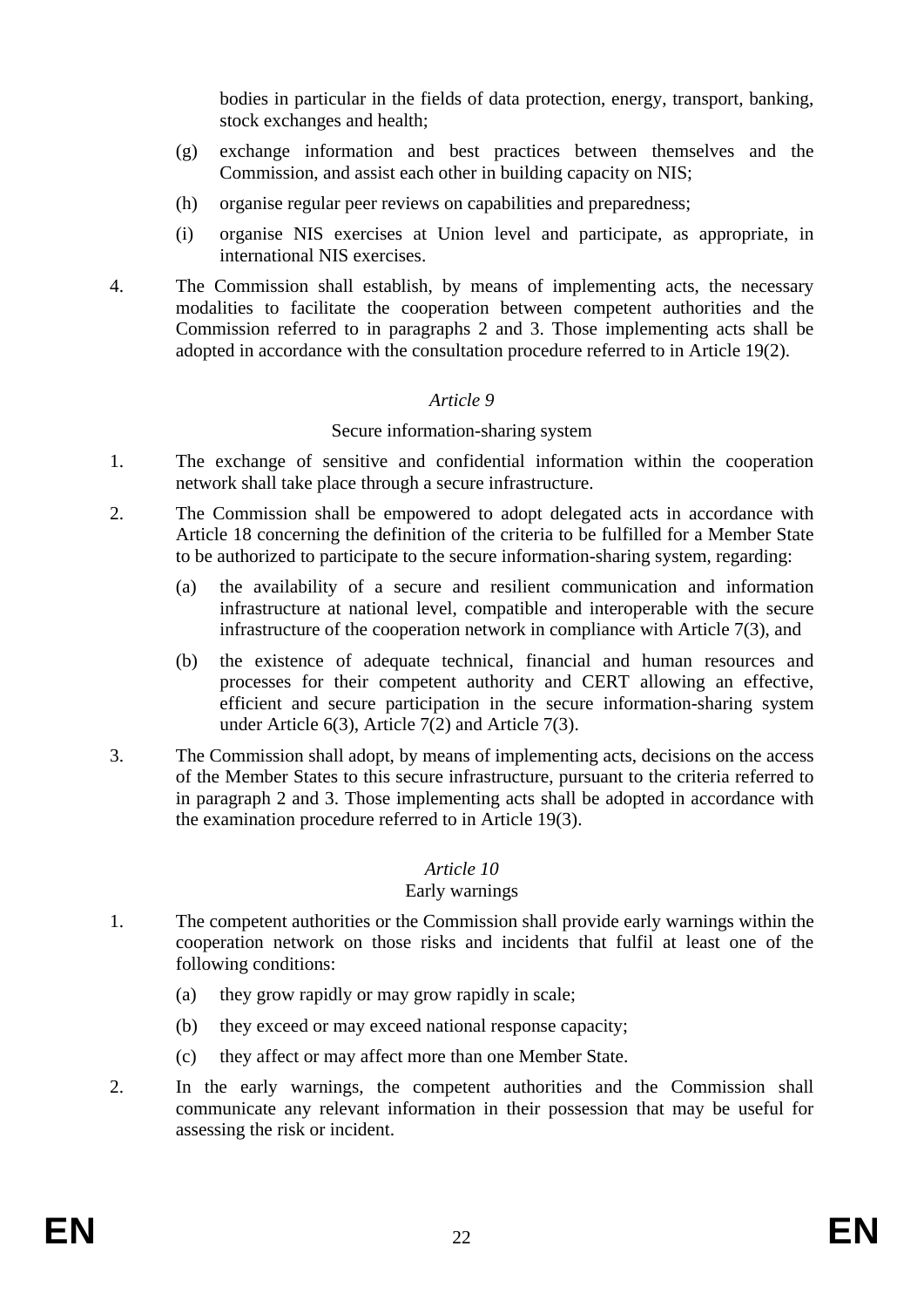- 3. At the request of a Member State, or on its own initiative, the Commission may request a Member State to provide any relevant information on a specific risk or incident.
- 4. Where the risk or incident subject to an early warning is of a suspected criminal nature, the competent authorities or the Commission shall inform the European Cybercrime Centre within Europol.
- 5. The Commission shall be empowered to adopt delegated acts in accordance with Article 18, concerning the further specification of the risks and incidents triggering early warning referred to in paragraph 1.

### *Article 11*

#### Coordinated response

- 1. Following an early warning referred to in Article 10 the competent authorities shall, after assessing the relevant information, agree on a coordinated response in accordance with the Union NIS cooperation plan referred to in Article 12.
- 2. The various measures adopted at national level as a result of the coordinated response shall be communicated to the cooperation network.

### *Article 12*

### Union NIS cooperation plan

- 1. The Commission shall be empowered to adopt, by means of implementing acts, a Union NIS cooperation plan. Those implementing acts shall be adopted in accordance with the examination procedure referred to in Article 19(3).
- 2. The Union NIS cooperation plan shall provide for:
	- (a) for the purposes of Article 10:
		- a definition of the format and procedures for the collection and sharing of compatible and comparable information on risks and incidents by the competent authorities,
		- a definition of the procedures and the criteria for the assessment of the risks and incidents by the cooperation network.
	- (b) the processes to be followed for the coordinated responses under Article 11, including identification of roles and responsibilities and cooperation procedures;
	- (c) a roadmap for NIS exercises and training to reinforce, validate, and test the plan;
	- (d) a programme for transfer of knowledge between the Member States in relation to capacity building and peer learning;
	- (e) a programme for awareness raising and training between the Member States.
- 3. The Union NIS cooperation plan shall be adopted no later than one year following the entry into force of this Directive and shall be revised regularly.

# *Article 13*

## International cooperation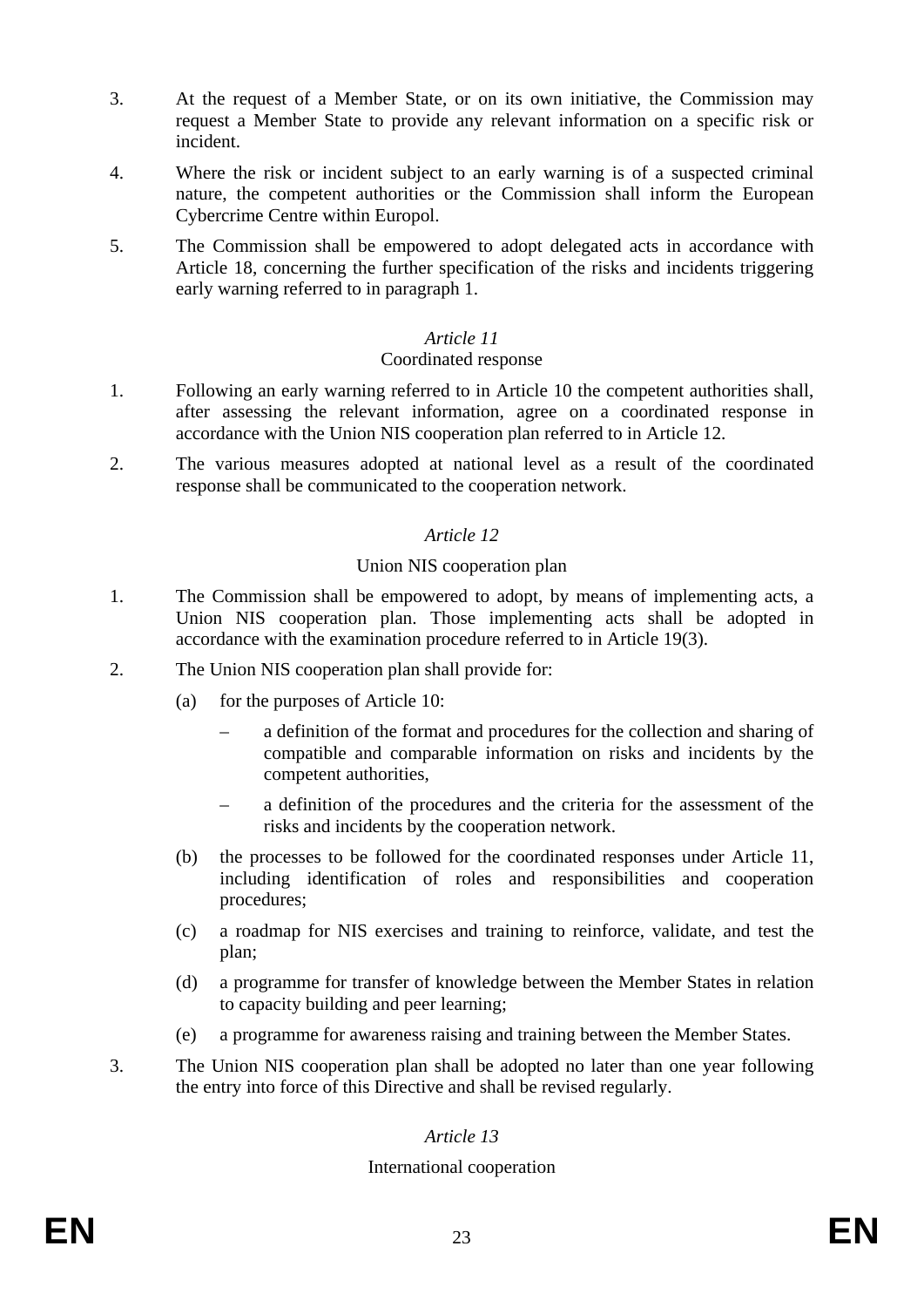Without prejudice to the possibility for the cooperation network to have informal international cooperation, the Union may conclude international agreements with third countries or international organisations allowing and organizing their participation in some activities of the cooperation network. Such agreement shall take into account the need to ensure adequate protection of the personal data circulating on the cooperation network.

### **CHAPTER IV**

### **SECURITY OF THE NETWORKS AND INFORMATION SYSTEMS OF PUBLIC ADMINISTRATIONS AND MARKET OPERATORS**

### *Article 14*

#### Security requirements and incident notification

- 1. Member States shall ensure that public administrations and market operators take appropriate technical and organisational measures to manage the risks posed to the security of the networks and information systems which they control and use in their operations. Having regard to the state of the art, these measures shall guarantee a level of security appropriate to the risk presented. In particular, measures shall be taken to prevent and minimise the impact of incidents affecting their network and information system on the core services they provide and thus ensure the continuity of the services underpinned by those networks and information systems.
- 2. Member States shall ensure that public administrations and market operators notify to the competent authority incidents having a significant impact on the security of the core services they provide.
- 3. The requirements under paragraphs 1 and 2 apply to all market operators providing services within the European Union.
- 4. The competent authority may inform the public, or require the public administrations and market operators to do so, where it determines that disclosure of the incident is in the public interest. Once a year, the competent authority shall submit a summary report to the cooperation network on the notifications received and the action taken in accordance with this paragraph.
- 5. The Commission shall be empowered to adopt delegated acts in accordance with Article 18 concerning the definition of circumstances in which public administrations and market operators are required to notify incidents.
- 6. Subject to any delegated act adopted under paragraph 5, the competent authorities may adopt guidelines and, where necessary, issue instructions concerning the circumstances in which public administrations and market operators are required to notify incidents.
- 7. The Commission shall be empowered to define, by means of implementing acts, the formats and procedures applicable for the purpose of paragraph 2. Those implementing acts shall be adopted in accordance with the examination procedure referred to in Article 19(3).
- 8. Paragraphs 1 and 2 shall not apply to microenterprises as defined in Commission Recommendation 2003/361/EC of 6 May 2003 concerning the definition of micro, small and medium-sized enterprises $^{12}$ .

 $12$ 

OJ L 124, 20.5.2003, p. 36.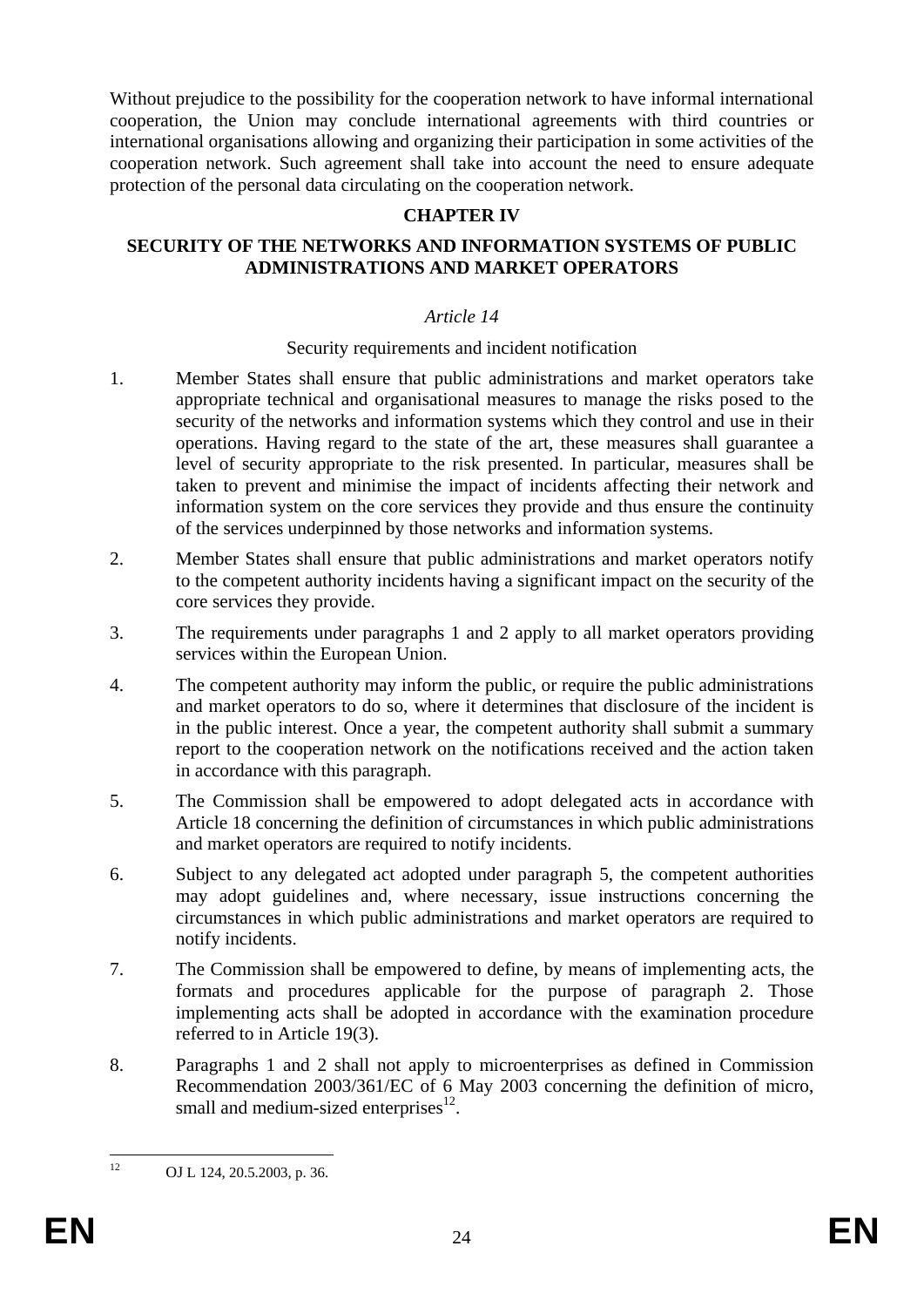### *Article 15*

#### Implementation and enforcement

- 1. Member States shall ensure that the competent authorities have all the powers necessary to investigate cases of non-compliance of public administrations or market operators with their obligations under Article 14 and the effects thereof on the security of networks and information systems.
- 2. Member States shall ensure that the competent authorities have the power to require market operators and public administrations to:
	- (a) provide information needed to assess the security of their networks and information systems, including documented security policies;
	- (b) undergo a security audit carried out by a qualified independent body or national authority and make the results thereof available to the competent authority.
- 3. Member States shall ensure that competent authorities have the power to issue binding instructions to market operators and public administrations.
- 4. The competent authorities shall notify incidents of a suspected serious criminal nature to law enforcement authorities.
- 5. The competent authorities shall work in close cooperation with personal data protection authorities when addressing incidents resulting in personal data breaches.
- 6. Member States shall ensure that any obligations imposed on public administrations and market operators under this Chapter may be subject to judicial review.

### *Article 16*

#### Standardisation

- 1. To ensure convergent implementation of Article 14(1), Member States shall encourage the use of standards and/or specifications relevant to networks and information security.
- 2. The Commission shall draw up, by means of implementing acts a list of the standards referred to in paragraph 1. The list shall be published in the Official Journal of the European Union.

## **CHAPTER V**

## **FINAL PROVISIONS**

### *Article 17*

### **Sanctions**

- 1. Member States shall lay down rules on sanctions applicable to infringements of the national provisions adopted pursuant to this Directive and shall take all measures necessary to ensure that they are implemented. The sanctions provided for must be effective, proportionate and dissuasive. The Member States shall notify those provisions to the Commission by the date of transposition of this Directive at the latest and shall notify it without delay of any subsequent amendment affecting them.
- 2. Member states shall ensure that when a security incident involves personal data, the sanctions foreseen are consistent with the sanctions provided by the Regulation of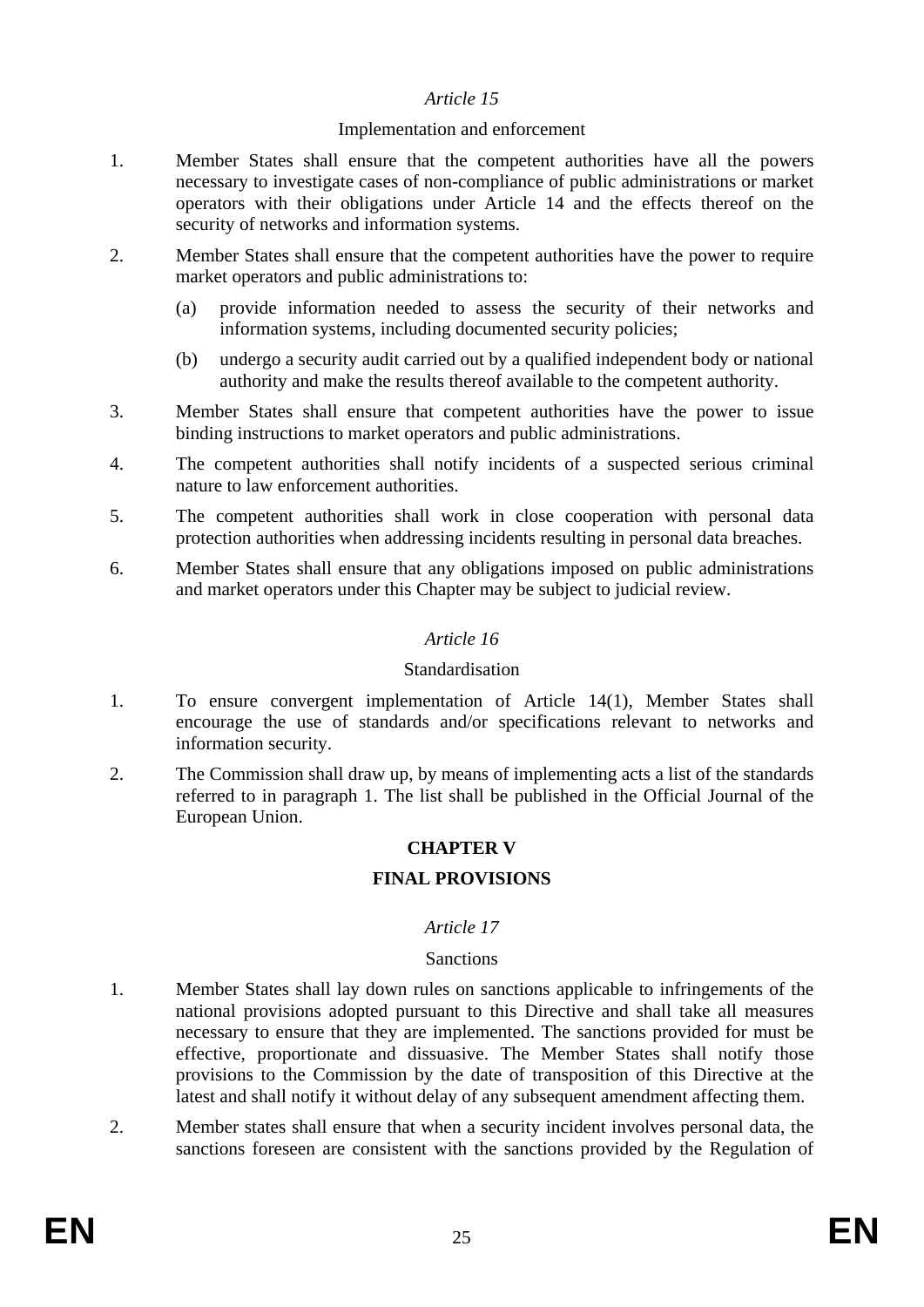the European Parliament and of the Council on the protection of individuals with regard to the processing of personal data and on the free movement of such data $^{13}$ .

## *Article 18*

## Exercise of the delegation

- 1. The power to adopt the delegated acts is conferred on the Commission subject to the conditions laid down in this Article.
- 2. The power to adopt delegated acts referred to in Articles 9(2), 10(5) and 14(5) shall be conferred on the Commission. The Commission shall draw up a report in respect of the delegation of power not later than nine months before the end of the five-year period. The delegation of power shall be tacitly extended for periods of an identical duration, unless the European Parliament or the Council opposes such extension not later than three months before the end of each period.
- 3. The delegation of powers referred to in Articles 9(2), 10(5) and 14(5) may be revoked at any time by the European Parliament or by the Council. A decision to revoke shall put an end to the delegation of the powers specified in that decision. It shall take effect the day following the publication of the decision in the *Official Journal of the European Union* or at a later date specified therein. It shall not affect the validity of any delegated act already in force.
- 4. As soon as it adopts a delegated act, the Commission shall notify it simultaneously to the European Parliament and to the Council.
- 5. A delegated act adopted pursuant to Articles 9(2), 10(5) and 14(5) shall enter into force only if no objection has been expressed either by the European Parliament or the Council within a period of two months of notification of that act to the European Parliament and the Council or if, before the expiry of that period, the European Parliament and the Council have both informed the Commission that they will not object. That period shall be extended by two months at the initiative of the European Parliament or of the Council.

## *Article 19*

# Committee procedure

- 1. The Commission shall be assisted by a committee (the Network and Information Security Committee). That committee shall be a committee within the meaning of Regulation (EU) No 182/2011.
- 2. Where reference is made to this paragraph, Article 4 of Regulation (EU) No 182/2011 shall apply.
- 3. Where reference is made to this paragraph, Article 5 of Regulation (EU) No 182/2011 shall apply.

## *Article 20*

## Review

The Commission shall periodically review the functioning of this Directive and report to the European Parliament and the Council. The first report shall be submitted no later than three

 $13$ SEC(2012) 72 final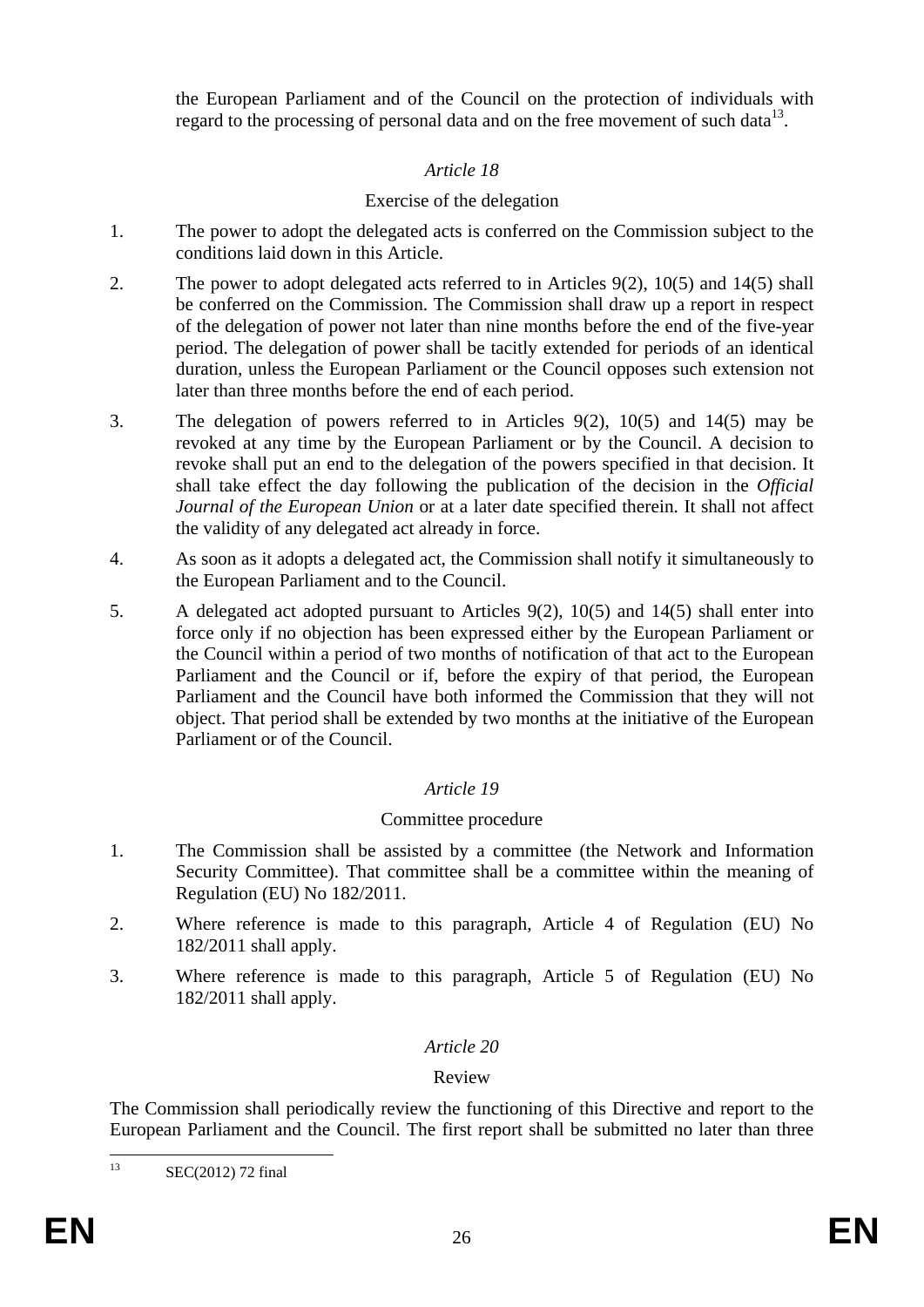years after the date of transposition referred to in Article 21. For this purpose, the Commission may request Member States to provide information without undue delay.

## *Article 21*

## Transposition

4. Member States shall adopt and publish, by [one year and a half after adoption] at the latest, the laws, regulations and administrative provisions necessary to comply with this Directive. They shall forthwith communicate to the Commission the text of such provisions.

They shall apply those measures from [one year and a half after adoption].

When Member States adopt those measures, they shall contain a reference to this Directive or be accompanied by such a reference on the occasion of their official publication. Member States shall determine how such reference is to be made.

5. Member States shall communicate to the Commission the text of the main provisions of national law which they adopt in the field covered by this Directive.

## *Article 22*

## Entry into force

This Directive shall enter into force on the [twentieth] day following that of its publication in the *Official Journal of the European Union.*

### *Article 23*

### Addressees

This Directive is addressed to the Member States.

Done at Brussels,

*For the European Parliament For the Council The President The President*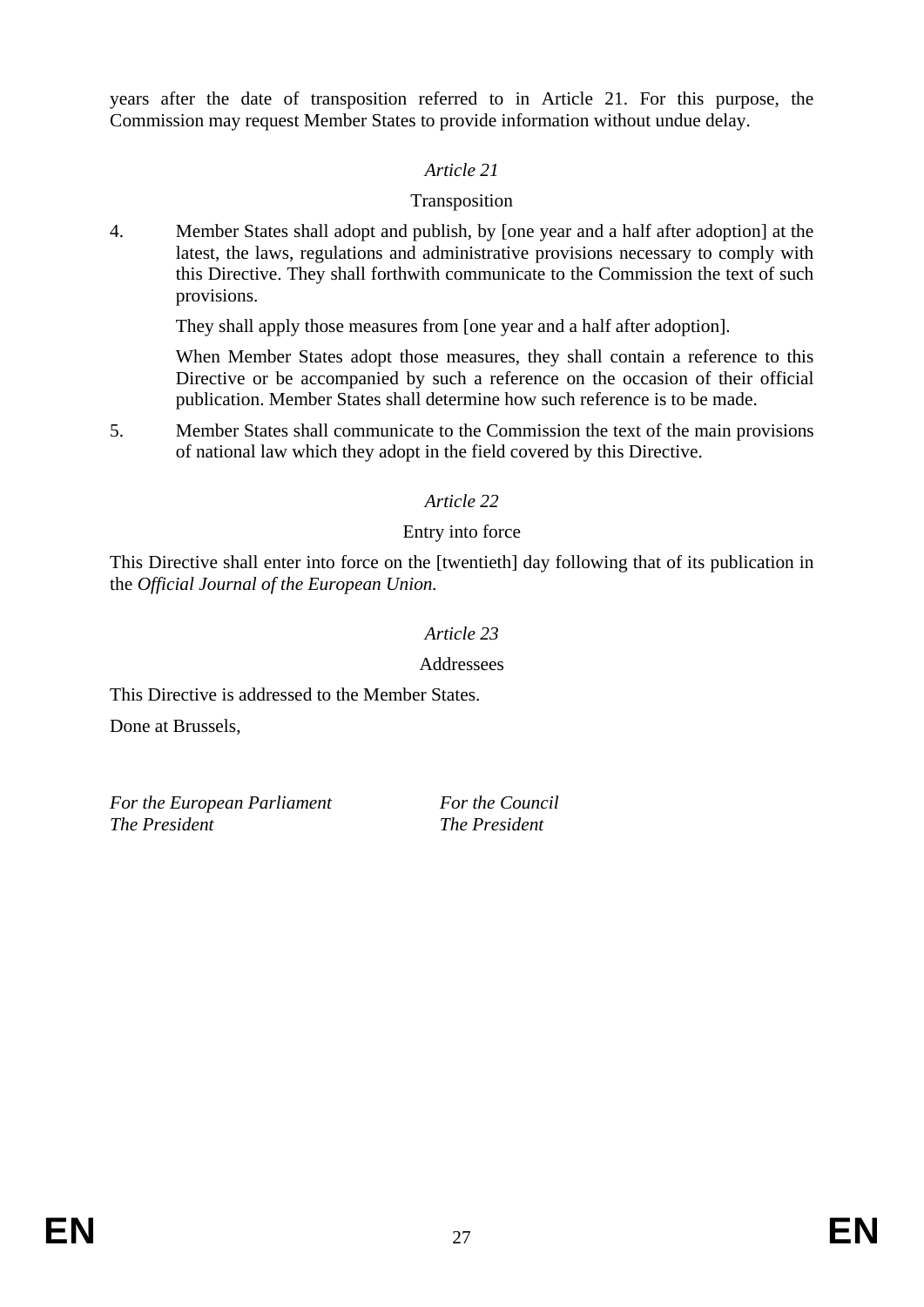## **ANNEX I**

## **Requirements and tasks of the Computer Emergency Response Team (CERT)**

The requirements and tasks of the CERT shall be adequately and clearly defined and supported by national policy and/or regulation. They shall include the following elements:

- (1) Requirements for the CERT
- (a) The CERT shall ensure high availability of its communications services by avoiding single points of failure and have several means for being contacted and for contacting others. Furthermore, the communication channels shall be clearly specified and well known to the constituency and cooperative partners.
- (b) The CERT shall implement and manage security measures to ensure the confidentiality, integrity, availability and authenticity of information it receives and treats.
- (c) The offices of the CERT and the supporting information systems shall be located in secure sites.
- (d) A service management quality system shall be created to follow-up on the performance of the CERT and ensure a steady process of improvement. It shall be based on clearly defined metrics that include formal service levels and key performance indicators.
- (e) Business continuity:
	- The CERT shall be equipped with an appropriate system for managing and routing requests, in order to facilitate handovers,
	- The CERT shall be adequately staffed to ensure availability at all times,
	- The CERT shall rely on an infrastructure whose continuity is ensured. To this end, redundant systems and backup working space shall be set up for the CERT to ensure permanent access to the means of communication.
- (2) Tasks of the CERT
- (a) Tasks of the CERT shall include at least the following:
	- Monitoring incidents at a national level,
	- Providing early warning, alerts, announcements and dissemination of information to relevant stakeholders about risks and incidents,
	- Responding to incidents,
	- Providing dynamic risk and incident analysis and situational awareness,
	- Building broad public awareness of the risks associated with online activities,
	- Organising campaigns on NIS;
- (b) The CERT shall establish cooperative relationships with private sector.
- (c) To facilitate cooperation, the CERT shall promote the adoption and use of common or standardised practises for:
	- incident and risk handling procedures,
	- incident, risk and information classification schemes,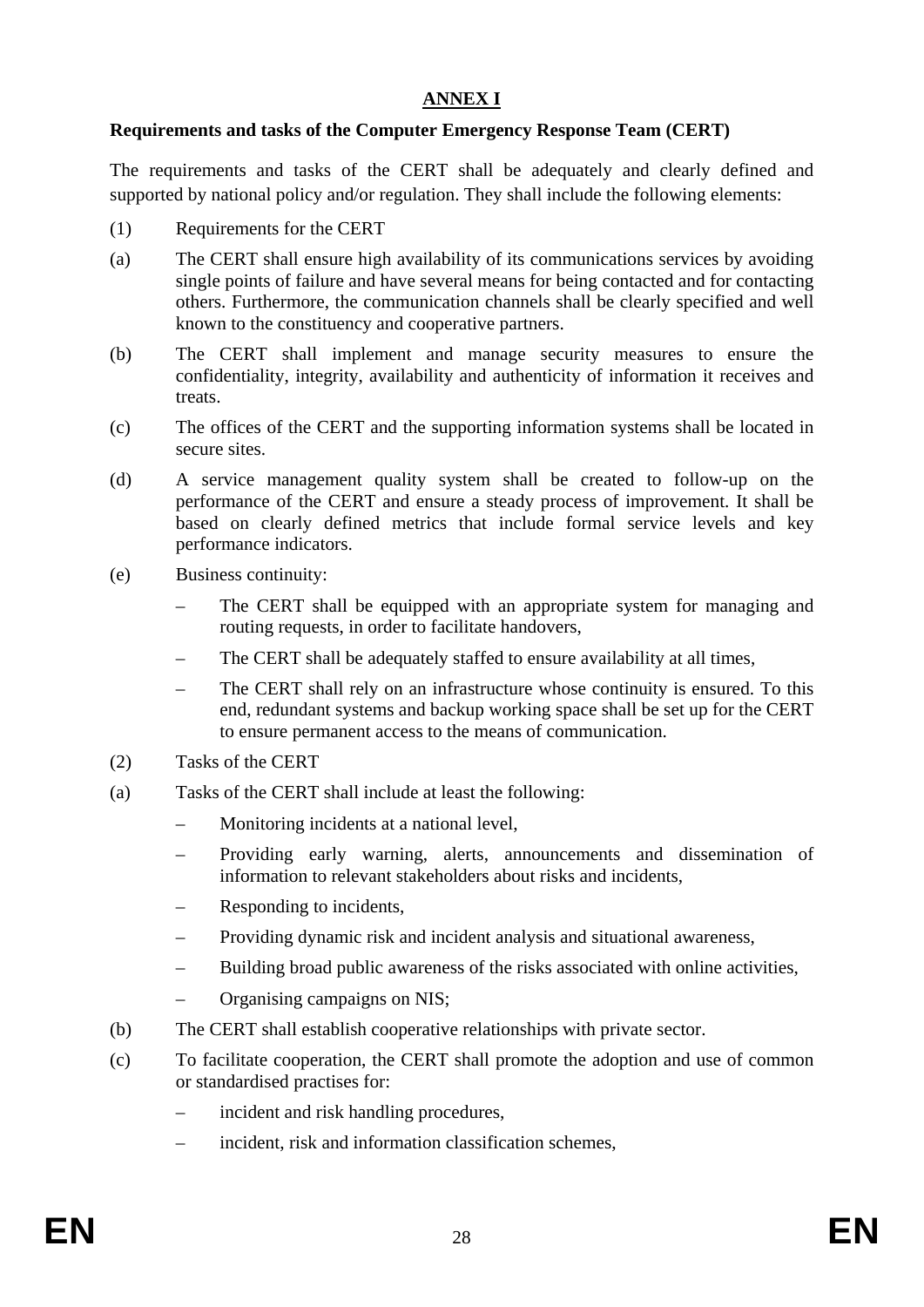- taxonomies for metrics,
- information exchange formats on risks, incidents, and system naming conventions.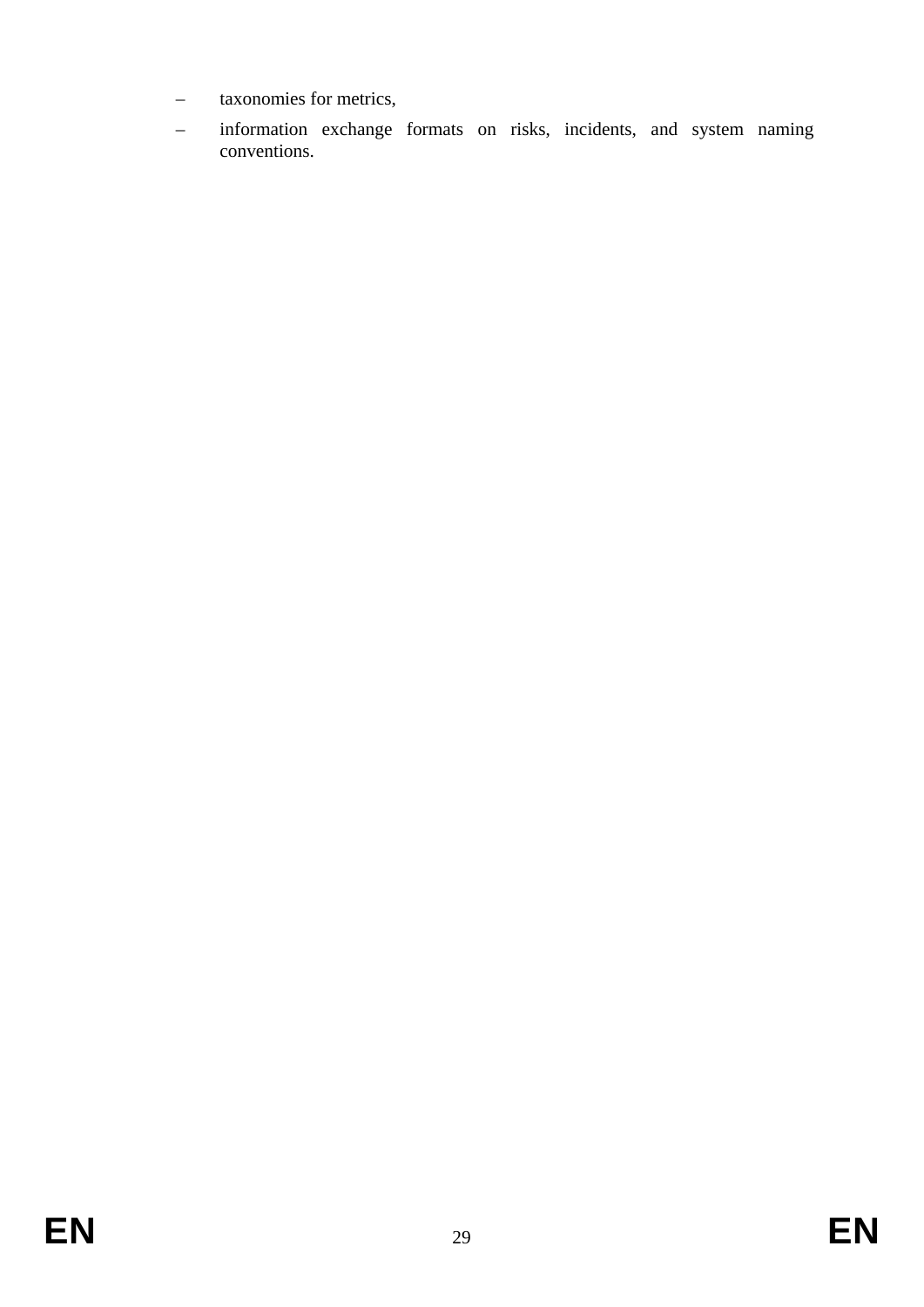## **ANNEX II**

### **List of market operators**

### **Referred to in Article 3(8) a):**

- 1. e-commerce platforms
- 2. Internet payment gateways
- 3. Social networks
- 4. Search engines
- 5. Cloud computing services
- 6. Application stores

### **Referred to in Article (3(8) b):**

- 1. Energy
	- Electricity and gas suppliers
	- Electricity and/or gas distribution system operators and retailers for final consumers
	- Natural gas transmission system operators, storage operators and LNG operators
	- Transmission system operators in electricity
	- Oil transmission pipelines and oil storage
	- Electricity and gas market operators
	- Operators of oil and natural gas production, refining and treatment facilities

### 2. Transport

- Air carriers (freight and passenger air transport)
- Maritime carriers (sea and coastal passenger water transport companies and sea and coastal freight water transport companies)
- Railways (infrastructure managers, integrated companies and railway transport operators)
- Airports
- Ports
- Traffic management control operators
- Auxiliary logistics services (a) warehousing and storage, b) cargo handling and c) other transportation support activities)
- 3. Banking: credit institutions in accordance with Article 4.1 of Directive 2006/48/CE.
- 4. Financial market infrastructures: stock exchanges and central counterparty clearing houses

5. Health sector: health care settings (including hospitals and private clinics) and other entities involved in health care provisions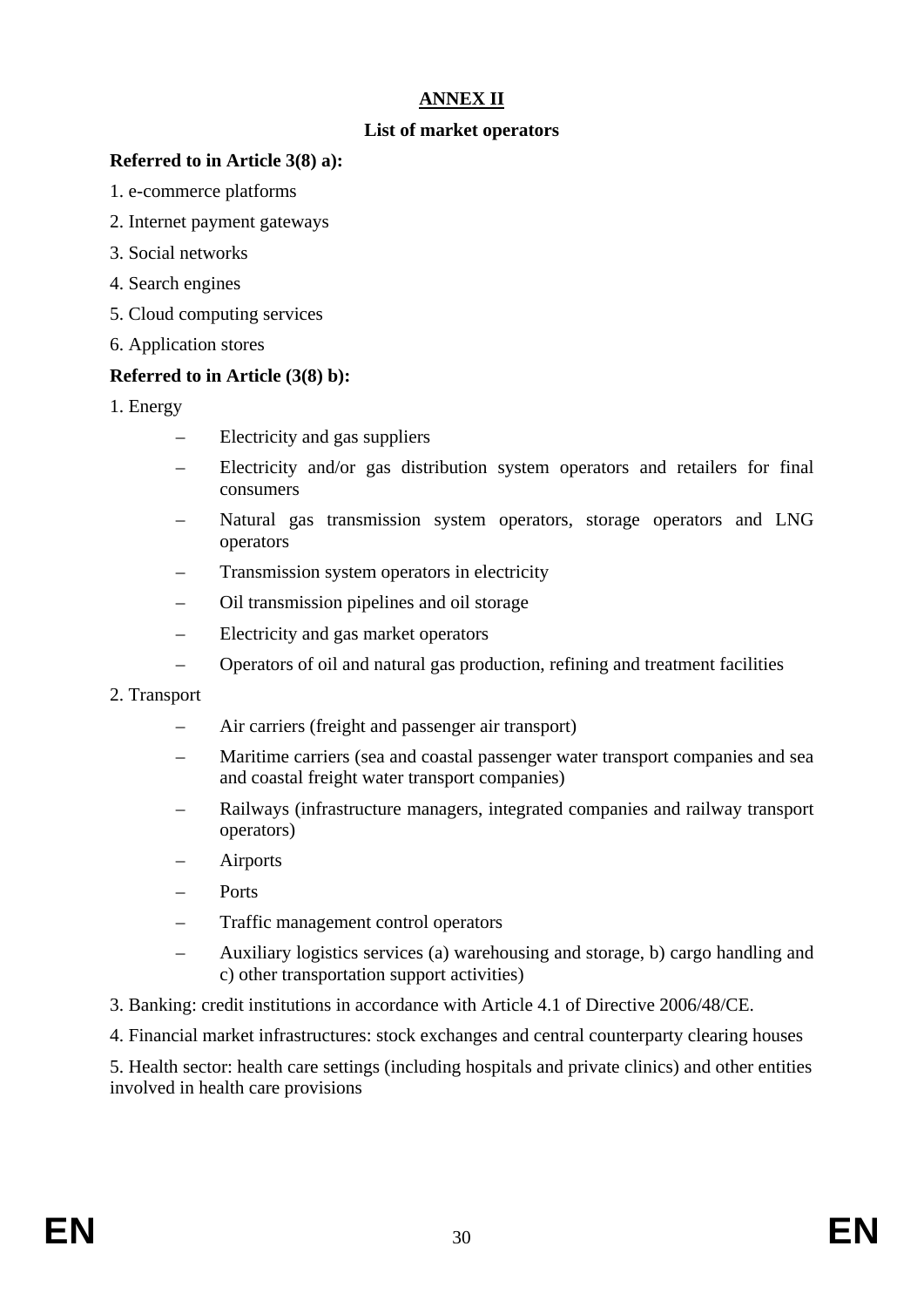## **LEGISLATIVE FINANCIAL STATEMENT**

## **1. FRAMEWORK OF THE PROPOSAL/INITIATIVE**

- 1.1. Title of the proposal/initiative
- 1.2. Policy area(s) concerned in the ABM/ABB structure
- 1.3. Nature of the proposal/initiative
- 1.4. Objectives
- 1.5. Grounds for the proposal/initiative
- 1.6. Duration and financial impact
- 1.7. Management method(s) envisaged

## **2. MANAGEMENT MEASURES**

- 2.1. Monitoring and reporting rules
- 2.2. Management and control system
- 2.3. Measures to prevent fraud and irregularities

# **3. ESTIMATED FINANCIAL IMPACT OF THE PROPOSAL/INITIATIVE**

- 3.1. Heading(s) of the multiannual financial framework and expenditure budget line(s) affected
- 3.2. Estimated impact on expenditure
- *3.2.1. Summary of estimated impact on expenditure*
- *3.2.2. Estimated impact on operational appropriations*
- *3.2.3. Estimated impact on appropriations of an administrative nature*
- *3.2.4. Compatibility with the current multiannual financial framework*
- *3.2.5. Third-party contributions*
- 3.3. Estimated impact on revenue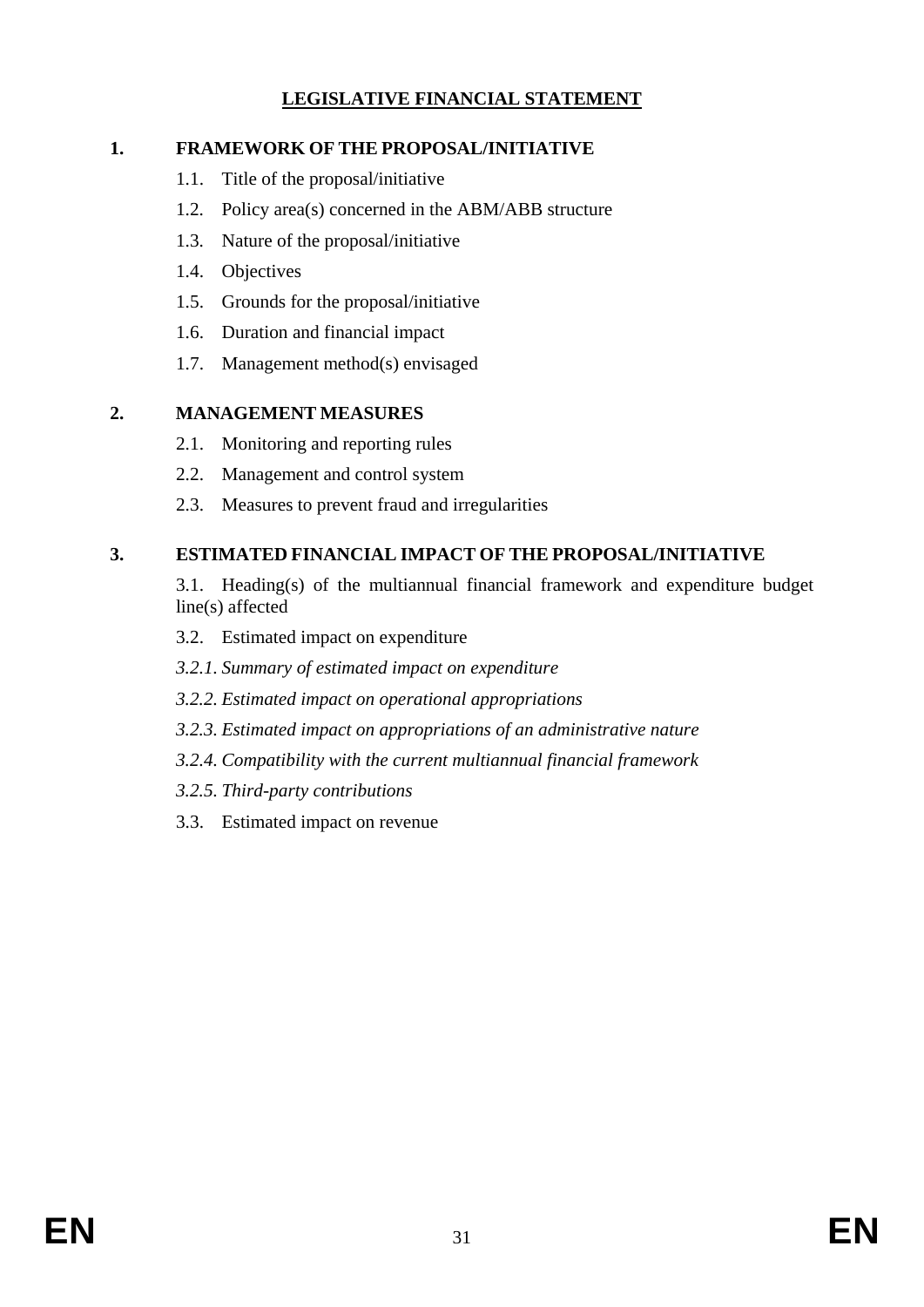## **LEGISLATIVE FINANCIAL STATEMENT**

## **1. FRAMEWORK OF THE PROPOSAL/INITIATIVE**

## **1.1. Title of the proposal/initiative**

Proposal for a Directive of the European Parliament and of the Council concerning measures to ensure a high level of network and information security across the Union.

## **1.2. Policy area concerned in the ABM/ABB structure37**

- 09 – Communications Networks, Content and Technology

## **1.3. Nature of the proposal/initiative**

: The proposal/initiative relates to **a new action** 

 $\Box$  The proposal/initiative relates to **a new action following a pilot project/preparatory action**<sup>38</sup>

 $\Box$  The proposal/initiative relates to **the extension of an existing action** 

The proposal/initiative relates to **an action redirected towards a new action**

## **1.4. Objectives**

## *1.4.1. The Commission's multiannual strategic objective(s) targeted by the proposal/initiative*

The aim of the proposed Directive is to ensure a high common level of network and information security (NIS) across the EU.

## *1.4.2. Specific objectives and ABM/ABB activities concerned*

The proposal lays down measures to ensure a high common level of network and information systems security across the Union.

The specific objectives are:

1. To put in place a minimum level of NIS in the Member States and thus increase the overall level of preparedness and response.

2. To improve cooperation on NIS at EU level with a view to counter cross border incidents and threats effectively. A secure information-sharing infrastructure will be put in place to allow for the exchange of sensitive and confidential information among the competent authorities.

3. To create a culture of risk management and improve the sharing of information between the private and public sectors.

## ABM/ABB activities concerned

The Directive covers entities (companies and organisations, including some SMEs) in a number of sectors (energy, transport, credit institutions and stock exchanges, healthcare and enablers of key Internet services) as well as public administrations. It addresses links with law enforcement and data protection and NIS aspects of external relations.

- 09 Communications Networks, Content and Technology
- 02 Enterprise
- 32 Energy
- 06 Mobility and Transport

 $37$  $37$  ABM: Activity-Based Management – ABB: Activity-Based Budgeting.

As referred to in Article  $49(6)(a)$  or (b) of the Financial Regulation.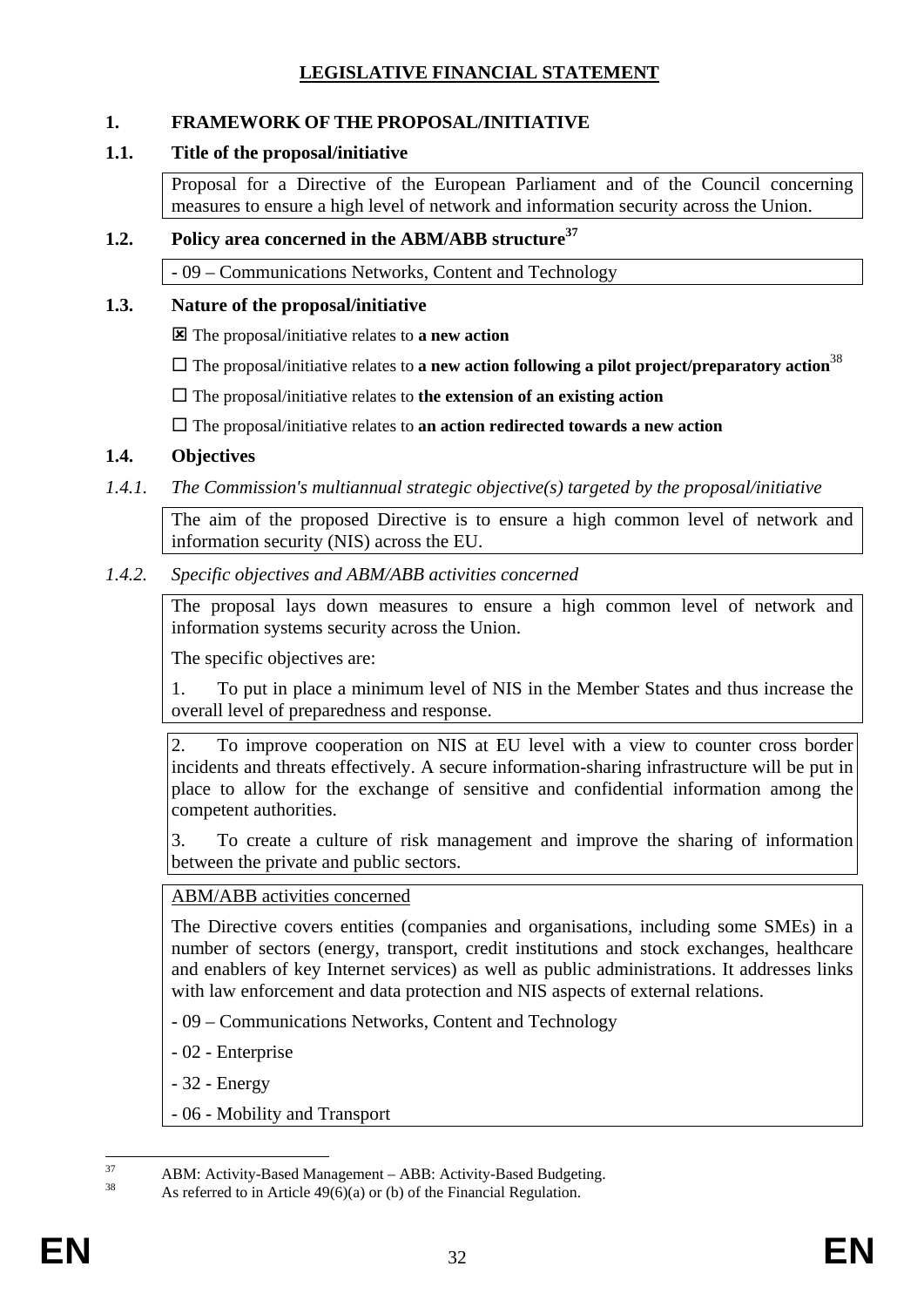- 17 Health and consumer protection
- 18 Home affairs
- 19 External relations
- 33 Justice
- 12- Internal market
- *1.4.3. Expected result(s) and impact*

*Specify the effects which the proposal/initiative should have on the beneficiaries/groups targeted.* 

The protection of EU consumers, business and Governments against NIS incidents, threats and risks would improve considerably.

Further details can be found in Section 8.2 (Impact of Option 2 – Regulatory approach) of the Commission Staff Working Document Impact Assessment accompanying this legislative proposal.

*1.4.4. Indicators of results and impact* 

*Specify the indicators for monitoring implementation of the proposal/initiative.* 

The indicators for Monitoring and Evaluation can be found in Section 10 of the Impact Assessment.

# **1.5. Grounds for the proposal/initiative**

*1.5.1. Requirements to be met in the short or long term* 

Each Member State would be required to have:

- a national NIS strategy;

- a NIS cooperation plan;

- a NIS competent national authority; and

- a Computer Emergency Response Team (CERT)

At EU level, the Member States would be required to cooperate via a network.

Public administrations and key private players would be required to carry out NIS risk management and to report to the competent authorities NIS incidents with a significant impact.

*1.5.2. Added value of EU involvement* 

Considering the cross-border nature of NIS, divergences in relevant legislation and policy represent a barrier for companies to operate in multiple countries and to the achievement of global economies of scale. Lack of intervention at EU level would lead to a situation where each Member State would act alone disregarding the interdependences amongst network and information systems.

The stated objectives can hence be better achieved via EU level action, rather than by the Member States alone.

# *1.5.3. Lessons learned from similar experiences in the past*

The proposal stems from the analysis that regulatory obligations are needed to create a level playing field and close some legislative loopholes. In this field, a purely voluntarily approach has resulted in cooperation taking place only amongst a minority of Member States with a high level of capabilities.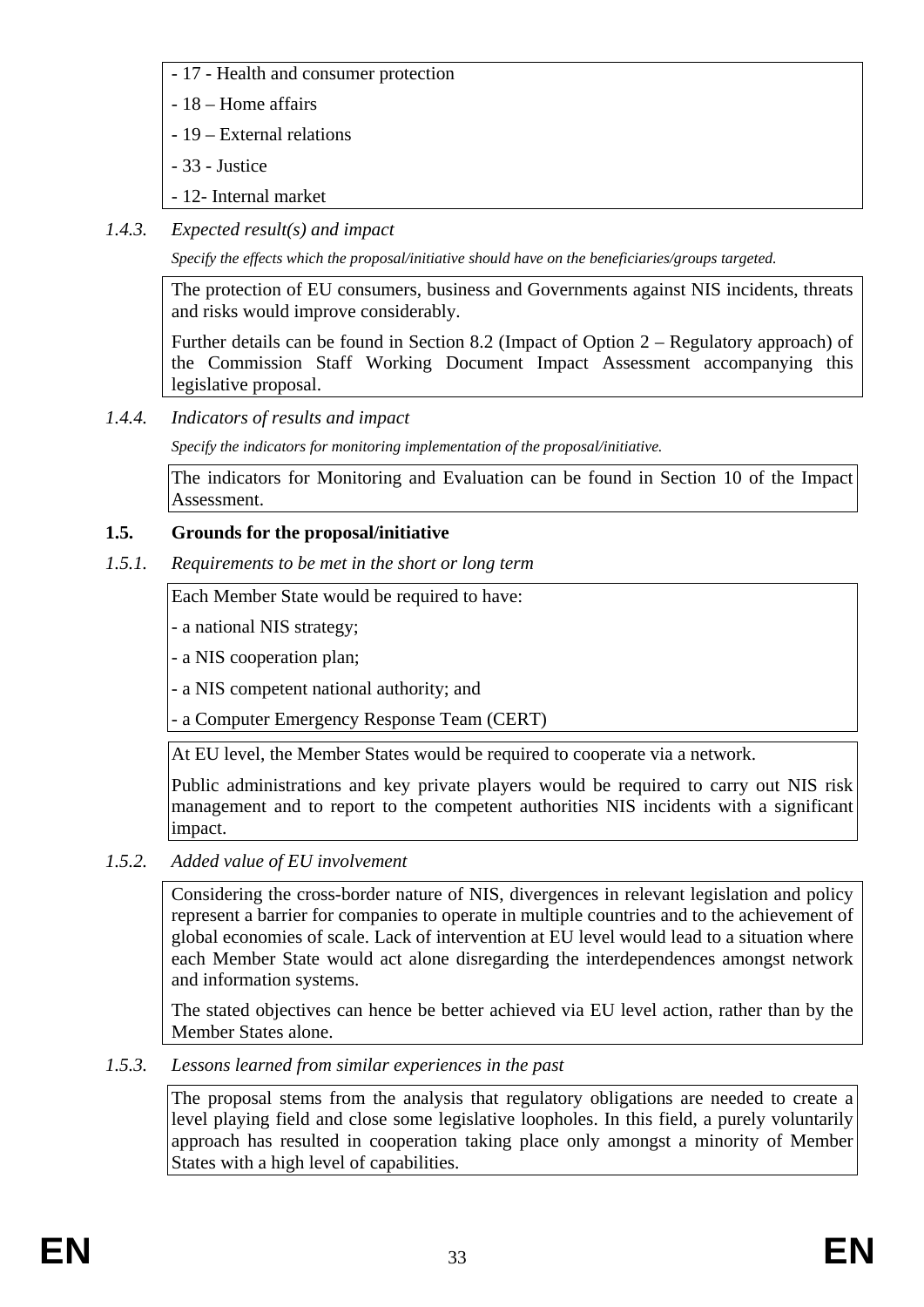### *1.5.4. Compatibility and possible synergy with other appropriate instruments*

The proposal is fully consistent with the Digital Agenda for Europe and therefore with the EU2020 Strategy. It is also consistent with and complements the EU electronic communications regulatory framework, the EU Directive on European Critical Infrastructure and the EU data protection Directive.

The proposal accompanies and is an essential part of the Communication of the Commission and the High Representative of the Union for Foreign Affairs and Security Policy on the European Cybersecurity Strategy.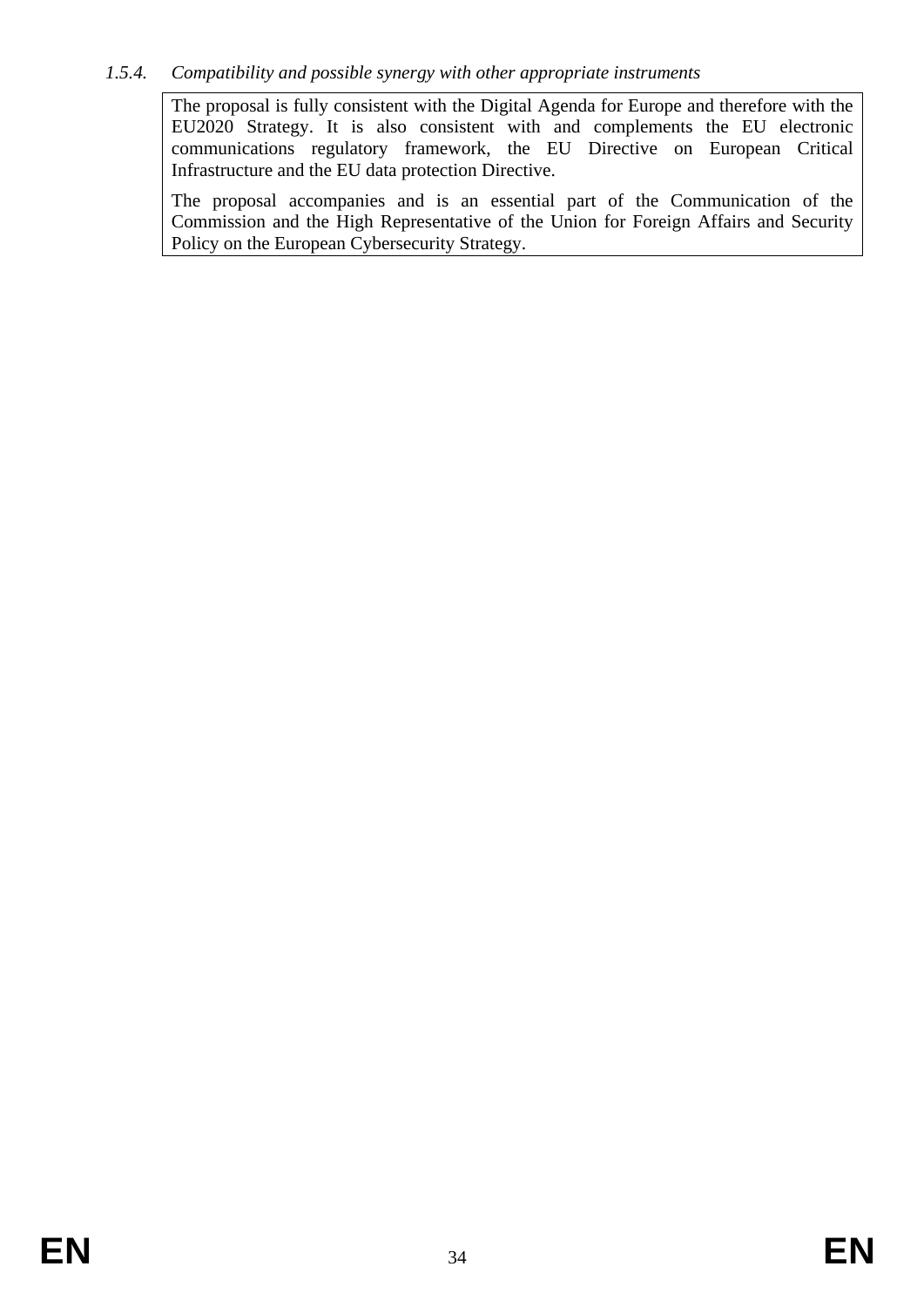### **1.6. Duration and financial impact**

- $\Box$  Proposal/initiative of limited duration
- $\square$  Proposal/initiative in effect from [DD/MM]YYYY to [DD/MM]YYYY
- $\Box$  Financial impact from YYYY to YYYY
- $\overline{\mathbf{z}}$  Proposal/initiative of unlimited duration
- Transposition period will start immediately after adoption (esimated in 2015) and run for 18 months. Implementation of the Directive will, however, start after adoption and will entail setting up the secure infrastructure that will support Member State cooperation.
- followed by full-scale operation.

# **1.7.** Management modes envisaged<sup>39</sup>

- $\overline{\mathbf{z}}$  Centralised direct management by the Commission
- $\overline{\mathbf{z}}$  Centralised indirect management with the delegation of implementation tasks to:
- $\Box$  executive agencies
- $\boxtimes$  bodies set up by the Communities<sup>40</sup>
- $\Box$  national public-sector bodies/bodies with public-service mission
- $\Box$  persons entrusted with the implementation of specific actions pursuant to Title V of the Treaty on European Union and identified in the relevant basic act within the meaning of Article 49 of the Financial Regulation
- $\square$  Shared management with the Member States
- $\overline{\phantom{a}}$  Decentralised management with third countries
- $\Box$  Joint management with international organisations, including the European Space Agency

*If more than one management mode is indicated, please provide details in the "Comments" section.* 

## Comments:

ENISA, a decentralised Agency created by the Communities, may assist the Member States and the Commission in the implementation of the Directive on the basis of its mandate and by the redeploiment of resources foreseen under the MFF 2014-2020 for this agency.

<sup>39</sup> Details of management modes and references to the Financial Regulation may be found on the BudgWeb site: [http://www.cc.cec/budg/man/budgmanag/budg](http://www.cc.cec/budg/man/budgmanag/budgmanag_en.html)manag\_en.ht[mlhttp://www.cc.cec/budg/man/budgmanag/budgmanag\\_en.ht](http://www.cc.cec/budg/man/budgmanag/budgmanag_en.html)

 $\frac{m}{40}$  As referred to in Article 185 of the Financial Regulation.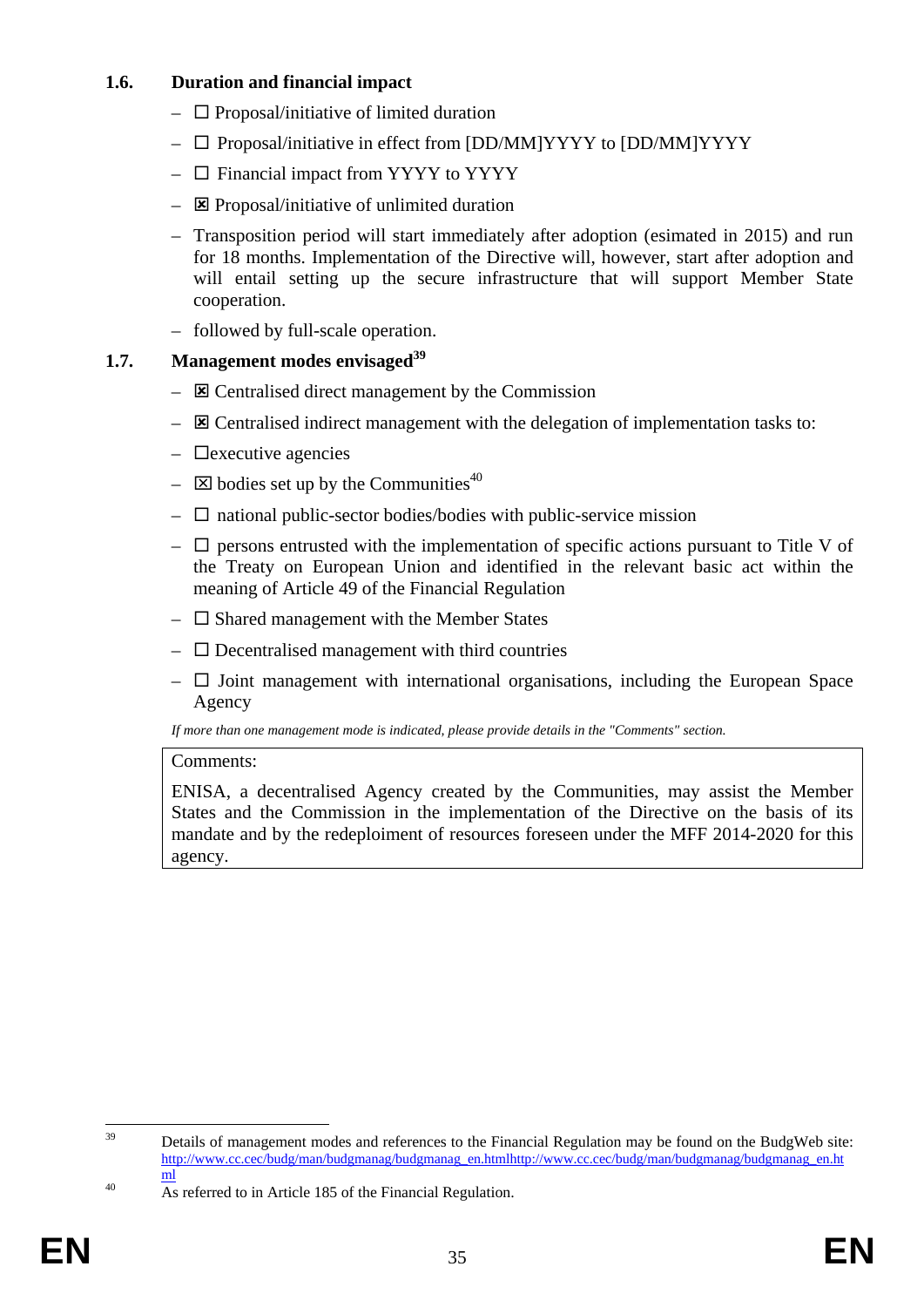### **2. MANAGEMENT MEASURES**

### **2.1. Monitoring and reporting rules**

*Specify frequency and conditions.* 

The Commission willl periodically review the functioning of the Directive and report to the European Parliament and the Council.

The Commission will also assess the correct transposition of the Directive by the Member States.

The CEF proposal also provides for the possibility to undertake an evaluation of the methods of carrying out projects as well as the impact of their implementation, in order to assess whether the objectives, including those relating to environmental protection, have been attained.

### **2.2. Management and control system**

*2.2.1. Risk identified* 

- project implementation delays in building the secure infrastructure

## *2.2.2. Control methods envisaged*

The agreements and decisions for implementing the actions under CEF will provide for supervision and financial control by the Commission, or any representative authorised by the Commission, as well as audits by the Court of Auditors and on-thespot checks carried out by the European Anti-Fraud Office (OLAF).

### *2.2.3. Costs and benefits of controls and probable non-compliance rate*

Risk based ex-ante and ex-post controls and the possibility of on-site audits will ensure that the costs of the controls are reasonable.

### **2.3. Measures to prevent fraud and irregularities**

*Specify existing or envisaged prevention and protection measures.* 

The Commission shall take appropriate measures ensuring that when the action financed under this Directive is implemented, the financial interests of the Union are protected by the application of preventive measures against fraud, corruption and any other illegal activities by effective checks and, if irregularities are detected, by the recovery of the amounts wrongly paid and, where appropriate, by effective, proportionate and deterrent penalties.

The Commission or its representatives and the Court of Auditors shall have the power of audit, on the basis of documents and on-the-spot, over all grant beneficiaries, contractors and subcontractors who have received Union funds under the Programme.

The European Anti-fraud Office (OLAF) may carry out on-the-spot checks and inspections on economic operators concerned directly or indirectly by such funding in accordance with the procedures laid down in Regulation (Euratom, EC) No 2185/96 with a view to establishing whether there has been fraud, corruption or any other illegal activity affecting the financial interests of the Union in connection with a grant agreement or grant decision or a contract concerning Union funding.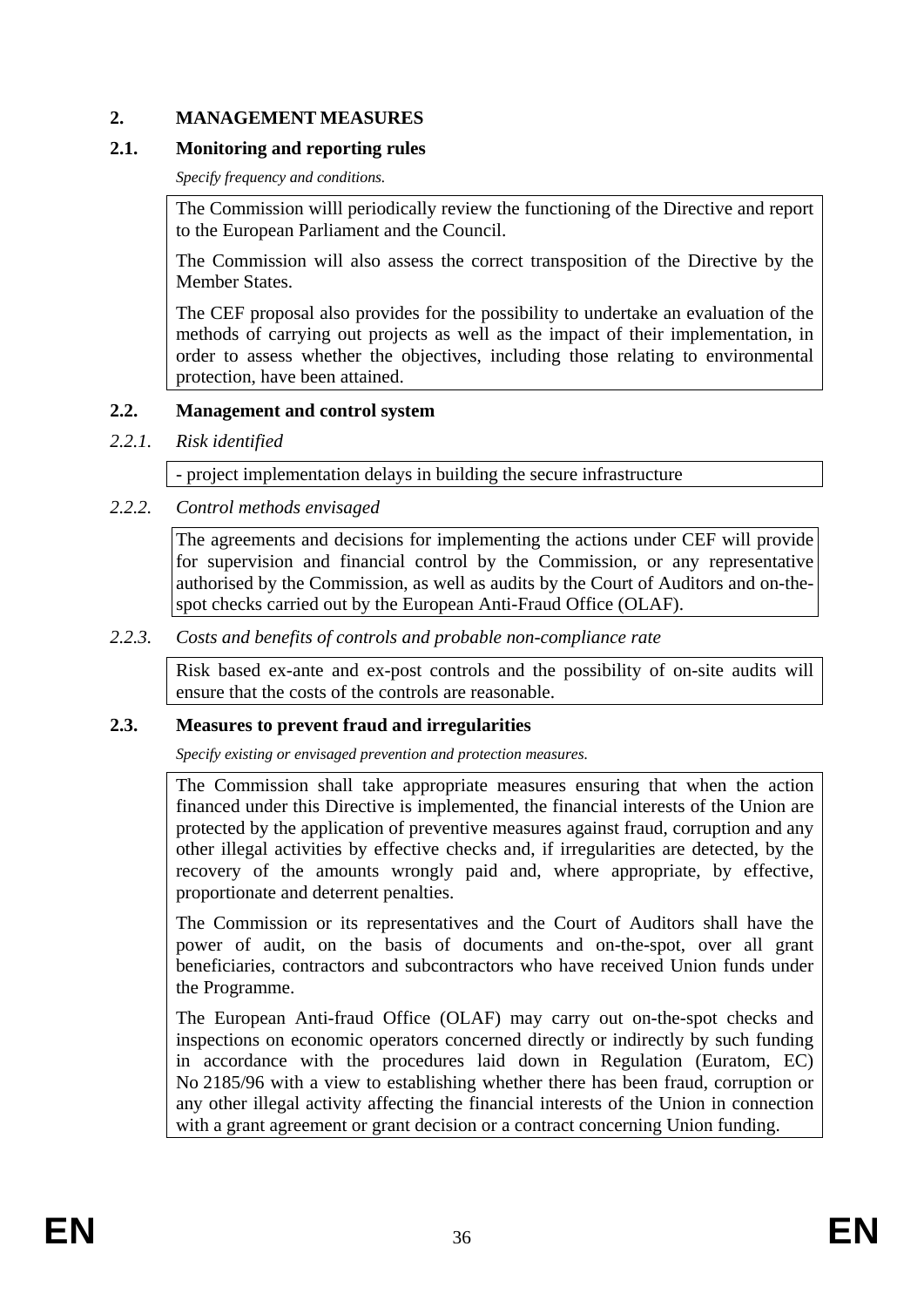Without prejudice to the paragraphs above, cooperation agreements with third countries and international organisations and grant agreements and grant decisions and contracts resulting from the implementation of this Regulation shall expressly empower the Commission, the Court of Auditors and OLAF to conduct such audits, on-the-spot checks and inspections.

The CEF provides for contracts for grants and procurement to be based on standard models, which will set out the generally applicable anti-fraud measures.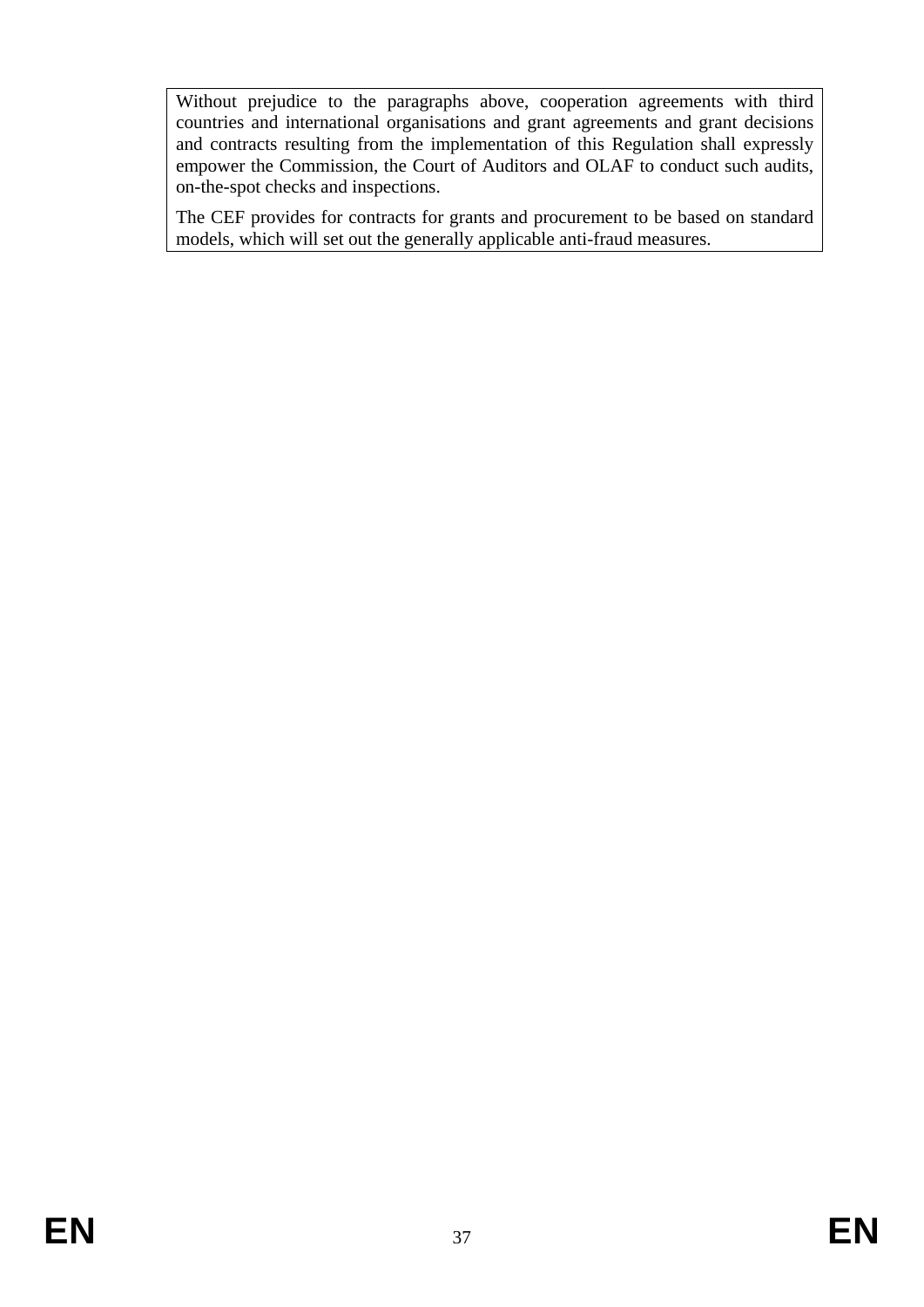### **3. ESTIMATED FINANCIAL IMPACT OF THE PROPOSAL/INITIATIVE**

### **3.1. Heading(s) of the multiannual financial framework and expenditure budget line(s) affected**

• Existing budget lines

In order of multiannual financial framework headings and budget lines.

|                                                     | Budget line                                                                                                                                                 | Type of<br>expenditure        |                                        |                                              | Contribution            |                                                                                   |
|-----------------------------------------------------|-------------------------------------------------------------------------------------------------------------------------------------------------------------|-------------------------------|----------------------------------------|----------------------------------------------|-------------------------|-----------------------------------------------------------------------------------|
| Heading of<br>multiannual<br>financial<br>framework | Number                                                                                                                                                      | $Diff./non-$<br>diff.<br>(41) | from<br><b>EFTA</b><br>countries<br>42 | from<br>candidate<br>countries <sup>43</sup> | from third<br>countries | within the<br>meaning of Article<br>$18(1)(aa)$ of the<br>Financial<br>Regulation |
|                                                     | 09 03 02<br>$\Gamma$<br>the<br>promote<br>interconnection and interoperability of<br>national public services on-line as well<br>as access to such networks | Diff.                         | <b>NO</b>                              | N <sub>O</sub>                               | N <sub>O</sub>          | N <sub>O</sub>                                                                    |

### • New budget lines requested (Not applicable)

*In order of multiannual financial framework headings and budget lines.* 

| Heading of                            | Budget line   | Type of<br>expenditure |                                  |                                | Contribution            |                                                                                   |
|---------------------------------------|---------------|------------------------|----------------------------------|--------------------------------|-------------------------|-----------------------------------------------------------------------------------|
| multiannual<br>financial<br>framework | Number        | Diff./non-<br>diff.    | from<br><b>EFTA</b><br>countries | from<br>candidate<br>countries | from third<br>countries | within the<br>meaning of Article<br>$18(1)(aa)$ of the<br>Financial<br>Regulation |
|                                       | [XX.YY.YY.YY] |                        | YES/N<br>O                       | YES/N<br>$\Omega$              | YES/N<br>O              | YES/NO                                                                            |

 $41$ <sup>41</sup> Diff. = Differentiated appropriations / Non-Diff. = Non-differentiated appropriations.<br><sup>42</sup> EFTA: European Free Trade Association.<br>Condidate countries and where applicable potential applicate countries from the Wo

Candidate countries and, where applicable, potential candidate countries from the Western Balkans.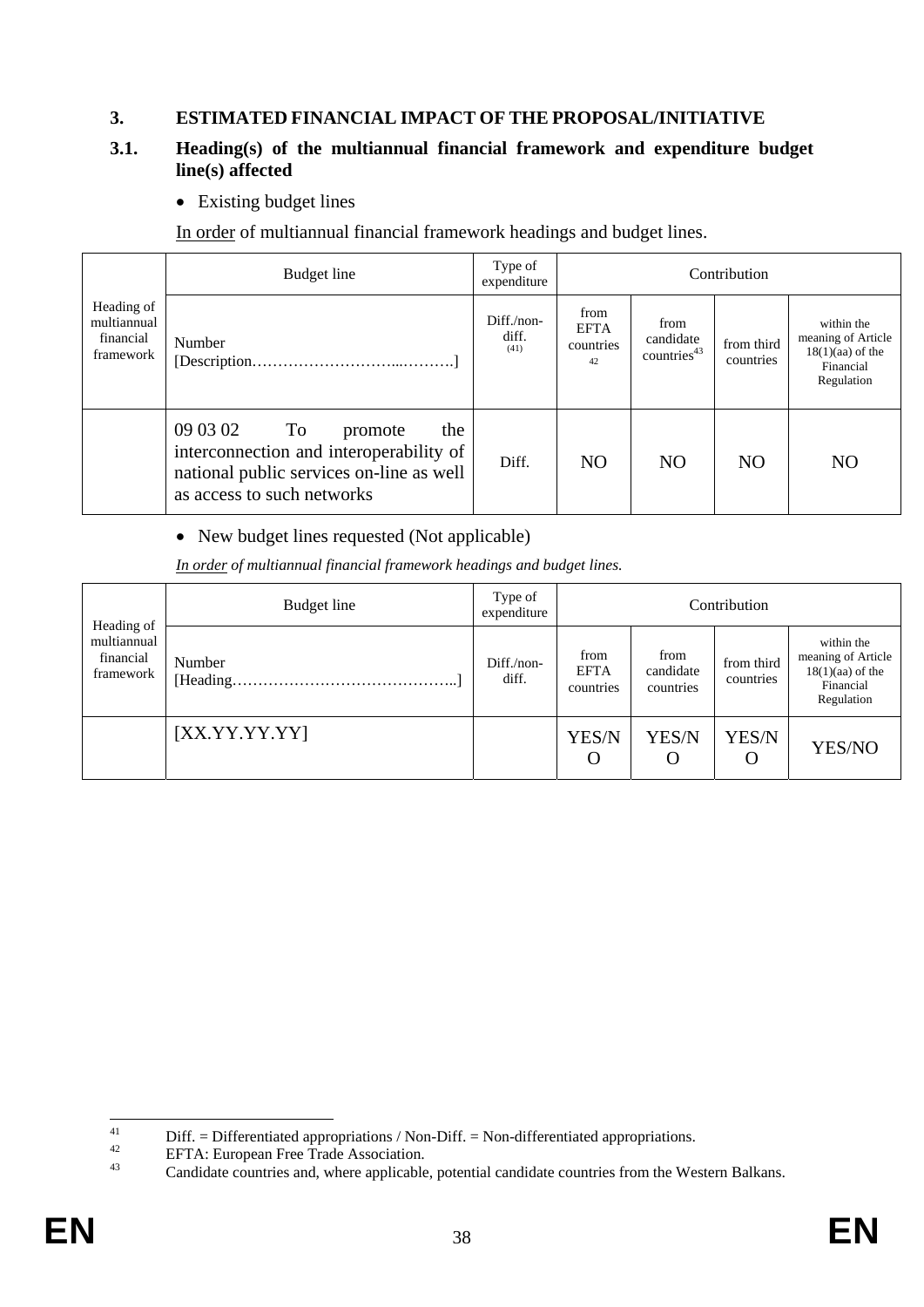### **3.2. Estimated impact on expenditure**

### *3.2.1. Summary of estimated impact on expenditure*

EUR million (to three decimal places)

| <b>Heading of multiannual</b><br><b>financial</b><br>. |  | Cirowth<br>l inclusive<br>and<br>Smart. |
|--------------------------------------------------------|--|-----------------------------------------|
|--------------------------------------------------------|--|-----------------------------------------|

| $DG: \langle \ldots \ldots \rangle$                                                                           |             | $2015*$<br>44   | Year<br>2016 | Year<br>2017 | Year<br>2018 | Subsequent years<br>$(2019-2021)$ and beyond | <b>TOTAL</b> |       |
|---------------------------------------------------------------------------------------------------------------|-------------|-----------------|--------------|--------------|--------------|----------------------------------------------|--------------|-------|
| • Operational appropriations                                                                                  |             |                 |              |              |              |                                              |              |       |
| 09 03 02                                                                                                      | Commitments | (1)             | 1.250**      | 0.000        |              |                                              |              | 1.250 |
|                                                                                                               | Payments    | (2)             | 0.750        | 0.250        | 0.250        |                                              |              | 1.250 |
| Appropriations of an administrative nature financed from the<br>envelope of specific programmes <sup>45</sup> |             |                 |              |              |              |                                              |              | 0.000 |
| Number of budget line                                                                                         |             | (3)             | 0.000        |              |              |                                              |              | 0.000 |
| <b>TOTAL appropriations</b>                                                                                   | Commitments | $=1+1a$<br>$+3$ | 1.250        | 0.000        |              |                                              |              | 1.250 |
| for DG $\langle$ >                                                                                            | Payments    | $=2+2a$<br>$+3$ | 0.750        | 0.250        | 0.250        |                                              |              | 1.250 |

| T                          | <b>Commitments</b> | (4) | 250<br>$\overline{1}$ . $\overline{2}$ | 0.000              |       |  |  | 1.250 |
|----------------------------|--------------------|-----|----------------------------------------|--------------------|-------|--|--|-------|
| operational appropriations | $\sim$<br>Payments | (5) | ⌒<br>$^{\prime}$ .<br>υ.<br>$\sim$     | 250<br>,,,<br>◡.∠. | 0.250 |  |  | 1.250 |

<sup>&</sup>lt;sup>44</sup><br>
Year N is the year in which implementation of the proposal/initiative starts.<br>
Technical and/or edministrative assistance and expanditure in support of the

Technical and/or administrative assistance and expenditure in support of the implementation of EU programmes and/or actions (former 'BA' lines), indirect research, direct research.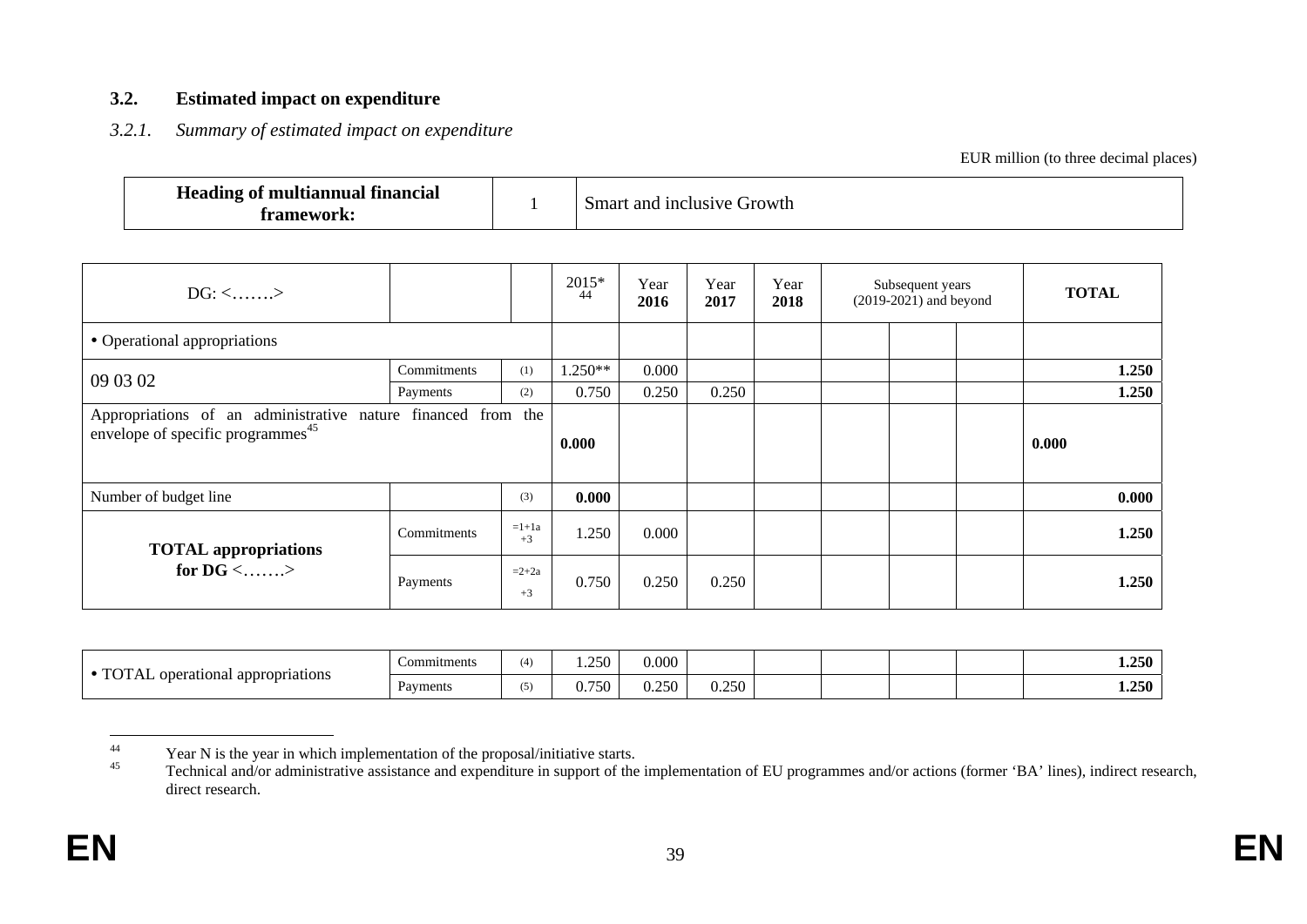| TOTAL appropriations of an administrative nature<br>financed from the envelope for specific programmes |             | (6)    | 0.000 |       |       |  |  |       |
|--------------------------------------------------------------------------------------------------------|-------------|--------|-------|-------|-------|--|--|-------|
| <b>TOTAL</b> appropriations                                                                            | Commitments | $=4+6$ | .250  | 0.000 |       |  |  | 1.250 |
| under HEADING 1<br>Payments<br>of the multiannual financial framework                                  |             |        | 0.750 | 0.250 | 0.250 |  |  | 1.250 |

\* The exact timing will depend on the date of adoption of the proposal by the Legislative Authority (i.e., if the Directive will be approved in the course of 2014, the adaptation of an existing infrastructure would start in 2015, otherwise one year later).

\*\* If Member States choose to use an existing infrastructure and to cover the one-off adaptation cost under the EU budget, as explained under 1.4.3 and 1.7, the cost for the customisation of a network to support cooperation between Member States, according to Chapter III of the Directive (early warning, coordinated response etc.) is estimated to be 1 250 000 EUR. This amount is slightly higher than the one mentioned in the Impact Assessment ("about 1 million EUR") as it is based on a more precise estimate of the necessary building blocks for such an infrastructure. The necessary building blocks and their related costs are based on an estimation of the JRC, based on its experience in developing similar systems for other areas like public health, and would comprise the following: a Rapid Alerting and Notification System for NIS (275 000 EUR); an Information Exchange Platform (400 000 EUR); an Early Warning and Response System (275 000 EUR); a Situation Room (300 000 EUR) for a total of 1 250 000 EUR. A more detailed implementation plan is expected in the forthcoming feasibility study under specific contract SMART 2012/0010: 'Feasibility study and preparatory activities for the implementation of a European early warning and response system against cyber-attacks and disruptions'.

|                                                                                                          | Commitments |           |        | 0.000 | 0.000 |  |  |       |       |
|----------------------------------------------------------------------------------------------------------|-------------|-----------|--------|-------|-------|--|--|-------|-------|
| • TOTAL operational appropriations                                                                       | Payments    |           |        | 0.000 | 0.000 |  |  |       |       |
| • TOTAL appropriations of an administrative nature<br>financed from the envelope for specific programmes |             |           | (6)    | 0.000 | 0.000 |  |  |       |       |
| <b>TOTAL</b> appropriations                                                                              | Commitments |           | $=4+6$ | 1.250 | 0.000 |  |  |       | 1.250 |
| under HEADINGS 1 to 4<br>of the multiannual financial<br>framework<br>(Reference amount)                 | Payments    | $= 5 + 6$ | 0.750  | 0.250 | 0.250 |  |  | 1.250 |       |

#### **If more than one heading is affected by the proposal / initiative:**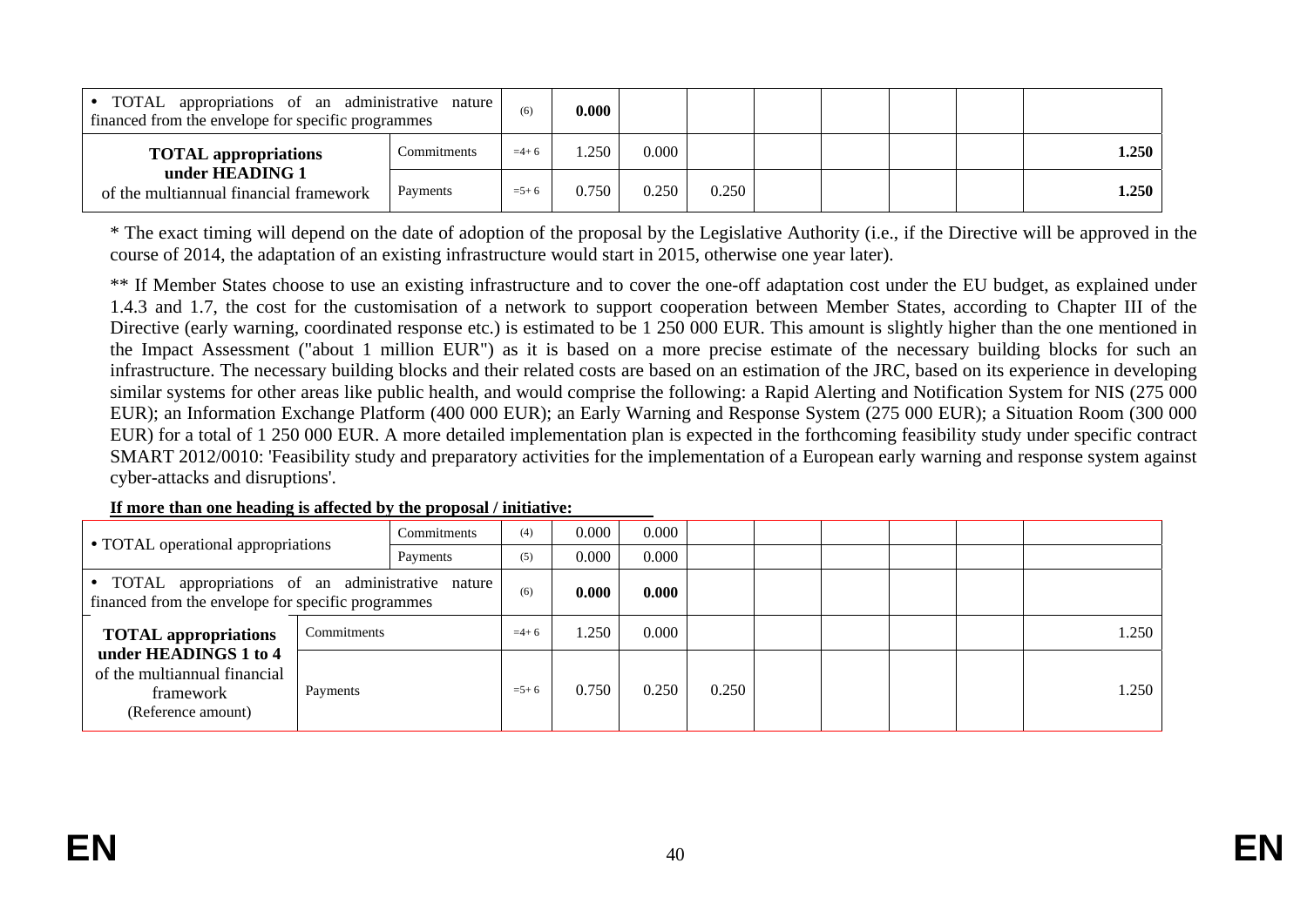| <b>Heading of multiannual financial</b><br>framework | 5     |              | 'Administrative expenditure' |              |              |       |                                              |       |                                       |
|------------------------------------------------------|-------|--------------|------------------------------|--------------|--------------|-------|----------------------------------------------|-------|---------------------------------------|
|                                                      |       |              |                              |              |              |       |                                              |       | EUR million (to three decimal places) |
|                                                      |       | Year<br>2015 | Year<br>2016                 | Year<br>2017 | Year<br>2018 |       | Subsequent years<br>$(2019-2021)$ and beyond |       | <b>TOTAL</b>                          |
| DG:CNECT                                             |       |              |                              |              |              |       |                                              |       |                                       |
| • Human resources                                    |       | 0.572        | 0.572                        | 0.572        | 0.572        | 0.572 | 0.572                                        | 0.572 | 4.004                                 |
| • Other administrative expenditure                   | 0.318 | 0.118        | 0.318                        | 0.118        | 0.318        | 0.118 | 0.118                                        | 1.426 |                                       |
| <b>TOTAL DG CNECT</b>                                | 0.890 | 0.690        | 0.890                        | 0.690        | 0.890        | 0.690 | 0.690                                        | 5.430 |                                       |

| <b>TOTAL</b> appropriations<br>for HEADING 5<br>of the multiannual financial framework | Total<br>commitments<br>$\equiv$<br>Total payments) | 0.890 | 0.690 | 0.890 | 0.690 | 0.890 | 0.690 | 0.690 | 5.430 |
|----------------------------------------------------------------------------------------|-----------------------------------------------------|-------|-------|-------|-------|-------|-------|-------|-------|
|----------------------------------------------------------------------------------------|-----------------------------------------------------|-------|-------|-------|-------|-------|-------|-------|-------|

EUR million (to three decimal places)

|                                                                 | Year<br>201546 | Year<br>2016 | Year<br>2017 | Year<br>2018 | Subsequent years<br>$(2019-2021)$ and beyond |       |       | <b>TOTAL</b> |       |
|-----------------------------------------------------------------|----------------|--------------|--------------|--------------|----------------------------------------------|-------|-------|--------------|-------|
| <b>TOTAL</b> appropriations                                     | Commitments    | 2.140        | 0.690        | 0.890        | 0.690                                        | 0.890 | 0.690 | 0.690        | 6.680 |
| under HEADINGS 1 to 5<br>of the multiannual financial framework | Payments       | .640         | 0.940        | .140         | 0.690                                        | 0.890 | 0.690 | 0.690        | 6.680 |

<sup>46</sup> Year N is the year in which implementation of the proposal/initiative starts.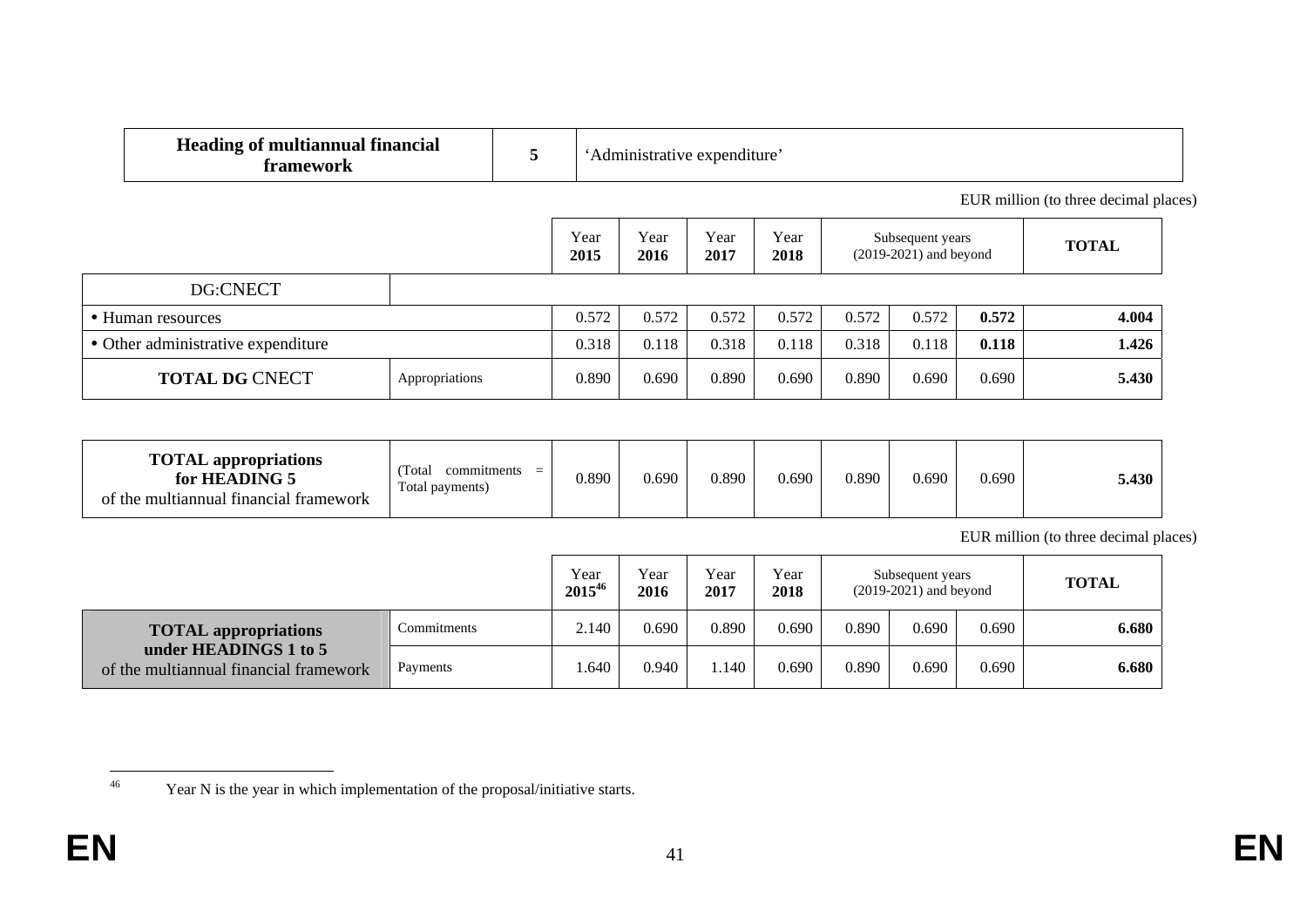## *3.2.2. Estimated impact on operational appropriations*

- $\Box$  The proposal/initiative does not require the use of operational appropriations
- $\boxtimes$  The proposal/initiative requires the use of operational appropriations, as explained below:

– Commitment appropriations in EUR million (to three decimal places)

| Indicate                                                     |                             |                     |        | Year<br>2015*    |        | Year<br>2016 |        | Year<br>2017 | Year<br>2018   |      |        |      |        | Subsequent years<br>$(2019-2021)$ and beyond |        |      |                                | <b>TOTAL</b>  |
|--------------------------------------------------------------|-----------------------------|---------------------|--------|------------------|--------|--------------|--------|--------------|----------------|------|--------|------|--------|----------------------------------------------|--------|------|--------------------------------|---------------|
| objectives and<br>outputs                                    |                             |                     |        |                  |        |              |        |              | <b>OUTPUTS</b> |      |        |      |        |                                              |        |      |                                |               |
| $\mathbb Q$                                                  | Type <sup>47</sup>          | Avera<br>ge<br>cost | Number | Cost             | Number | Cost         | Number | Cost         | Number         | Cost | Number | Cost | Number | Cost                                         | Number | Cost | Total<br>numbe<br>$\mathbf{r}$ | Total<br>cost |
| SPECIFIC OBJECTIVE NO $2^{48}$<br>Secure information sharing | infrastructure              |                     |        |                  |        |              |        |              |                |      |        |      |        |                                              |        |      |                                |               |
| - Output                                                     | Adapt<br>infrastr<br>ucture |                     |        |                  |        |              |        |              |                |      |        |      |        |                                              |        |      |                                |               |
| Subtotal for specific objective No 2                         |                             |                     |        | 1.250*<br>$\ast$ |        |              |        |              |                |      |        |      |        |                                              |        |      |                                | 1.250         |
|                                                              | <b>TOTAL COST</b>           |                     |        | 1.250            |        |              |        |              |                |      |        |      |        |                                              |        |      |                                | 1.250         |

<sup>47</sup> Outputs are products and services to be supplied (e.g.: number of student exchanges financed, number of km of roads built, etc.).

As described in point 1.4.2. 'Specific objective(s)...'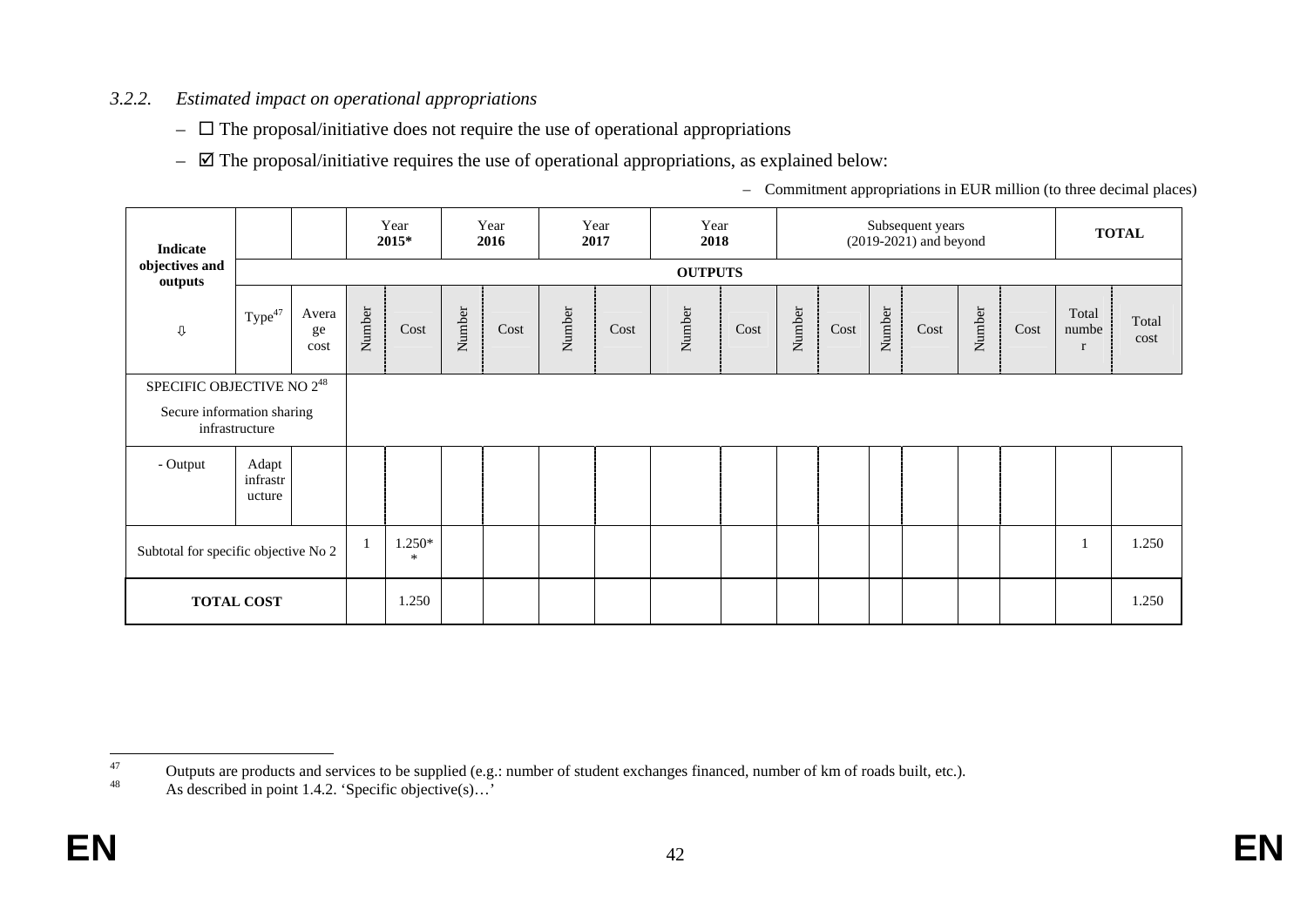\* The exact timing will depend on the date of adoption of the proposal by the Legislative Authority (i.e., if the Directive will be approved in the course of 2014, the adaptation of an existing infrastructure would start in 2015, otherwise one year later).

\*\* See point 3.2.1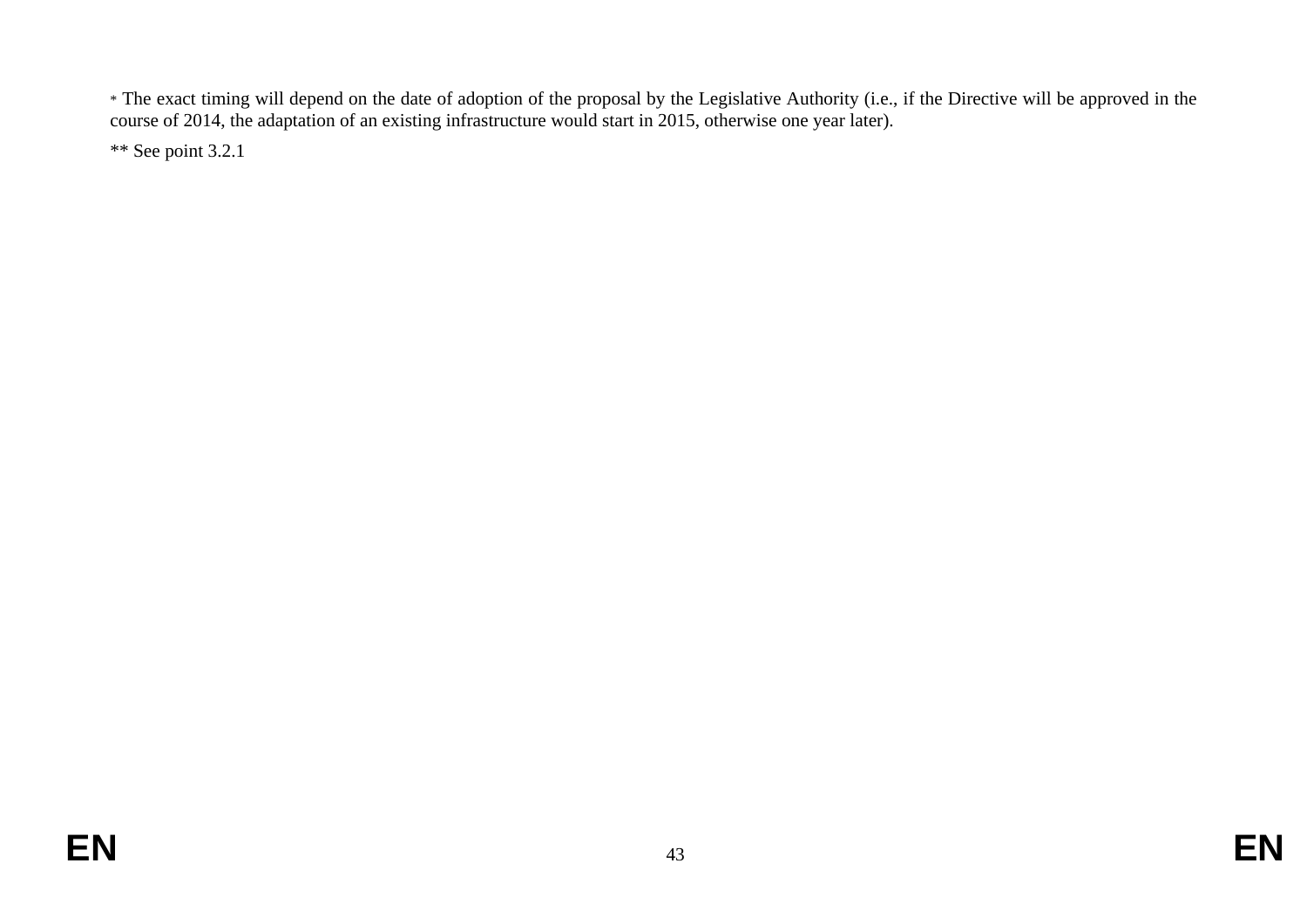### *3.2.3. Estimated impact on appropriations of an administrative nature*

### 3.2.3.1. Summary

- $\Box$  The proposal/initiative does not require the use of administrative appropriations
- $\boxtimes$  The proposal/initiative requires the use of administrative appropriations, as explained below:

EUR million (to three decimal places)

|  | Year<br>$2015^{49}$ | Year<br>2016 | Year<br>2017 | Year<br>2018 | Subsequent years<br>$(2019-2021)$ and beyond | <b>TOTAL</b> |
|--|---------------------|--------------|--------------|--------------|----------------------------------------------|--------------|
|--|---------------------|--------------|--------------|--------------|----------------------------------------------|--------------|

| <b>HEADING 5</b><br>of the multiannual<br>financial framework          |       |       |       |       |       |       |       |       |
|------------------------------------------------------------------------|-------|-------|-------|-------|-------|-------|-------|-------|
| Human resources                                                        | 0.572 | 0.572 | 0.572 | 0.572 | 0.572 | 0.572 | 0.572 | 4.004 |
| administrative<br>Other<br>expenditure                                 | 0.318 | 0.118 | 0.318 | 0.118 | 0.318 | 0.118 | 0.118 | 1.426 |
| <b>Subtotal HEADING 5</b><br>of the multiannual<br>financial framework | 0.890 | 0.690 | 0.890 | 0.690 | 0.890 | 0.690 | 0.690 | 5.430 |

| Outside HEADING 550 of<br>the multiannual financial<br>framework                  |       |       |       |       |       |       |       |       |
|-----------------------------------------------------------------------------------|-------|-------|-------|-------|-------|-------|-------|-------|
| Human resources                                                                   | 0.000 | 0.000 |       |       |       |       |       | 0.000 |
| expenditure<br>Other<br>administrative<br>of<br>an<br>nature                      |       |       |       |       |       |       |       |       |
| <b>Subtotal</b><br>outside HEADING 5<br>of the multiannual<br>financial framework | 0.890 | 0.690 | 0.890 | 0.690 | 0.890 | 0.690 | 0.690 | 5.430 |

| <b>TOTAL</b> | 0.890 | 0.690 | 0.890 | 0.690 | 0.890 | 0.690 | 0.690 | 5.430 |
|--------------|-------|-------|-------|-------|-------|-------|-------|-------|
|--------------|-------|-------|-------|-------|-------|-------|-------|-------|

The administrative appropriations required will be met by the appropriations of the DG CNECT which are already assigned to management of the action and/or which have been redeployed within the DG, together if necessary with any additional allocation which may be granted to the managing DG under the annual allocation procedure and in the light of budgetary constraints.

<sup>49</sup> 

<sup>&</sup>lt;sup>49</sup> Year N is the year in which implementation of the proposal/initiative starts.<br><sup>50</sup> Technical and/or administrative assistance and expenditure in support of the implementation of EU programmes and/or actions (former 'BA' lines), indirect research, direct research.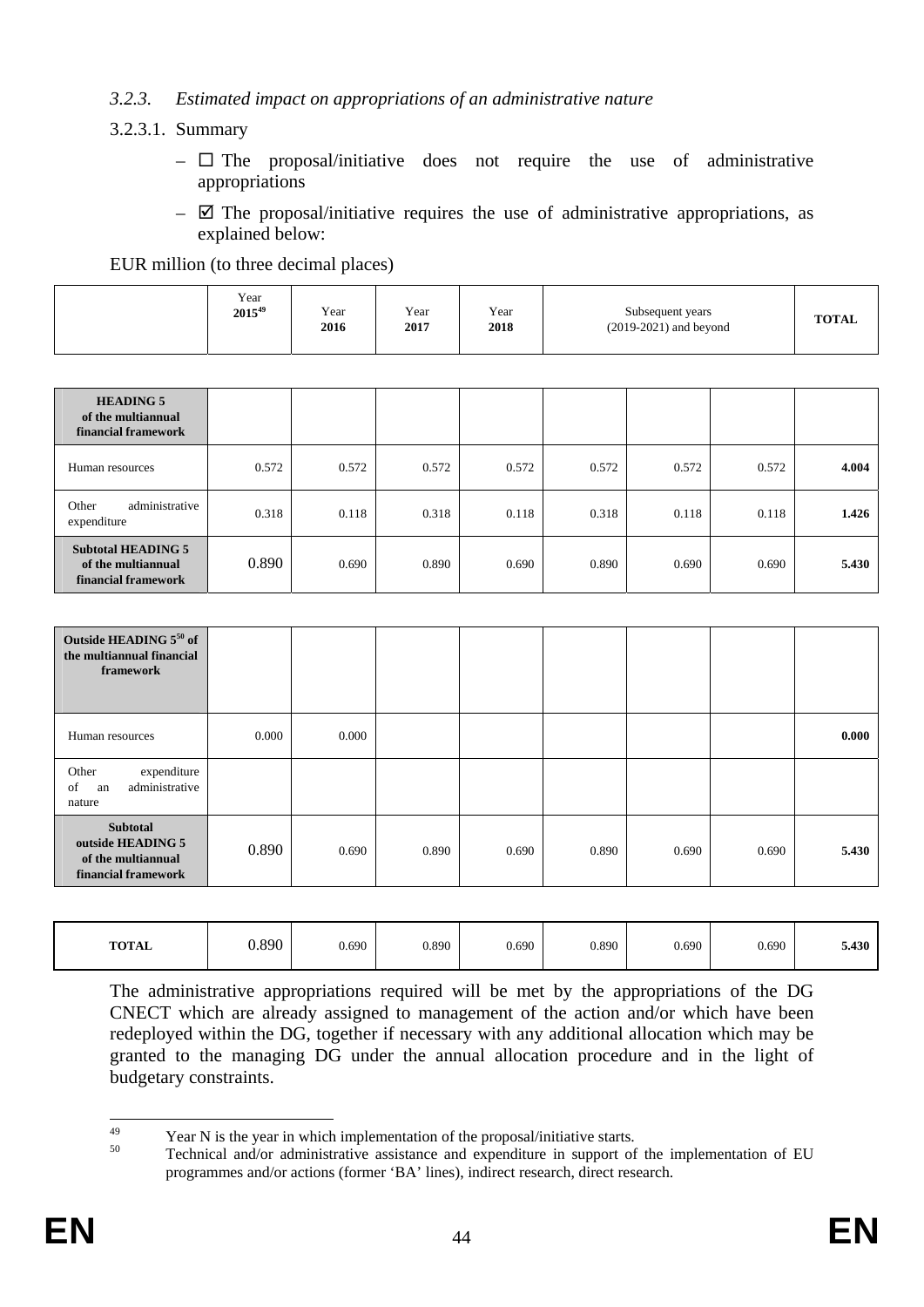The European Network Security Agency (ENISA) might assist the member States and the Commission in the implementation of the Directive on the basis of its mandate and by redeployment of resources under MFF 2014-2020 for this agency, i.e, without any additional budgetary or human resourses allocations.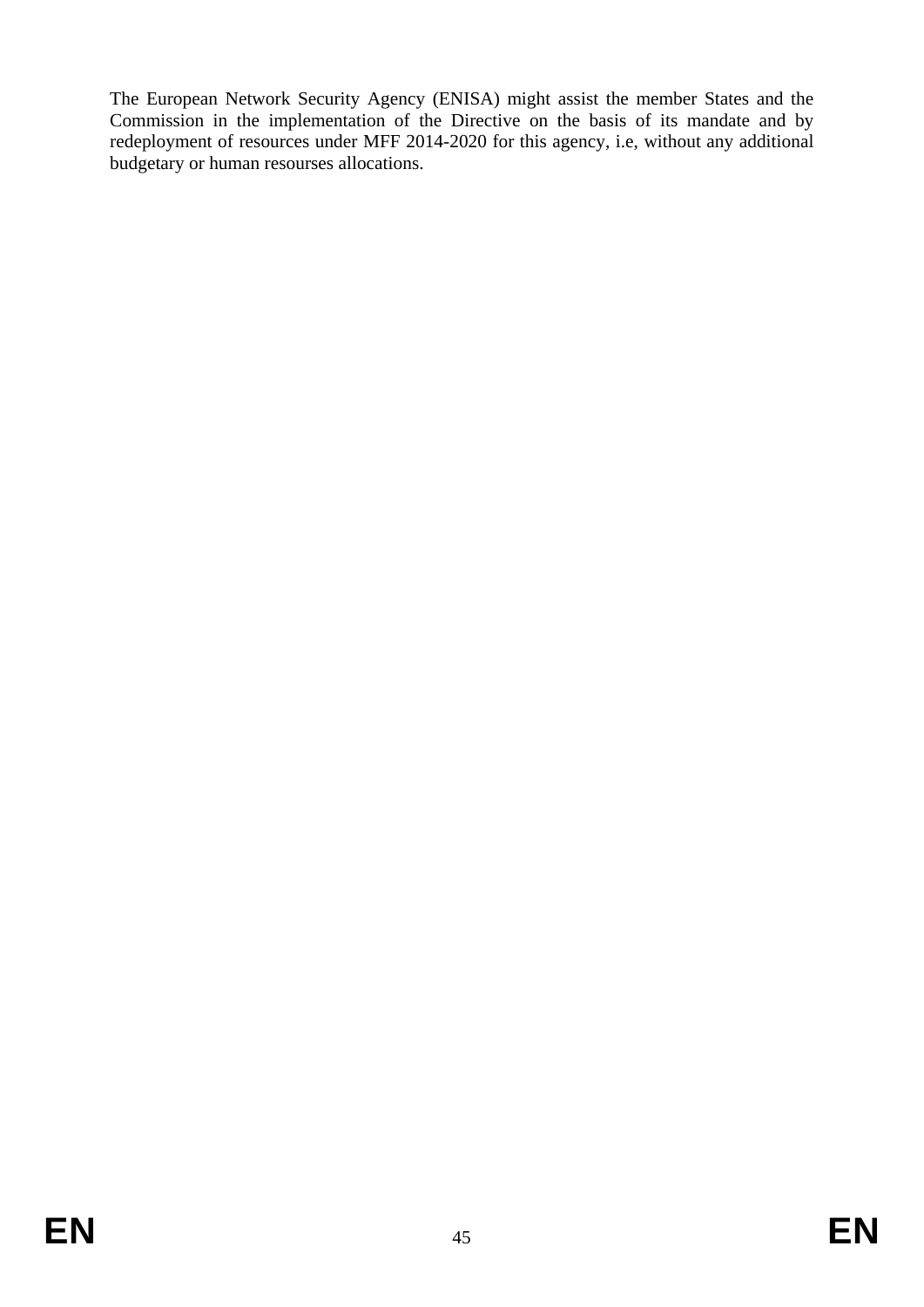### 3.2.3.2. Estimated requirements of human resources

- $\Box$  The proposal/initiative does not require the use of human resources
- $\boxtimes$  The proposal/initiative requires the use of Commission human resources, as explained below:

In principle no additional manpower would be needed. The human resources required will be very limited and will be met by staff from the DG who are already assigned to the management of the action.

|                                                                          |                                                                        |   | Year<br>2016   | Year<br>2017   | Year<br>2018 |                | Subsequent years<br>$(2019-2021)$ and beyond |   |
|--------------------------------------------------------------------------|------------------------------------------------------------------------|---|----------------|----------------|--------------|----------------|----------------------------------------------|---|
|                                                                          | • Establishment plan posts (officials and temporary agents)            |   |                |                |              |                |                                              |   |
| 09 01 01 01 (Headquarters and<br>Commission's Representation<br>Offices) |                                                                        | 4 | $\overline{4}$ | $\overline{4}$ | 4            | $\overline{4}$ | $\overline{4}$                               | Δ |
|                                                                          | $XX$ 01 01 02 (Delegations)                                            |   |                |                |              |                |                                              |   |
|                                                                          | XX 01 05 01 (Indirect research)                                        |   |                |                |              |                |                                              |   |
|                                                                          | 10 01 05 01 (Direct research)                                          |   |                |                |              |                |                                              |   |
|                                                                          | • External personnel (in Full Time Equivalent unit: FTE) <sup>51</sup> |   |                |                |              |                |                                              |   |
| 09 01 02 01 (CA, INT, SNE from the<br>"global envelope")                 |                                                                        | 1 | 1              | $\mathbf{1}$   | 1            | 1              | $\mathbf{1}$                                 |   |
| XX 01 02 02 (CA, INT, JED, LA and<br>SNE in the delegations)             |                                                                        |   |                |                |              |                |                                              |   |
| <b>XX</b> 01 04                                                          | $-at$<br>Headquarte<br>$rs^{53}$                                       |   |                |                |              |                |                                              |   |
| $yy$ <sup>52</sup>                                                       | $-$ in<br>delegations                                                  |   |                |                |              |                |                                              |   |
| XX 01 05 02 (CA, INT, SNE -<br>Indirect research)                        |                                                                        |   |                |                |              |                |                                              |   |
| 10 01 05 02 (CA, INT, SNE - Direct<br>research)                          |                                                                        |   |                |                |              |                |                                              |   |
| Other budget lines (specify)                                             |                                                                        |   |                |                |              |                |                                              |   |
| <b>TOTAL</b>                                                             |                                                                        | 5 | 5              | 5              | 5            | 5              | 5                                            | 5 |

| Estimate to be expressed in full amounts (or at most to one decimal place) |  |  |  |
|----------------------------------------------------------------------------|--|--|--|
|                                                                            |  |  |  |

**XX** is the policy area or budget title concerned.

The human resources required will be met by staff from the DG CNECT who are already assigned to management of the action and/or have been redeployed within the DG, together if necessary with any additional allocation which may be granted to the managing DG under the annual allocation procedure and in the light of budgetary constraints.

The European Network Security Agency (ENISA) might assist the member States and the Commission in the implementation of the Directive on the basis of its current

 $51$ 51 CA= Contract Agent; INT= agency staff ("*Intérimaire")*; JED= "*Jeune Expert en Délégation"* (Young

Experts in Delegations); LA= Local Agent; SNE= Seconded National Expert;<br>Under the ceiling for external personnel from operational appropriations (former "BA" lines).<br>Essentially for Structural Funds, European Agricultural European Fisheries Fund (EFF).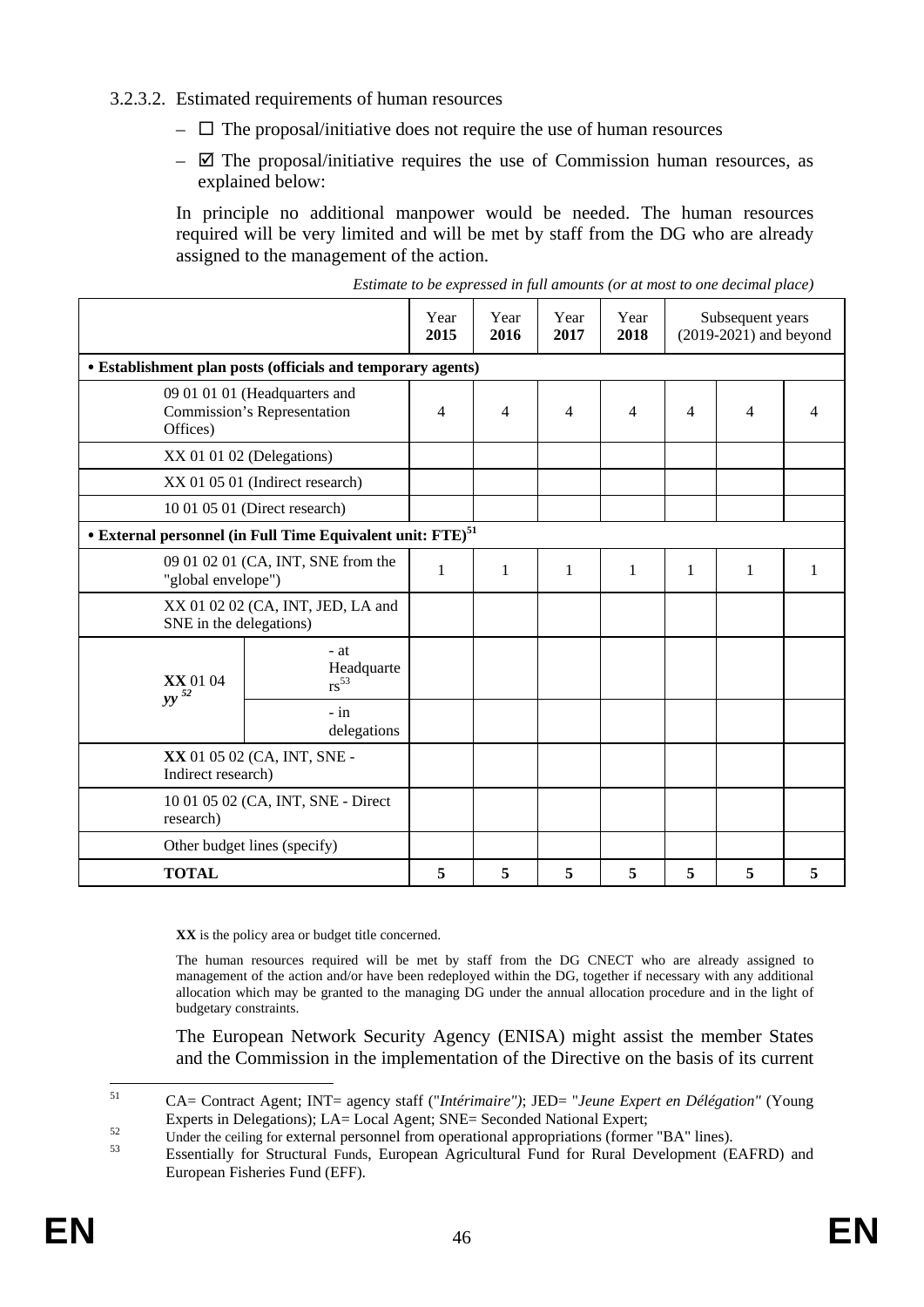## mandate and by redeployment of resources under MFF 2014-2020 for this agency, i.e, without any additional budgetary or human resources allocations.

Description of tasks to be carried out:

| Officials and temporary staff | - Preparation of delegated acts according to Article 14 (3)                         |
|-------------------------------|-------------------------------------------------------------------------------------|
|                               | - Preparation of implementing acts according to Articles 8, 9 (2), 12, 14 (5), 16   |
|                               | - Contribute to cooperation via the network both at policy and operational level.   |
|                               | - Engage in international talks and possibly conclusion of international agreements |
| External staff                | Support to all above tasks as necessary.                                            |